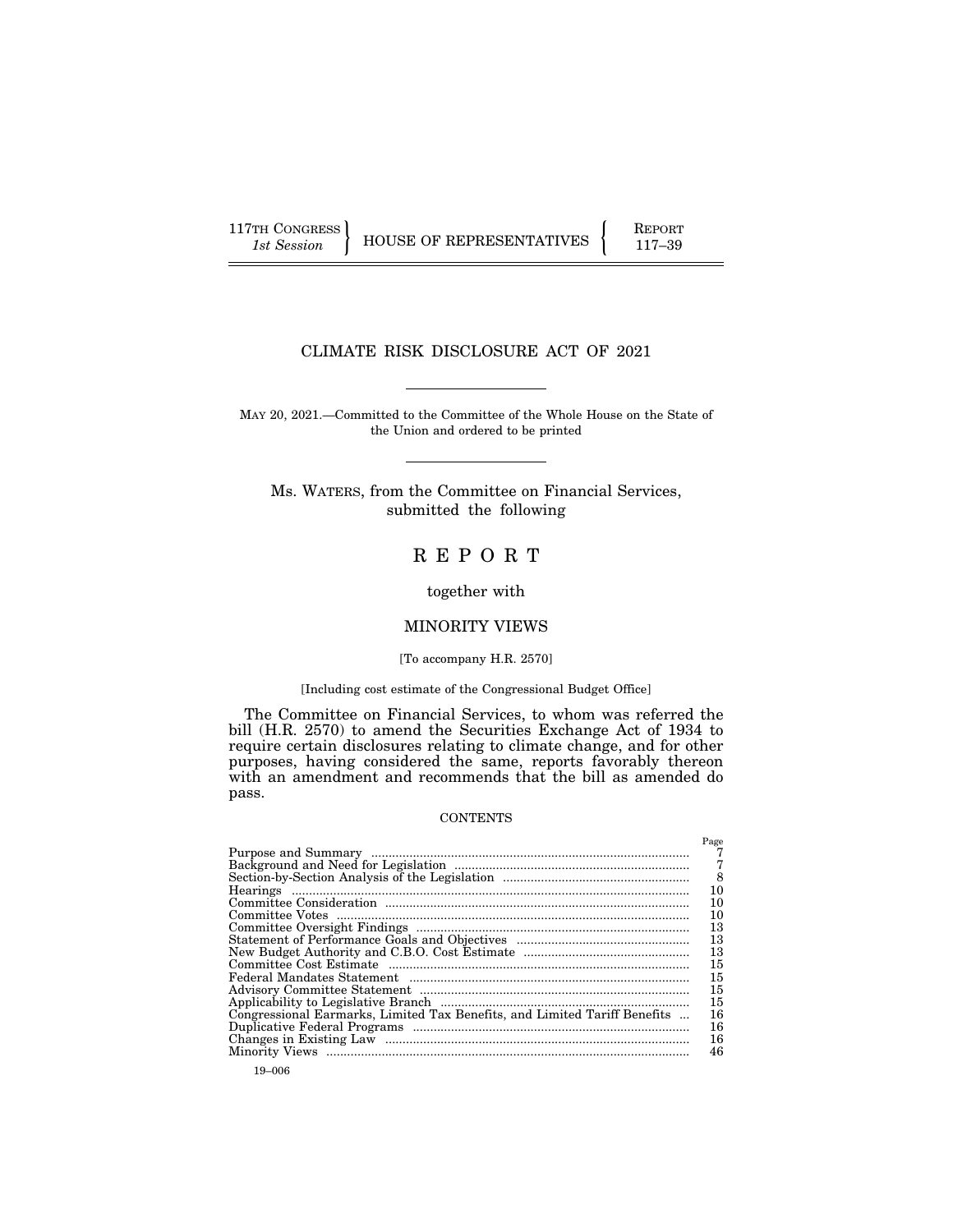The amendment is as follows:

Strike all after the enacting clause and insert the following:

### **SECTION 1. SHORT TITLE.**

This Act may be cited as the "Climate Risk Disclosure Act of 2021".

**SEC. 2. SENSE OF CONGRESS.** 

It is the sense of Congress that—

(1) climate change poses a significant and increasing threat to the growth and stability of the economy of the United States;

(2) many sectors of the economy of the United States and many American businesses are exposed to climate-related risk, which may include exposure to—

(A) the physical impacts of climate change, including the rise of the average global temperature, accelerating sea-level rise, desertification, ocean acidification, intensification of storms, increase in heavy precipitation, more frequent and intense temperature extremes, more severe droughts, and longer wildfire seasons;

(B) the economic disruptions and security threats that result from the physical impacts described in subparagraph (A) including conflicts over scarce resources, conditions conducive to violent extremism, the spread of infectious diseases, and forced migration;

(C) the transition impacts that result as the global economy transitions to a clean and renewable energy, low-emissions economy, including financial impacts as climate change fossil fuel assets becoming stranded and it becomes uneconomic for companies to develop fossil fuel assets as policymakers act to limit the worst impacts of climate change by keeping the rise in average global temperature to 1.5 degrees Celsius above pre-industrial levels; and

(D) actions by Federal, State, Tribal, territorial, and local governments to limit the worst effects of climate change by enacting policies that keep the global average surface temperature rise to 1.5 degrees Celsius above preindustrial levels;

(3) assessing the potential impact of climate-related risks on national and international financial systems is an urgent concern;

(4) companies have a duty to disclose financial risks that climate change presents to their investors, lenders, and insurers;

(5) the Securities and Exchange Commission has a duty to promote a riskinformed securities market that is worthy of the trust of the public as families invest for their futures;

(6) investors, lenders, and insurers are increasingly demanding climate risk information that is consistent, comparable, reliable, and clear;

(7) including standardized, material climate change risk and opportunity disclosure that is useful for decision makers in annual reports to the Commission will increase transparency with respect to risk accumulation and exposure in financial markets;

(8) requiring companies to disclose climate-related risk exposure and risk management strategies will encourage a smoother transition to a clean and renewable energy, low-emissions economy and guide capital allocation to mitigate, and adapt to, the effects of climate change and limit damages associated with climate-related events and disasters; and

(9) a critical component in fighting climate change is a transparent accounting of the risks that climate change presents and the implications of continued inaction with respect to climate change.

#### **SEC. 3. DISCLOSURES RELATING TO CLIMATE CHANGE.**

Section 13 of the Securities Exchange Act of 1934 (15 U.S.C. 78m) is amended by adding at the end the following:

''(s) DISCLOSURES RELATING TO CLIMATE CHANGE.—

''(1) DEFINITIONS.—In this subsection:

"(A)  $1.5$  DEGREE SCENARIO.—The term  $1.5$  degree scenario' means a scenario that aligns with greenhouse gas emissions pathways that aim to limit global warming to 1.5 degrees Celsius above pre-industrial levels.

''(B) APPROPRIATE CLIMATE PRINCIPALS.—The term 'appropriate climate principals' means—

"(i) the Administrator of the Environmental Protection Agency;

''(ii) the Administrator of the National Oceanic and Atmospheric Administration;

"(iii) the Director of the Office of Management and Budget;

"(iv) the Secretary of the Interior;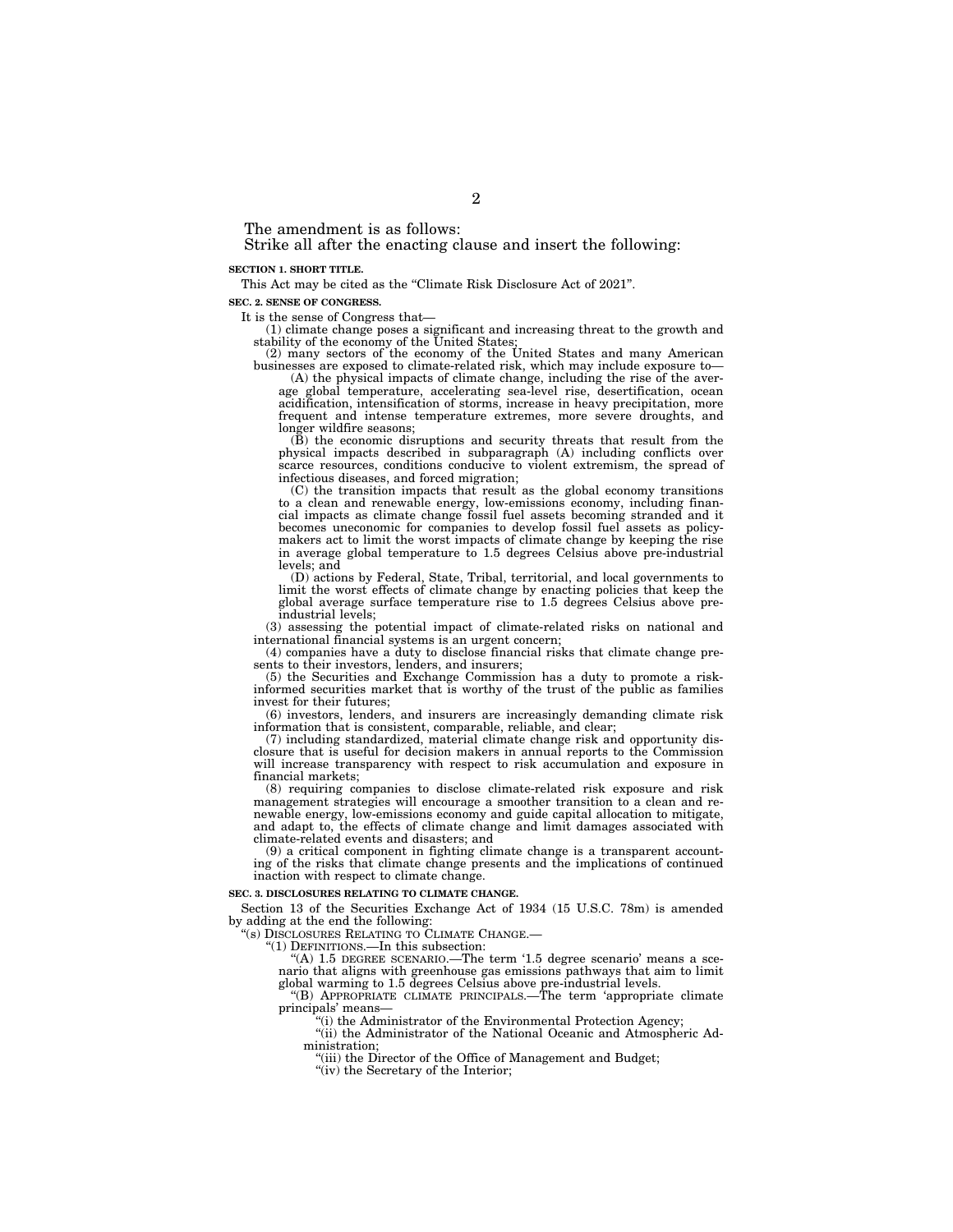''(v) the Secretary of Energy; and

"(vi) the head of any other Federal agency, as determined appropriate by the Commission.

''(C) BASELINE SCENARIO.—The term 'baseline scenario' means a widelyrecognized analysis scenario in which levels of greenhouse gas emissions, as of the date on which the analysis is performed, continue to grow, resulting in an increase in the global average temperature of 1.5 degrees Celsius or more above pre-industrial levels.

''(D) CARBON DIOXIDE EQUIVALENT.—The term 'carbon dioxide equivalent' means the number of metric tons of carbon dioxide emissions with the same global warming potential as one metric ton of another greenhouse gas, as determined under table A–1 of subpart A of part 98 of title 40, Code of Fed-eral Regulations, as in effect on the date of enactment of this subsection. "(E)  $\text{CLIMATE CHANGE.}$ —The term 'climate change' means a change of cli-

mate that is-

''(i) attributed directly or indirectly to human activity that alters the composition of the global atmosphere; and

"(ii) in addition to natural climate variability observed over comparable time periods.

''(F) COMMERCIAL DEVELOPMENT OF FOSSIL FUELS.—The term 'commercial development of fossil fuels' includes—

''(i) exploration, extraction, processing, exporting, transporting, refining, and any other significant action with respect to oil, natural gas, coal, or any byproduct thereof or any other solid or liquid hydrocarbons that are commercially produced; and

"(ii) acquiring a license for any activity described in clause (i). ''(G) COVERED ISSUER.—The term 'covered issuer' means an issuer that is

required to file an annual report under subsection (a) or section 15(d). (H) DIRECT AND INDIRECT GREENHOUSE GAS EMISSIONS.—The term 'direct

and indirect greenhouse gas emissions' includes, with respect to a covered issuer—

''(i) all direct greenhouse gas emissions released by the covered issuer;

"(ii) all indirect greenhouse gas emissions with respect to electricity, heat, or steam purchased by the covered issuer;

"(iii) significant indirect emissions, other than the emissions described in clause (ii), emitted in the value chain of the covered issuer; and

"(iv) all indirect greenhouse gas emissions that are attributable to assets owned or managed, including assets that are partially owned or managed, by the covered issuer.

"(I) FOSSIL FUEL RESERVES.—The term 'fossil fuel reserves' has the meaning given the term 'reserves' under the final rule of the Commission titled 'Modernization of Oil and Gas Reporting' (74 Fed. Reg. 2158; published January 14, 2009).

" $(J)$  GREENHOUSE GAS.—The term 'greenhouse gas'

''(i) means carbon dioxide, hydrofluorocarbons, methane, nitrous oxide, perfluorocarbons, sulfur hexafluoride, nitrogen triflouride, and chlorofluorocarbons;

"(ii) includes any other anthropogenically-emitted gas that the Administrator of the Environmental Protection Agency determines, after notice and comment, to contribute to climate change; and

''(iii) includes any other anthropogenically-emitted gas that the Intergovernmental Panel on Climate Change determines to contribute to climate change.

''(K) GREENHOUSE GAS EMISSIONS.—The term 'greenhouse gas emissions' means the emissions of greenhouse gas, expressed in terms of metric tons of carbon dioxide equivalent.

''(L) PHYSICAL RISKS.—The term 'physical risks' means financial risks to long-lived fixed assets, locations, operations, or value chains that result from exposure to physical climate-related effects, including—

''(i) increased average global temperatures and increased frequency of temperature extremes;

"(ii) increased severity and frequency of extreme weather events;

''(iii) increased flooding;

"(iv) sea level rise;

''(v) ocean acidification;

"(vi) increased frequency of wildfires;

''(vii) decreased arability of farmland;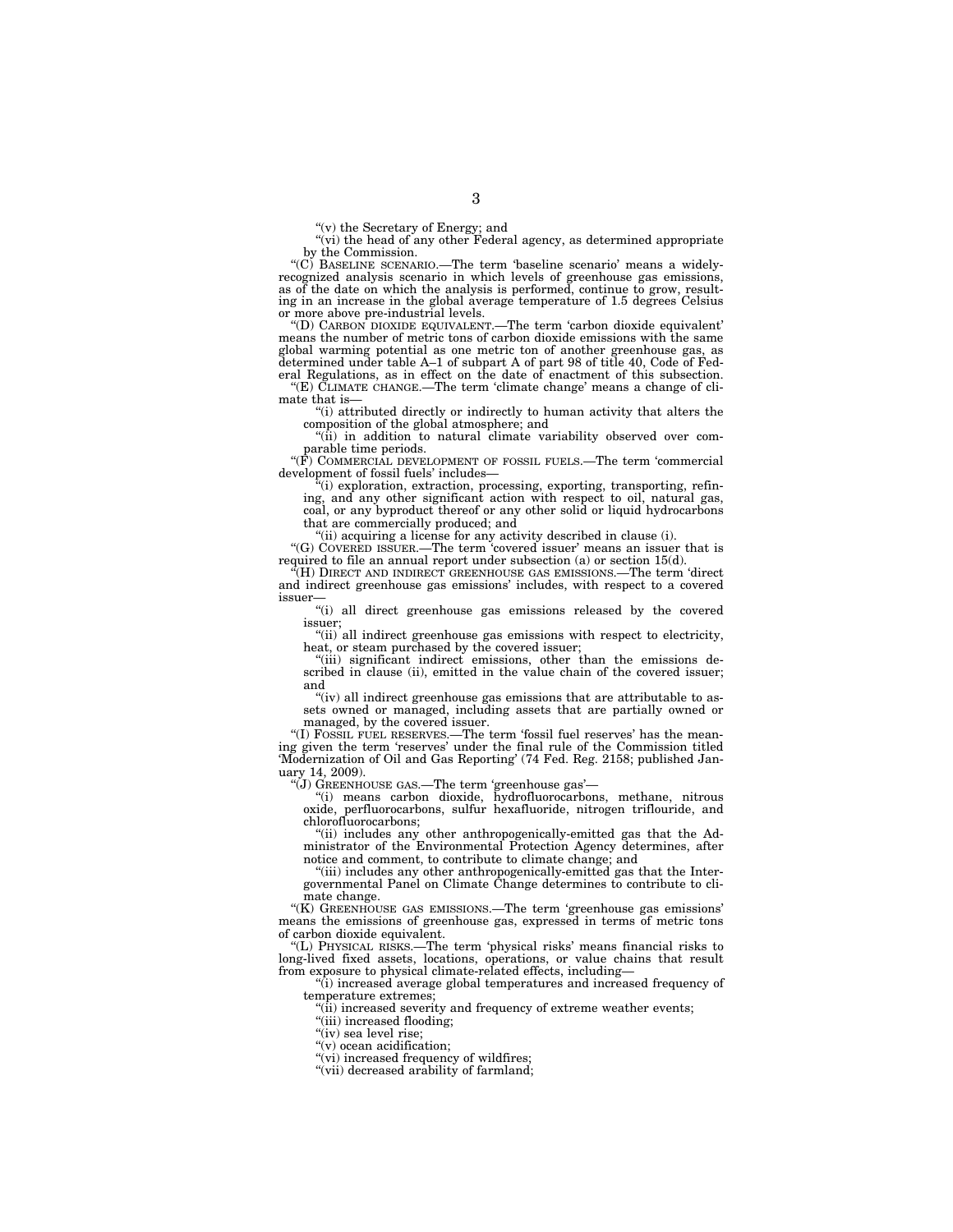'(viii) decreased availability of fresh water; and

"(ix) any other financial risks to long-lived fixed assets, locations, operations, or value chains determined appropriate by the Commission, in consultation with appropriate climate principals.

''(M) SOCIAL COST OF CARBON.—The term 'social cost of carbon' means the social cost of carbon, as described in the technical support document entitled 'Technical Support Document: Technical Update of the Social Cost of Carbon for Regulatory Impact Analysis Under Executive Order 12866', published by the Interagency Working Group on Social Cost of Greenhouse Gases, United States Government, in August 2016 or any successor or substantially related estimate of the monetized damages associated with an incremental increase in carbon dioxide emissions in a given year.

''(N) TRANSITION RISKS.—The term 'transition risks' means financial risks that are attributable to climate change mitigation and adaptation, including efforts to reduce greenhouse gas emissions and strengthen resilience to the impacts of climate change, including—

''(i) costs relating to—

''(I) international treaties and agreements;

"(II) Federal, State, and local policy;

"(III) new technologies;

''(IV) changing markets;

''(V) reputational impacts relevant to changing consumer behavior; and

''(VI) litigation; and

''(ii) assets that may lose value or become stranded due to any of the costs described in subclauses (I) through (VI) of clause (i). ''(O) VALUE CHAIN.—The term 'value chain'—

''(i) means the total lifecycle of a product or service, both before and after production of the product or service, as applicable; and

''(ii) may include the sourcing of materials, production, transportation, and disposal with respect to the product or service described in clause (i).

''(2) FINDINGS.—Congress finds that—

''(A) short-, medium-, and long-term financial and economic risks and opportunities relating to climate change, and the national and global reduction of greenhouse gas emissions, constitute information that issuers—

 $(i)$  may reasonably expect to affect shareholder decision making; and "(ii) should regularly identify, evaluate, and disclose; and

 $\degree$ (B) the disclosure of information described in subparagraph (A) should— ''(i) identify, and evaluate—

''(I) material physical and transition risks posed by climate change; and

"(II) the potential financial impact of such risks:

"(ii) detail any implications such risks have on corporate strategy;

"(iii) detail any board-level oversight of material climate related risks and opportunities;

 $\lim_{\alpha \to 0}$  allow for intra- and cross-industry comparison, to the extent practicable, of climate-related risk exposure through the inclusion of standardized industry-specific and sector-specific disclosure metrics, as identified by the Commission, in consultation with the appropriate climate principals;

"(v) allow for tracking of performance over time with respect to mitigating climate risk exposure; and

 $(vi)$  incorporate a price on greenhouse gas emissions in financial analyses that reflects, at minimum, the social cost of carbon that is attributable to issuers.

''(3) DISCLOSURE.—Each covered issuer, in any annual report filed by the covered issuer under subsection (a) or section 15(d), shall, in accordance with any rules issued by the Commission pursuant to this subsection, include in each such report information regarding—

 $\hat{A}$ ) the identification of, the evaluation of potential financial impacts of, and any risk-management strategies relating to—

(i) physical risks posed to the covered issuer by climate change; and "(ii) transition risks posed to the covered issuer by climate change; ''(B) a description of any established corporate governance processes and structures to identify, assess, and manage climate-related risks;

''(C) a description of specific actions that the covered issuer is taking to mitigate identified risks;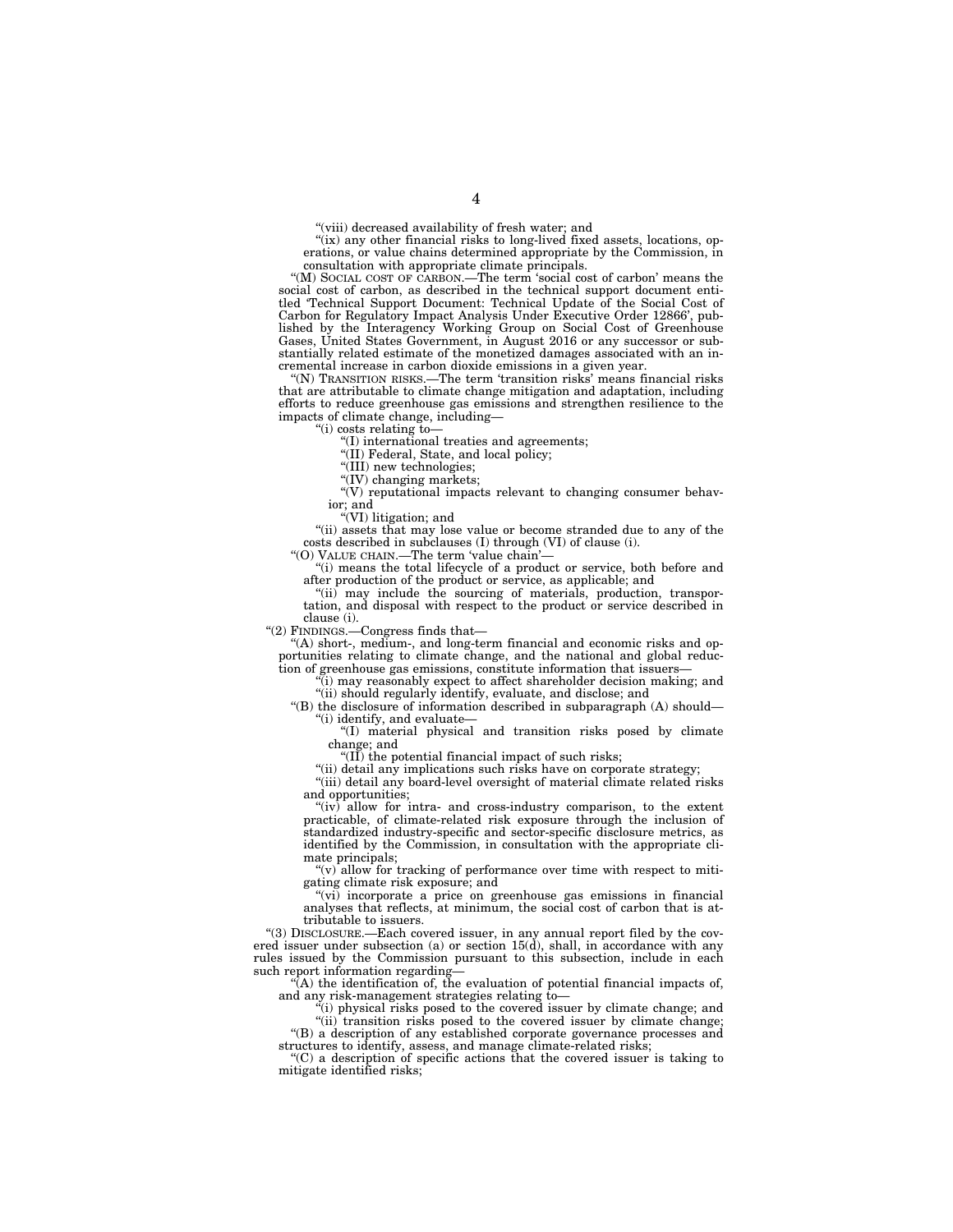''(D) a description of the resilience of any strategy the covered issuer has for addressing climate risks when differing climate scenarios are taken into consideration; and

''(E) a description of how climate risk is incorporated into the overall risk management strategy of the covered issuer.

"(4) RULE OF CONSTRUCTION.—Nothing in paragraph (3) may be construed as precluding a covered issuer from including, in an annual report submitted under subsection (a) or section 15(d), any information not explicitly referenced in such paragraph.<br>"(5) RULEMAKING.

-The Commission, in consultation with the appropriate climate principals, shall, not later than 2 years after the date of the enactment of this subsection, issue rules with respect to the information that a covered issuer is required to disclose pursuant to this subsection and such rules shall— ''(A) establish climate-related risk disclosure rules, which shall—

''(i) be, to the extent practicable, specialized for industries within spe-

cific sectors of the economy, which shall include— ''(I) the sectors of finance, insurance, transportation, electric

power, mining, and non-renewable energy; and ''(II) any other sector determined appropriate by the Commission,

in consultation with the appropriate climate principals; ''(ii) include reporting standards for estimating and disclosing direct and indirect greenhouse gas emissions by a covered issuer, and any affiliates of the covered issuer, which shall—

''(I) disaggregate, to the extent practicable, total emissions of each specified greenhouse gas by the covered issuer; and

''(II) include greenhouse gas emissions by the covered issuer during the period covered by the disclosure;

"(iii) include reporting standards for disclosing, with respect to a covered issuer—

''(I) the total amount of fossil fuel-related assets owned or managed by the covered issuer; and

'(II) the percentage of fossil fuel-related assets as a percentage of total assets owned or managed by the covered issuer;

"(iv) specify requirements for, and the disclosure of, input parameters, assumptions, and analytical choices to be used in climate scenario analyses required under subparagraph (B)(i), including—

''(I) present value discount rates; and

 $\sqrt{\text{III}}$  time frames to consider, including 5, 10, and 20 year time frames; and

''(v) include reporting standards and guidance with respect to the information required under subparagraph (B)(iii);

''(B) require that a covered issuer, with respect to a disclosure required under this subsection—

''(i) incorporate into such disclosure—

''(I) quantitative analysis to support any qualitative statement made by the covered issuer;

''(II) the rules established under subparagraph (A);

''(III) industry-specific metrics that comply with the requirements under subparagraph (A)(i);

''(IV) specific risk management actions that the covered issuer is taking to address identified risks;

 $(v)$  a discussion of the short-, medium-, and long-term resilience of any risk management strategy, and the evolution of applicable risk metrics, of the covered issuer under each scenario described in clause (ii); and

''(VI) the total cost attributable to the direct and indirect greenhouse gas emissions of the covered issuer, using, at minimum, the social cost of carbon;

"(ii) consider, when preparing any qualitative or quantitative risk analysis statement contained in the disclosure—

''(I) a baseline scenario that includes physical impacts of climate change;

''(II) a 1.5 degrees scenario; and

''(III) any additional climate analysis scenario considered appropriate by the Commission, in consultation with the appropriate climate principals;

"(iii) if the covered issuer engages in the commercial development of fossil fuels, include in the disclosure—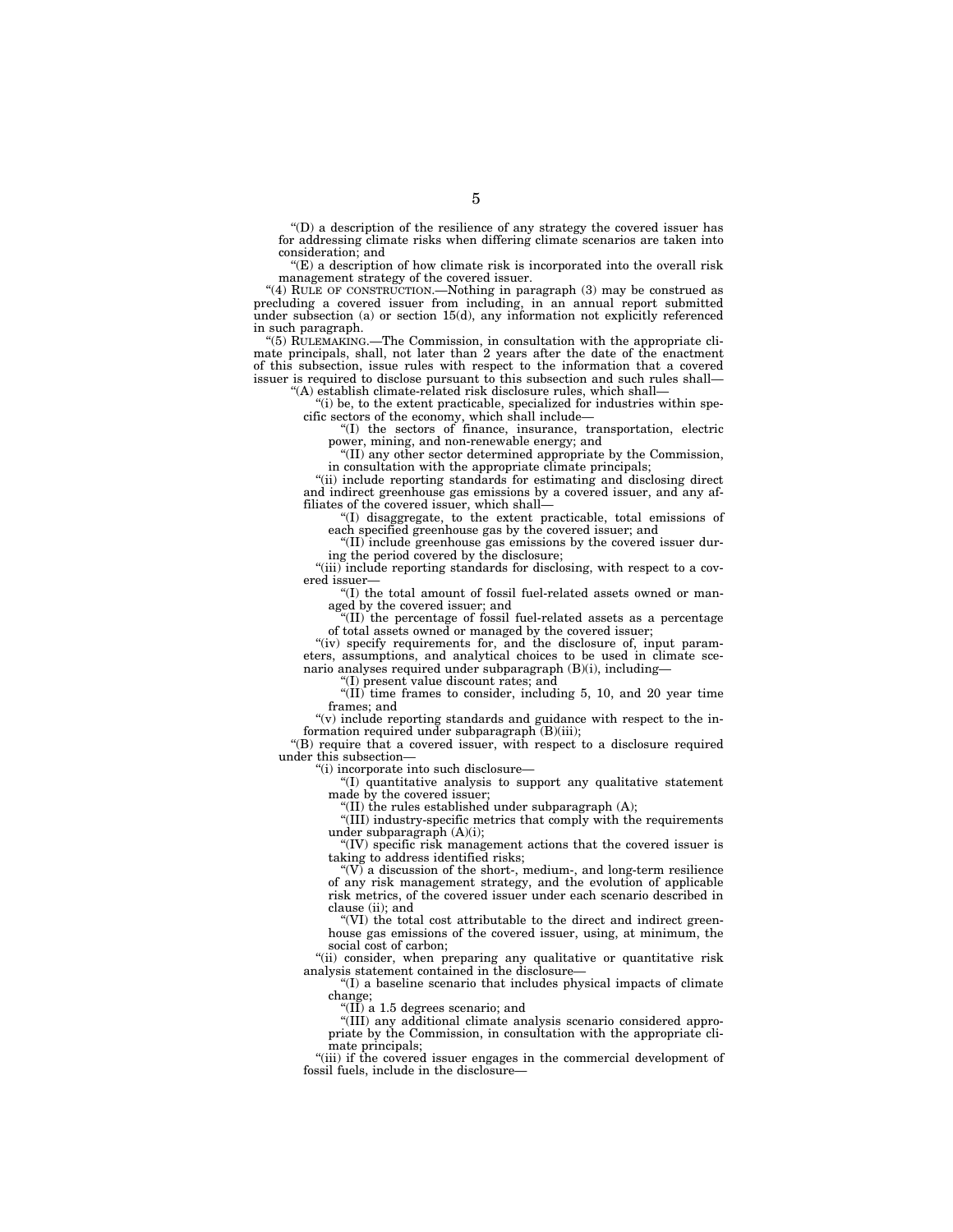''(I) an estimate of the total and a disaggregated amount of direct and indirect greenhouse gas emissions of the covered issuer that are attributable to—

'(aa) combustion:

''(bb) flared hydrocarbons;

"(cc) process emissions;

"(dd) directly vented emissions;

''(ee) fugitive emissions or leaks; and

"(ff) land use changes; ''(II) a description of—

"(aa) the sensitivity of fossil fuel reserve levels to future price projection scenarios that incorporate the social cost of carbon;

''(bb) the percentage of the reserves of the covered issuer that will be developed under the scenarios established in clause (ii), as well as a forecast for the development prospects of each reserve under the scenarios established in clause (ii);

"(cc) the potential amount of direct and indirect greenhouse gas emissions that are embedded in proved and probable reserves, with each such calculation presented as a total and in subdivided categories by the type of reserve;

''(dd) the methodology of the covered issuer for detecting and mitigating fugitive methane emissions, which shall include the frequency with which applicable assets of the covered issuer are observed for methane leaks, the processes and technology that the covered issuer uses to detect methane leaks, the percentage of assets of the covered issuer that the covered issuer inspects under that methodology, and quantitative and timebound reduction goals of the issuer with respect to methane leaks;

"(ee) the amount of water that the covered issuer withdraws from freshwater sources for use and consumption in operations of the covered issuer; and

''(ff) the percentage of the water described in item (ee) that comes from regions of water stress or that face wastewater management challenges; and

''(III) any other information that the Commission determines is— ''(aa) necessary;

''(bb) appropriate to safeguard the public interest; or

"(cc) directed at ensuring that investors are informed in ac-

cordance with the findings described in paragraph (2); "(C) with respect to a disclosure required under section  $13(s)$  of the Securities Exchange Act of 1934, require that a covered issuer include in such disclosure any other information, or use any climate-related or greenhouse gas emissions metric, that the Commission, in consultation with the appropriate climate principals, determines is—

"(i) necessary;

''(ii) appropriate to safeguard the public interest; or

''(iii) directed at ensuring that investors are informed in accordance with the findings described in paragraph (2); and

"(D) with respect to a disclosure required under section  $13(s)$  of the Securities Exchange Act of 1934, establish how and where the required disclosures shall be addressed in the covered issuer's annual financial filing.

''(6) FORMATTING.—The Commission shall require issuers to disclose information in an interactive data format and shall develop standards for such format, which shall include electronic tags for information that the Commission determines is—

''(A) necessary;

''(B) appropriate to safeguard the public interest; or

''(C) directed at ensuring that investors are informed in accordance with the findings described in paragraph (2).

"(7) PERIODIC UPDATE OF RULES.—The Commission shall periodically update the rules issued under this subsection.

''(8) COMPILATION OF INFORMATION DISCLOSED.—The Commission shall, to the maximum extent practicable make a compilation of the information disclosed by issuers under this subsection publicly available on the website of the Commission and update such compilation at least once each year.

''(9) REPORTS.—

''(A) REPORT TO CONGRESS.—The Commission shall—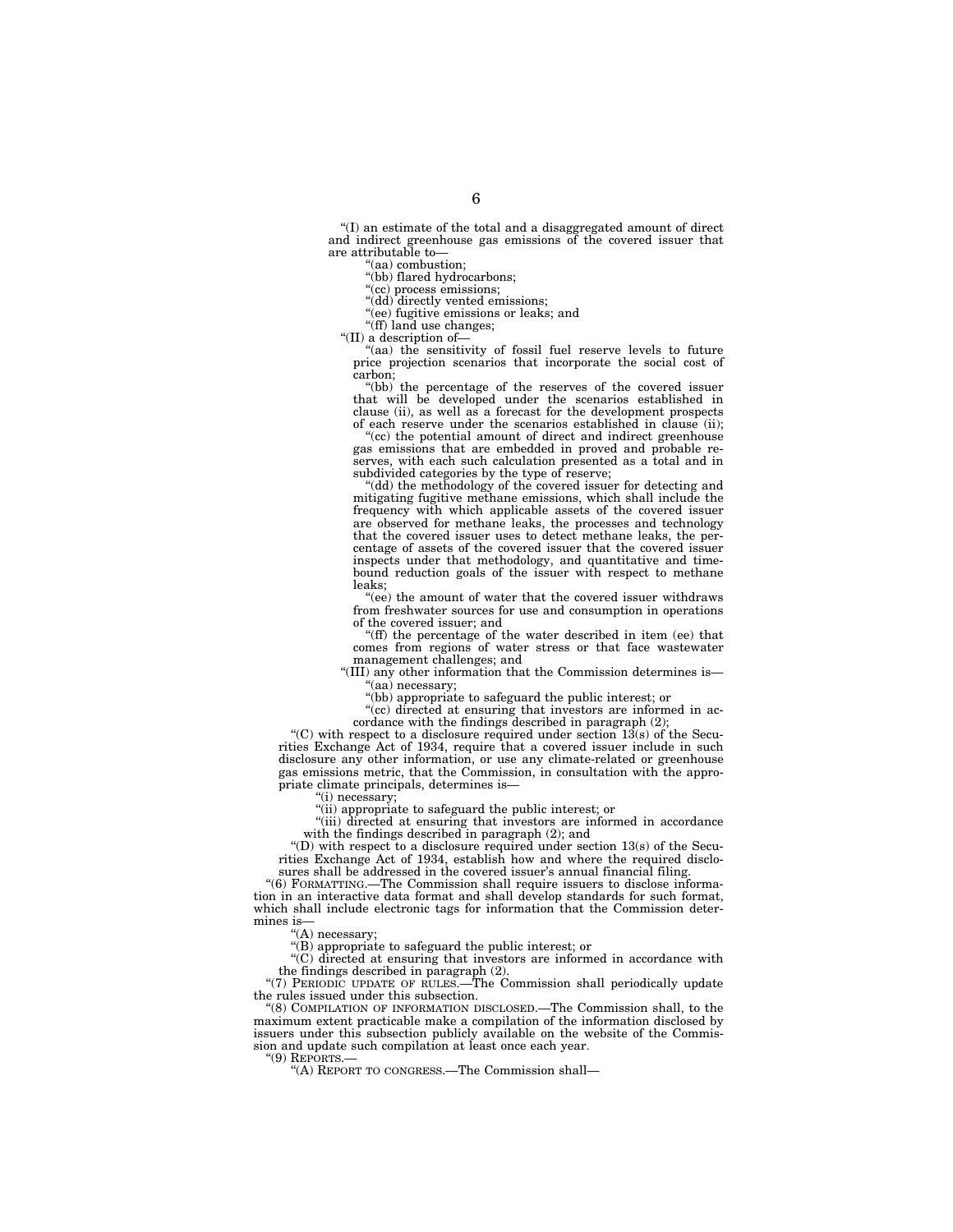''(i) conduct an annual assessment regarding the compliance of covered issuers with the requirements of this subsection;

''(ii) submit to the appropriate congressional committees a report that contains the results of each assessment conducted under clause (i); and ''(iii) make each report submitted under clause (ii) accessible to the  $\ddot{\rm m}$ blic $\ddot{\rm c}$ 

''(B) GAO REPORT.—The Comptroller General of the United States shall periodically evaluate, and report to the appropriate congressional committees on, the effectiveness of the Commission in carrying out and enforcing this subsection.''.

**SEC. 4. BACKSTOP.** 

If, 2 years after the date of the enactment of this Act, the Securities and Exchange Commission has not issued the rules required under section 13(s) of the Securities Exchange Act of 1934, and until such rules are issued, a covered issuer (as defined in such section  $13(s)$ ) shall be deemed in compliance with such section  $13(s)$ if disclosures set forth in the annual report of such issuer satisfy the recommenda-tions of the Task Force on Climate-related Financial Disclosures of the Financial Stability Board as reported in June, 2017, or any successor report, and as supple-mented or adjusted by such rules, guidance, or other comments from the Commission.

#### **SEC. 5. AUTHORIZATION OF APPROPRIATIONS.**

There are authorized to be appropriated to the Securities and Exchange Commission such sums as may be necessary to carry out this Act and the amendments made by this Act.

#### PURPOSE AND SUMMARY

On April 15, 2021, Representative Sean Casten introduced H.R. 2570, the Climate Risk Disclosure Act of 2021, which requires public companies to disclose in their annual reports information relating to the financial and business risks associated with climate change. H.R. 2570 also requires the SEC to establish, in consultation with other relevant Federal agencies, climate-related risk disclosure metrics and guidance, which will be industry-specific, and will require companies to make both quantitative and qualitative disclosures.

#### BACKGROUND AND NEED FOR LEGISLATION

The Securities Exchange Act of 1934 requires public companies to file annual reports with the SEC to publicly disclose company information that investors would find pertinent in making investment decisions.1 This reporting requirement mandates the disclosure of information related to risk exposure, material financial data, and an analysis performed by management on the company's financial condition.2 Although the effects of climate change pose significant risks to companies and investors, companies are currently not required to report climate-related risk exposure and risk management strategies. This bill is similar to Senator Warren's Climate Risk Disclosure Act of 2018 (S. 3481) which enjoyed broad support from science advocacy groups such as the Union of Concerned Scientists; investment management firms such as Boston Trust, JSA Financial Group, and Trillium Asset Management; investor advocacy groups including Americans for Financial Reform, Corporate Accountability, and Public Citizen; environmental groups including the Sierra Club, Greenpeace USA, and the Center for International Environmental Law; and religious groups such as the

<sup>1</sup>*See* 15 U.S.C. § 78m(a). 2SEC, Form 10–K, General Instructions, *available at* https://www.sec.gov/about/forms/form10 k.pdf.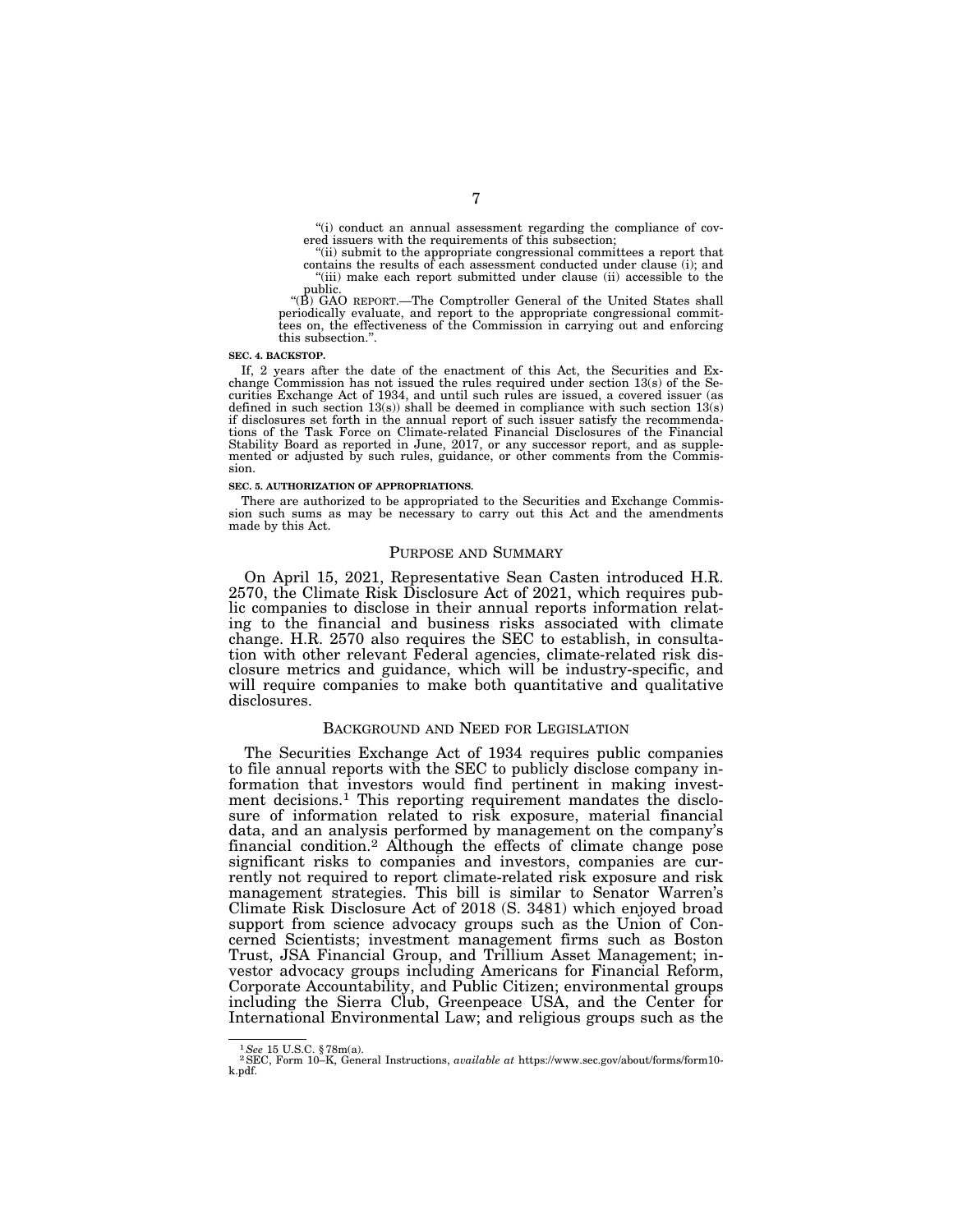Adrian Dominican Sisters, Daughters of Charity, Province of St. Louise, Sisters of St. Francis of Philadelphia, and the Unitarian Universalist Association.

### SECTION-BY-SECTION ANALYSIS

#### *Section 1. Short title*

Section 1 states that the title of the bill is the Climate Risk Disclosure Act of 2021.

### *Section 2. Sense of Congress*

Section 2 sets forth the sense of Congress. Paragraph (1) states that continued inaction in addressing climate change poses a significant and increasing threat to the growth and stability of the United States. Paragraph (2) states that many sectors of the economy of the United States and American businesses are exposed to multiple channels of climate-related risk, which include exposure to: the physical impacts of climate change; economic disruptions and security threats that result from these physical impacts; the transition impacts that result as the global economy transitions to a clean and renewable energy, low-emissions economy; and actions by Federal, State, Tribal, territorial and local governments to limit the worst effects of climate change by limiting the global average surface temperature rise to 1.5 degrees Celsius above pre-industrial levels.

Paragraph (3) states that Congress finds that assessing the potential impact of climate related risks on national and international financial risks that climate change presents to their investors, lenders, and insurers is an urgent concern. Paragraph (4) states that companies have a duty to disclose financial risks that climate change presents to their investors, lenders, and insurers. Furthermore, Paragraphs (5) through (9) state that the Securities and Exchange Commission has a duty to promote a risk-informed securities market which includes standardized climate change risk and opportunity disclosure that is useful, consistent, reliable and clear for decisionmakers in annual reports to the Commission will increase transparency with respect to risk accumulation and exposure in financial markets.

#### *Section 3. Disclosures relating to climate change*

Section 3 adds a new subsection (s) to section 13 to the Securities Exchange Act of 1934. Paragraph (1) of the new subsection (s) provides for a number of new definitions: "1.5 degree scenario"; "appropriate climate principals;'' ''baseline scenario,'' ''carbon dioxide equivalent;" "climate change;" "commercial development of fossil fuels;" "covered issuer;" "direct and indirect greenhouse emissions;" ''fossil fuel reserves;'' ''greenhouse gas;'' ''greenhouse gas emissions;'' "physical risks;" "social cost of carbon;" "transition risks;" and ''value chain''.

Paragraph  $(2)(A)$  of the new subsection (s) states that Congress finds the short-, medium-, and long-term financial and economic risks and opportunities related to climate change and the national and global reduction of greenhouse gas emissions constitute information that issuers may reasonably expect to affect shareholder de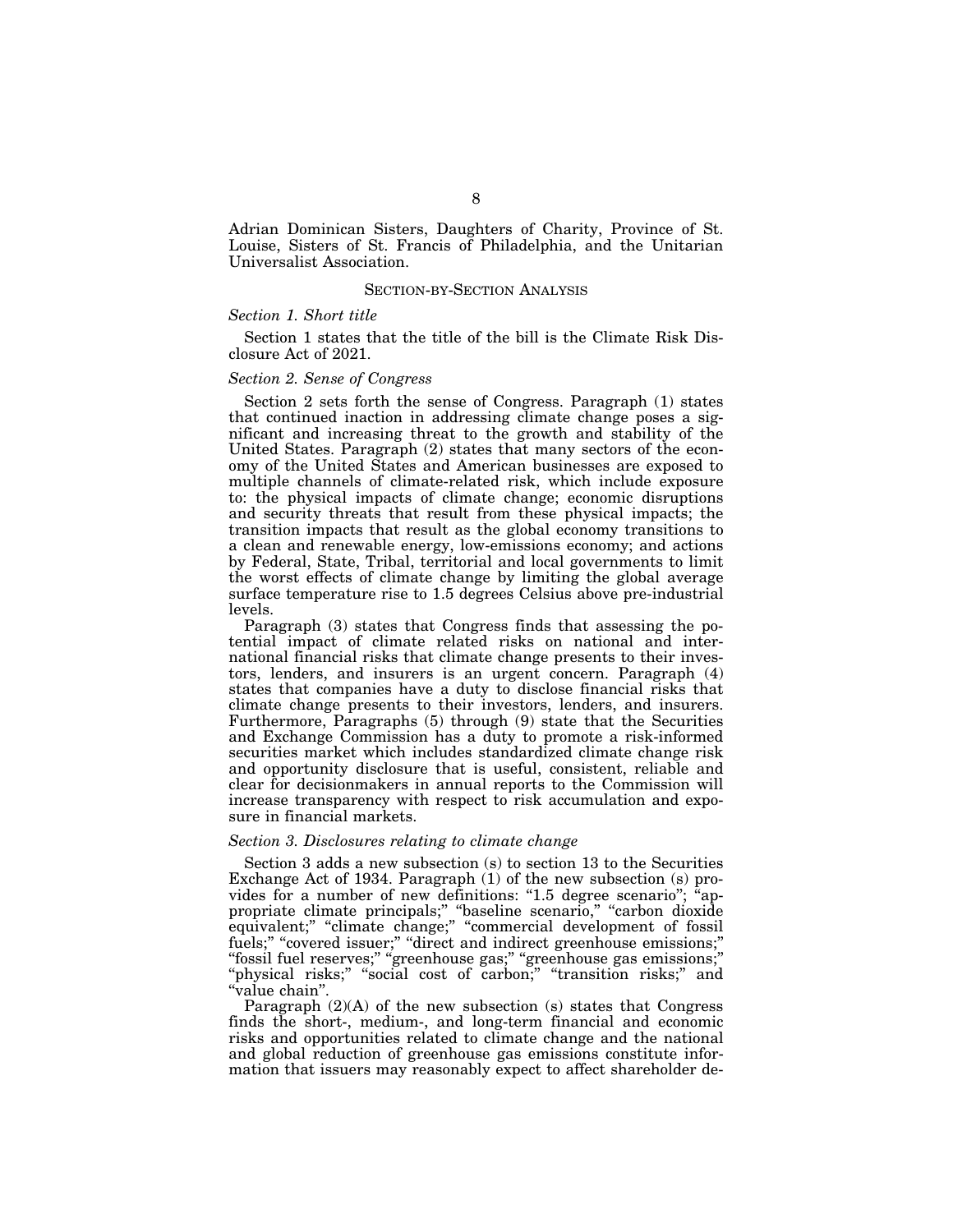cisions making and, as such, should regularly identify, evaluate, and disclose such information to investors and relevant regulators.

Paragraph (2)(B) amends the Securities and Exchange Act of 1934 by requiring each covered issuer to identify and evaluate physical and transition risks posed by climate change, along with their potential impact, as well as provide a description of any established corporate governance processes and structures to identify, assess, and manage climate-related risks.

Paragraph (3) of the new subsection (s) explicitly requires a covered issuer to disclose in its annual report information regarding the identification and evaluation of potential financial impacts of, and any risk management strategies relating to: physical and transition risks the covered issue faces due to climate change; a description of any established corporate governance processes and structures to identify, assess, and manage climate-related risks; a description of the actions the covered issuer is taking to mitigate the identified risks; a description of the resilience of any strategy the covered issuer has for addressing these risks; and description of how climate risk is incorporated into the overall risk management strategy of the covered issuer.

Paragraph (4) of the new subsection establishes a rule of construction explicitly stating an issuer is not precluded from including information in its annual report not explicitly reference in this bill.

Paragraph (5) of the new subsection requires the Commission to engage in a rulemaking within 2 years after the date of the enactment of this bill to issue rules with respect to the information that a covered issuer is required to disclose pursuant to this bill.

Paragraph (6) establishes formatting requirements for covered issuers when disclosing the information required to be disclosed in this bill.

Paragraph (7) requires the Commission to periodically update the rules issued under this subsection.

Paragraph (8) requires the Commission, to the extent practicable, to compile the information required to be disclosed pursuant to this bill and make publicly available on the Commission's website on an annual basis.

Paragraph (9) requires the Commission to conduct an annual compliance assessment pursuant to the requirements of this subsection and to submit to the appropriate Congressional committees a report with the results of each assessment and that this report should be made publicly available. It also requires the Comptroller General of the United States to periodically evaluate and report to the appropriate Congressional committees on the Commission's effectiveness on carrying out and enforcing this subsection.

#### *Section 4. Backstop*

Section 4 states that if the Securities and Exchange Commission has not issued rules pursuant to the requirements of this bill within two years of its enactment, a covered issuer may be deemed to be in compliance with this bill if the covered issuer provides a disclosure that satisfies the recommendations of the Task Force on Climate-Related Financial Disclosures of the Financial Stability Board as reported in June 2017, or any successor report.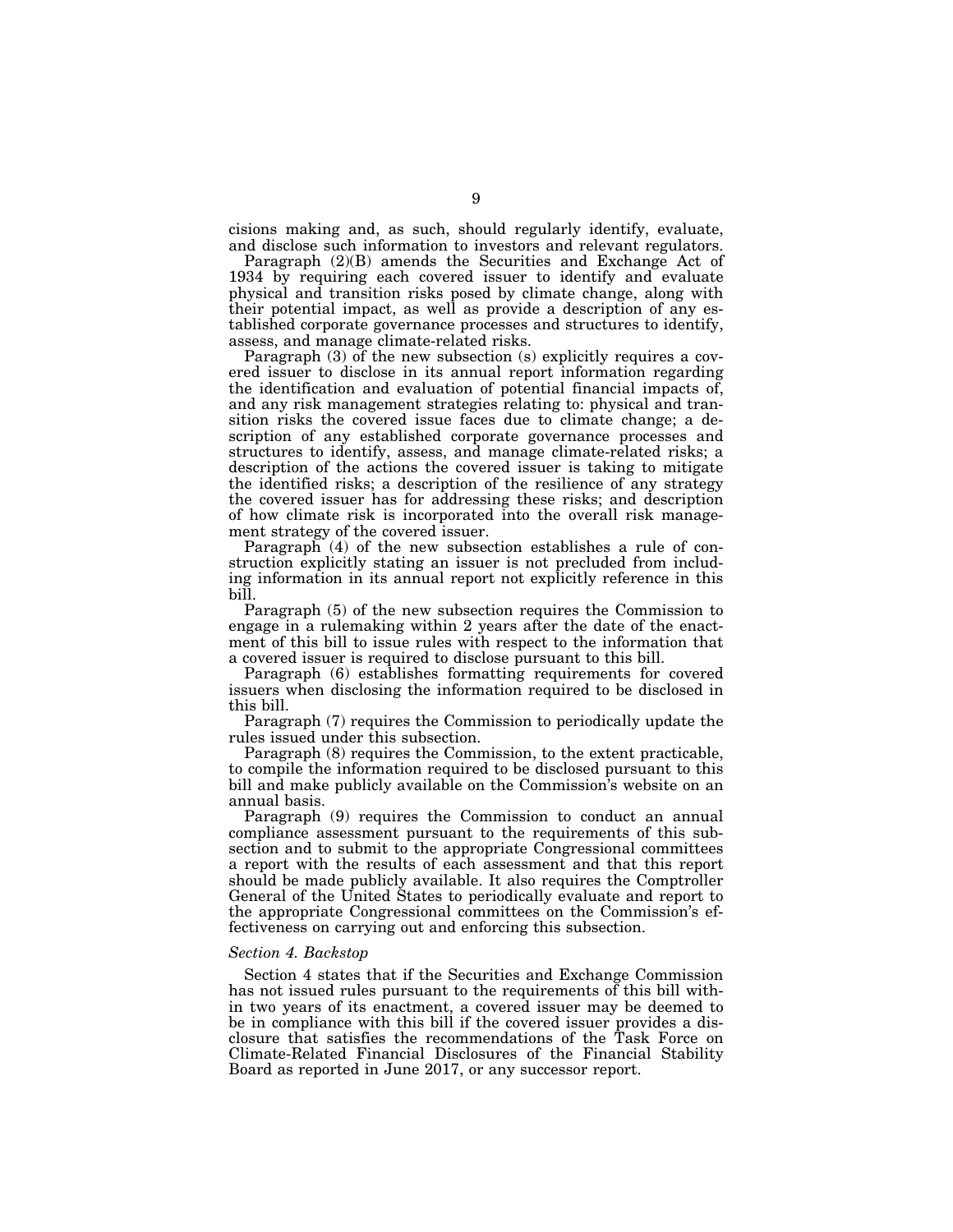### *Section 5. Authorization of appropriations*

Section 5 states that funds are authorized to be appropriated as necessary to carry out this Act.

#### **HEARINGS**

For the purposes of section 3(c)(6) of House rule XIII, the Committee on Financial Services' Subcommittee on Investor Protection, Entrepreneurship, and Capital Markets held a hearing to consider H.R. 2570 entitled,

In the 117th Congress, the Subcommittee on Investor Protection, Entrepreneurship, and Capital Markets held a hearing to consider similar legislation entitled ''Climate Change and Social Responsibility: Helping Corporate Boards and Investors Make Decisions for a Sustainable World,'' on February 25, 2021. Testifying before the Committee was Andy Green, Senior Fellow, Center for American Progress; Heather McTeer Toney, Environmental Justice Liaison, Environmental Defense Fund and Senior Advisor, Mom's Clean Air Force; Veena Ramani, Senior Program Director, Capital Market Systems, Ceres, James Andrus, Investment Manager, California Public Employees' Retirement System; and Vivek Ramaswamy, Biotech Entrepreneur and Author.

### COMMITTEE CONSIDERATION

The Committee on Financial Services met in open session on May 12, 2021, and ordered H.R. 2570 to be reported favorably to the House with an amendment in the nature of a substitute by a vote of 28 yeas and 24 nays, a quorum being present.

#### COMMITTEE VOTES AND ROLL CALL VOTES

In compliance with clause 3(b) of rule XIII of the Rules of the House of Representatives, the Committee advises that the following roll call votes occurred during the Committee's consideration of H.R. 2570: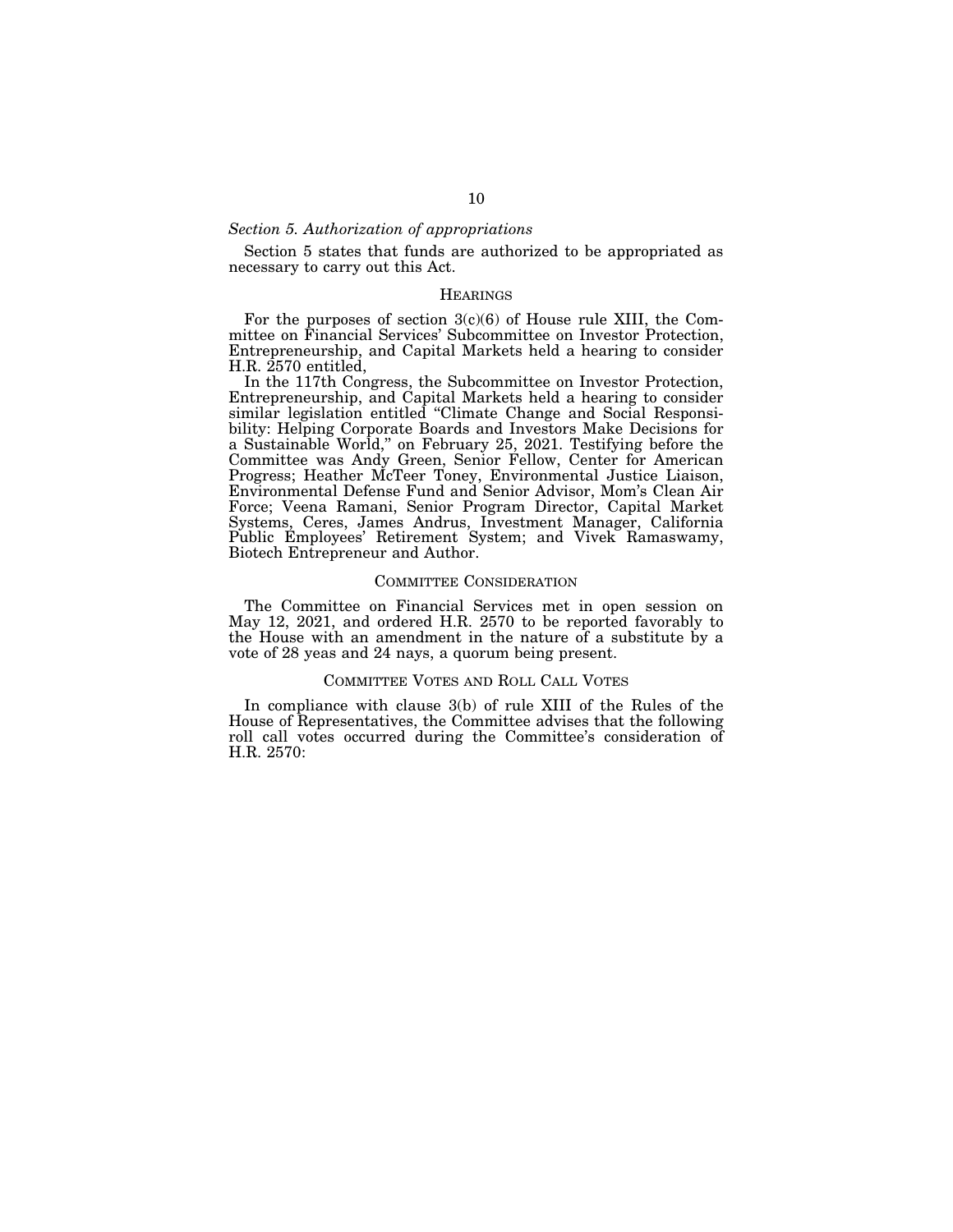| Present | <b>Representatives</b>       | Ayes     | Nays   | Present     | Not<br>Recorded | <b>Committee on Financial Services</b> |                                               |              |          |
|---------|------------------------------|----------|--------|-------------|-----------------|----------------------------------------|-----------------------------------------------|--------------|----------|
|         |                              | 24       | i.     | Ŷ.          | 3.              |                                        | Full Committee - 117th Congress (1st Session) |              |          |
|         | Ms. Waters, Chairwoman       |          | Х      |             |                 | Date:                                  |                                               | 5/12/2021    |          |
|         | Mrs. Maloney                 |          | X      |             |                 | Measure:                               | The Climate Risk Disclosure Act               |              |          |
|         | Ms. Velázquez                |          | Χ      |             |                 | Amendment No:                          |                                               | $\mathbf{1}$ |          |
|         | Mr. Sherman                  |          | X      |             |                 | Offered by:                            |                                               | Hill & Barr  |          |
|         | Mr. Meeks                    |          | X      |             |                 |                                        |                                               |              |          |
|         | Mr. Scott                    |          | Х      |             |                 |                                        | Yes/Ayc                                       | Nu/Nay       | Prsnt    |
|         | Mr. Green                    |          | Χ      |             |                 | Agreed To                              | 24                                            | 27           | 3        |
|         | Mr. Cleaver                  |          | X      |             |                 | Voice Vote                             |                                               |              |          |
|         | Mr. Perimutter               |          | X      |             |                 | Record Vote                            |                                               |              |          |
|         | Mr. Himes                    |          | X      |             |                 |                                        |                                               |              |          |
|         | Mr. Foster                   |          | X<br>X |             |                 |                                        |                                               |              |          |
|         | Mrs. Beatty                  |          | X      |             |                 |                                        |                                               |              |          |
|         | Mr. Vargas<br>Mr. Gottheimer |          | X      |             |                 |                                        |                                               |              |          |
|         | Mr. Gonzalez (TX)            |          |        |             |                 |                                        |                                               |              |          |
|         | Mr. Lawson                   |          | Х      |             |                 |                                        |                                               |              |          |
|         | Mr. San Nicolas              |          |        |             |                 |                                        |                                               |              |          |
|         | Ms. Axne                     |          | X      |             |                 |                                        |                                               |              |          |
|         | Mr. Casten                   |          | Х      |             |                 |                                        |                                               |              |          |
|         | Ms. Pressley                 |          | X      |             |                 |                                        |                                               |              |          |
|         | Mr. Torres                   |          | X      |             |                 |                                        |                                               |              |          |
|         | Mr. Lynch                    |          | X      |             |                 |                                        |                                               |              |          |
|         | Ms. Adams                    |          | X      |             |                 |                                        |                                               |              |          |
|         | Ms. Tlaib                    |          | х      |             |                 |                                        |                                               |              |          |
|         | Ms. Dean                     |          | X      |             |                 |                                        |                                               |              |          |
|         | Ms. Ocasio-Cortez            |          | х      |             |                 |                                        |                                               |              |          |
|         | Mr. Garcia (IL)              |          | Χ      |             |                 |                                        |                                               |              |          |
|         | Ms. Garcia (TX)              |          | X      |             |                 |                                        |                                               |              |          |
|         | Ms. Williams                 |          | X      |             |                 |                                        |                                               |              |          |
|         | Mr. Auchincloss              |          |        |             |                 | Votes Cast   Missed                    |                                               |              | Total    |
|         | <b>Democratic Totals</b>     | $\sigma$ | 27     | $\mathbf 0$ | 3.              | $\sim 0$                               |                                               |              | зģ       |
|         | Mr. McHenry, Ranking Member  | X        |        |             |                 |                                        |                                               |              |          |
|         | Mrs. Wagner                  | X        |        |             |                 |                                        |                                               |              |          |
|         | Mr. Lucas                    | X        |        |             |                 |                                        |                                               |              |          |
|         | Mr. Posey                    | Х        |        |             |                 |                                        |                                               |              |          |
|         | Mr. Luetkemeyer              | X        |        |             |                 |                                        |                                               |              |          |
|         | Mr. Huizenga                 | X        |        |             |                 |                                        |                                               |              |          |
|         | Mr. Stivers                  | X        |        |             |                 |                                        |                                               |              |          |
|         | Mr. Barr                     | X        |        |             |                 |                                        |                                               |              |          |
|         | Mr. Williams                 | X        |        |             |                 |                                        |                                               |              |          |
|         | Mr. Hill                     | X<br>X   |        |             |                 |                                        |                                               |              |          |
|         | Mr. Emmer<br>Mr. Zeldin      | X        |        |             |                 |                                        |                                               |              |          |
|         | Mr. Loudermilk               | Х        |        |             |                 |                                        |                                               |              |          |
|         | Mr. Mooney                   | X        |        |             |                 |                                        |                                               |              |          |
|         | Mr. Davidson                 | X        |        |             |                 |                                        |                                               |              |          |
|         | Mr. Budd                     | X        |        |             |                 |                                        |                                               |              |          |
|         | Mr. Kustoff                  | x        |        |             |                 |                                        |                                               |              |          |
|         | Mr. Hollingsworth            | Х        |        |             |                 |                                        |                                               |              |          |
|         | Mr. Gonzalez (OH)            | X        |        |             |                 |                                        |                                               |              |          |
|         | Mr. Rose                     | X        |        |             |                 |                                        |                                               |              |          |
|         | Mr. Steil                    | X        |        |             |                 |                                        |                                               |              |          |
|         | Mr. Gooden                   | X        |        |             |                 |                                        |                                               |              |          |
|         | Mr. Timmons                  | Χ        |        |             |                 |                                        |                                               |              |          |
|         | Mr. Taylor                   | X        |        |             |                 | Votes Cast   Missed                    |                                               |              | Total    |
|         | <b>Republican Totals</b>     | 24       | ŋ.     | LÁ.         | $\Omega$        | 24                                     | đ.                                            |              | $\sim 1$ |
|         | <b>Committee Totals</b>      | 24       | e.     | 0           | ď               | 24                                     |                                               |              | 54       |
|         |                              |          |        |             |                 |                                        |                                               |              |          |

11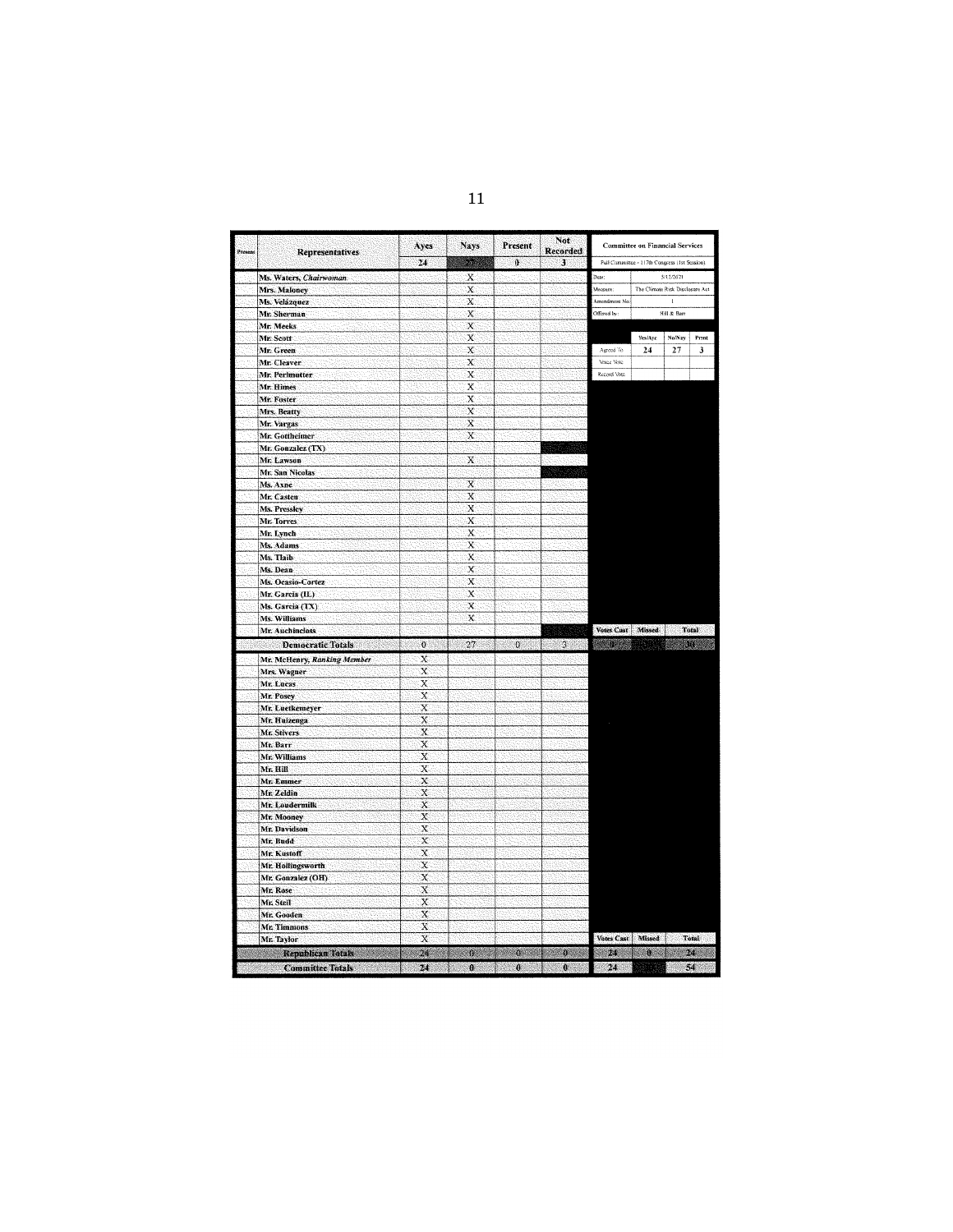| Present | <b>Representatives</b>      | Aves                    | Nays            | Present          | Not<br>Recorded |                     | <b>Committee on Financial Services</b>        |           |                 |
|---------|-----------------------------|-------------------------|-----------------|------------------|-----------------|---------------------|-----------------------------------------------|-----------|-----------------|
|         |                             | $\mathbf{X}$            | 24              | ġ.               | 2               |                     | Full Committee - 117th Congress (1st Session) |           |                 |
|         | Ms. Waters, Chairwoman      | X                       |                 |                  |                 | Date:               |                                               | 5/12/2021 |                 |
|         | Mrs. Maloney                | X                       |                 |                  |                 | Measure:            | The Climate Risk Disclosure Act               |           |                 |
|         | Ms. Velázquez               | X                       |                 |                  |                 | Amendment No.       |                                               |           |                 |
|         | Mr. Sherman                 | $\mathbf{x}$            |                 |                  |                 | Offered by          |                                               |           |                 |
|         | Mr. Meeks                   | X<br>X                  |                 |                  |                 |                     | Yes/Aye                                       | No/Nay    | Prsnt           |
|         | Mr. Scott<br>Mr. Green      | X                       |                 |                  |                 | Agreed To           | 28                                            | 24        | 2               |
|         | Mr. Cleaver                 | X                       |                 |                  |                 | Voice Vete          |                                               |           |                 |
|         | Mr. Perimutter              | x                       |                 |                  |                 | Record Vote         |                                               |           |                 |
|         | Mr. Himes                   | X                       |                 |                  |                 |                     |                                               |           |                 |
|         | Mr. Foster                  | X                       |                 |                  |                 |                     |                                               |           |                 |
|         | Mrs. Beatty                 | X                       |                 |                  |                 |                     |                                               |           |                 |
|         | Mr. Vargas                  | X                       |                 |                  |                 |                     |                                               |           |                 |
|         | Mr. Gottheimer              | X                       |                 |                  |                 |                     |                                               |           |                 |
|         | Mr. Gonzalez (TX)           |                         |                 |                  |                 |                     |                                               |           |                 |
|         | Mr. Lawson                  | X                       |                 |                  |                 |                     |                                               |           |                 |
|         | Mr. San Nicolas             |                         |                 |                  |                 |                     |                                               |           |                 |
|         | Ms. Axne                    | $\overline{\mathbf{x}}$ |                 |                  |                 |                     |                                               |           |                 |
|         | Mr. Casten                  | X                       |                 |                  |                 |                     |                                               |           |                 |
|         | Ms. Pressley                | X<br>X                  |                 |                  |                 |                     |                                               |           |                 |
|         | Mr. Torres<br>Mr. Lynch     | X                       |                 |                  |                 |                     |                                               |           |                 |
|         | Ms. Adams                   | X                       |                 |                  |                 |                     |                                               |           |                 |
|         | Ms. Tlaib                   | X                       |                 |                  |                 |                     |                                               |           |                 |
|         | Ms. Dean                    | X                       |                 |                  |                 |                     |                                               |           |                 |
|         | Ms. Ocasio-Cortez           | $\bar{X}$               |                 |                  |                 |                     |                                               |           |                 |
|         | Mr. Garcia (IL)             | X                       |                 |                  |                 |                     |                                               |           |                 |
|         | Ms. Garcia (TX)             | X                       |                 |                  |                 |                     |                                               |           |                 |
|         | Ms. Williams                | X                       |                 |                  |                 |                     |                                               |           |                 |
|         | Mr. Auchincloss             | X                       |                 |                  |                 | Votes Cast   Missed |                                               |           | Total           |
|         | <b>Democratic Totals</b>    | 28                      | $\theta$        | $\boldsymbol{0}$ | $\overline{2}$  | $28 -$              |                                               |           | 30 <sup>1</sup> |
|         | Mr. McHenry, Ranking Member |                         | X               |                  |                 |                     |                                               |           |                 |
|         | Mrs. Wagner                 |                         | X               |                  |                 |                     |                                               |           |                 |
|         | Mr. Lucas                   |                         | x               |                  |                 |                     |                                               |           |                 |
|         | Mr. Posey                   |                         | х               |                  |                 |                     |                                               |           |                 |
|         | Mr. Luetkemeyer             |                         | X               |                  |                 |                     |                                               |           |                 |
|         | Mr. Huizenga                |                         | X               |                  |                 |                     |                                               |           |                 |
|         | Mr. Stivers                 |                         | x               |                  |                 |                     |                                               |           |                 |
|         | Mr. Barr                    |                         | X<br>X          |                  |                 |                     |                                               |           |                 |
|         | Mr. Williams<br>Mr. Hill    |                         | X               |                  |                 |                     |                                               |           |                 |
|         | Mr. Emmer                   |                         | X               |                  |                 |                     |                                               |           |                 |
|         | Mr. Zeldin                  |                         | Χ               |                  |                 |                     |                                               |           |                 |
|         | Mr. Loudermilk              |                         | X               |                  |                 |                     |                                               |           |                 |
|         | Mr. Mooney                  |                         | X               |                  |                 |                     |                                               |           |                 |
|         | Mr. Davidson                |                         | X               |                  |                 |                     |                                               |           |                 |
|         | Mr. Budd                    |                         | X               |                  |                 |                     |                                               |           |                 |
|         | Mr. Kustoff                 |                         | Χ               |                  |                 |                     |                                               |           |                 |
|         | Mr. Hollingsworth           |                         | X               |                  |                 |                     |                                               |           |                 |
|         | Mr. Gonzalez (OH)           |                         | X               |                  |                 |                     |                                               |           |                 |
|         | Mr. Rose                    |                         | X               |                  |                 |                     |                                               |           |                 |
|         | Mr. Steil                   |                         | x               |                  |                 |                     |                                               |           |                 |
|         | Mr. Gooden<br>Mr. Timmons   |                         | x<br>X          |                  |                 |                     |                                               |           |                 |
|         | Mr. Taylor                  |                         | X               |                  |                 | Votes Cast   Missed |                                               |           | Total           |
|         |                             | ă.                      | 24 <sup>°</sup> | $\mathbb{C}$     | C.              | D                   |                                               |           | 24              |
|         | <b>Republican Totals</b>    |                         |                 |                  |                 |                     |                                               |           |                 |
|         | <b>Committee Totals</b>     | 28                      | a               | a                | ŋ,              | 28                  |                                               |           | S.              |

12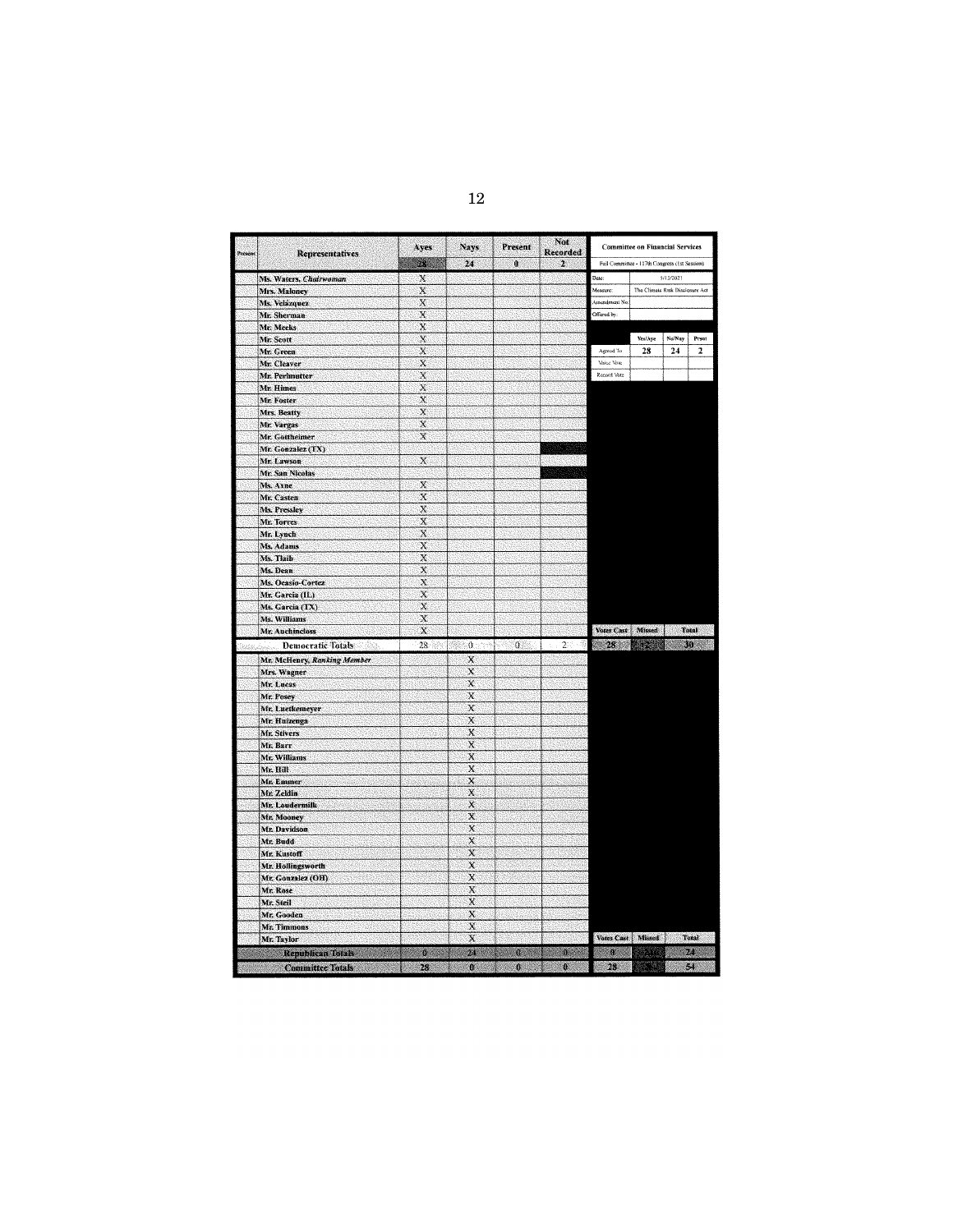### STATEMENT OF OVERSIGHT FINDINGS AND RECOMMENDATIONS OF THE COMMITTEE

In compliance with clause  $3(c)(1)$  of rule XIII and clause  $2(b)(1)$ of rule X of the Rules of the House of Representatives, the Committee's oversight findings and recommendations are reflected in the descriptive portions of this report.

### STATEMENT OF PERFORMANCE GOALS AND OBJECTIVES

Pursuant to clause  $(3)(c)$  of rule XIII of the Rules of the House of Representatives, the goals of H.R. 2570 are to ensure that the Securities and Exchange Commission to require that companies provide more information on the risks they face from climate change.

### NEW BUDGET AUTHORITY AND CBO COST ESTIMATE

Pursuant to clause 3(c)(2) of rule XIII of the Rules of the House of Representatives and section 308(a) of the *Congressional Budget Act of 1974*, and pursuant to clause 3(c)(3) of rule XIII of the Rules of the House of Representatives and section 402 of the *Congressional Budget Act of 1974,* the Committee has received the following estimate for H.R. 2570 from the Director of the Congressional Budget Office:

> U.S. CONGRESS, CONGRESSIONAL BUDGET OFFICE, *Washington, DC, May 19, 2021.*

Hon. MAXINE WATERS,

*Chairwoman, Committee on Financial Services, House of Representatives, Washington, DC.* 

DEAR MADAM CHAIRWOMAN: The Congressional Budget Office has prepared the enclosed cost estimate for H.R. 2570, the Climate Risk Disclosure Act of 2021.

If you wish further details on this estimate, we will be pleased to provide them. The CBO staff contact is Sofia Guo.

Sincerely,

PHILLIP L. SWAGEL,

*Director.* 

Enclosure.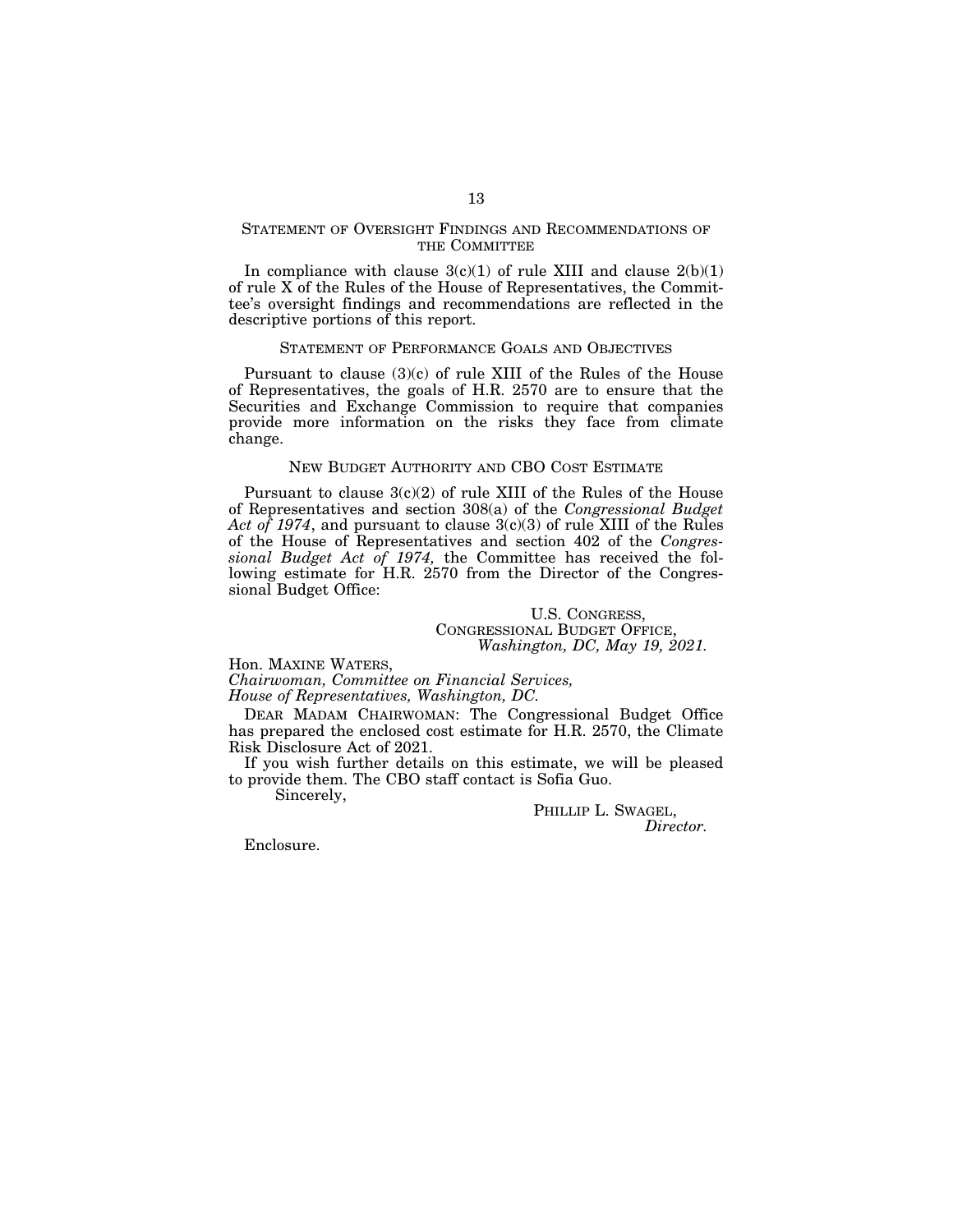| By Fiscal Year, Millions of Dollars                           | 2021 | 2021-2026                           | 2021-2031                             |  |  |
|---------------------------------------------------------------|------|-------------------------------------|---------------------------------------|--|--|
| Direct Spending (Outlays)                                     | Ω    |                                     |                                       |  |  |
| Revenues                                                      | n    | o                                   |                                       |  |  |
| Increase or Decrease (-)<br>in the Deficit                    |      |                                     |                                       |  |  |
| <b>Spending Subject to</b><br><b>Appropriation (Outlays)</b>  |      |                                     |                                       |  |  |
| Statutory pay-as-you-go<br>procedures apply?                  | No   | <b>Mandate Effects</b>              |                                       |  |  |
| Increases on-budget deficits in any                           |      | Contains intergovernmental mandate? |                                       |  |  |
| of the four consecutive 10-year<br>periods beginning in 2032? | No   | Contains private-sector mandate?    | Yes, Cannot<br><b>Determine Costs</b> |  |  |

H.R. 2570 would require publicly traded companies to annually disclose certain climate-related information to the public. Under the bill, such companies would need to describe physical and financial risks they would face under different climate change scenarios, explain strategies and corporate governance processes in place to manage those risks, and analyze the social cost associated with the company's greenhouse gas emissions. The Securities and Exchange Commission (SEC) would be required to establish and periodically update rules to implement the climate disclosure requirements. The SEC also would be required to annually assess and report to the Congress on the compliance of these public companies with those rules. The Government Accountability Office would be required to periodically evaluate the SEC's effectiveness in carrying out and enforcing the new climate disclosures.

Using information from the SEC, CBO estimates that implementing H.R. 2570 would have a gross cost of \$10 million over the 2021–2026 period. CBO expects that the SEC would need the services of approximately 20 employees for different periods of time at an average annual rate of \$270,000 per employee to issue and update rules, compile disclosures, and assess compliance. However, the SEC is authorized to collect fees sufficient to offset its annual appropriation; therefore, CBO estimates that the net effect on discretionary spending would be insignificant, assuming appropriation actions consistent with that authority.

H.R. 2570 contains private-sector mandates as defined in the Unfunded Mandates Reform Act (UMRA). CBO cannot determine whether those mandates' aggregate costs would exceed the UMRA threshold (\$170 million in 2021, adjusted annually for inflation).

By requiring public companies to annually disclose to the SEC the effect of climate change on their operations and finances, H.R. 2570 would impose a mandate as defined in UMRA. The mandate's costs would equal the expenses incurred by those companies to comply with the disclosure requirements as established through SEC rules.

In 2010, the SEC published guidance to clarify how publicly traded corporations should apply existing SEC disclosure rules to the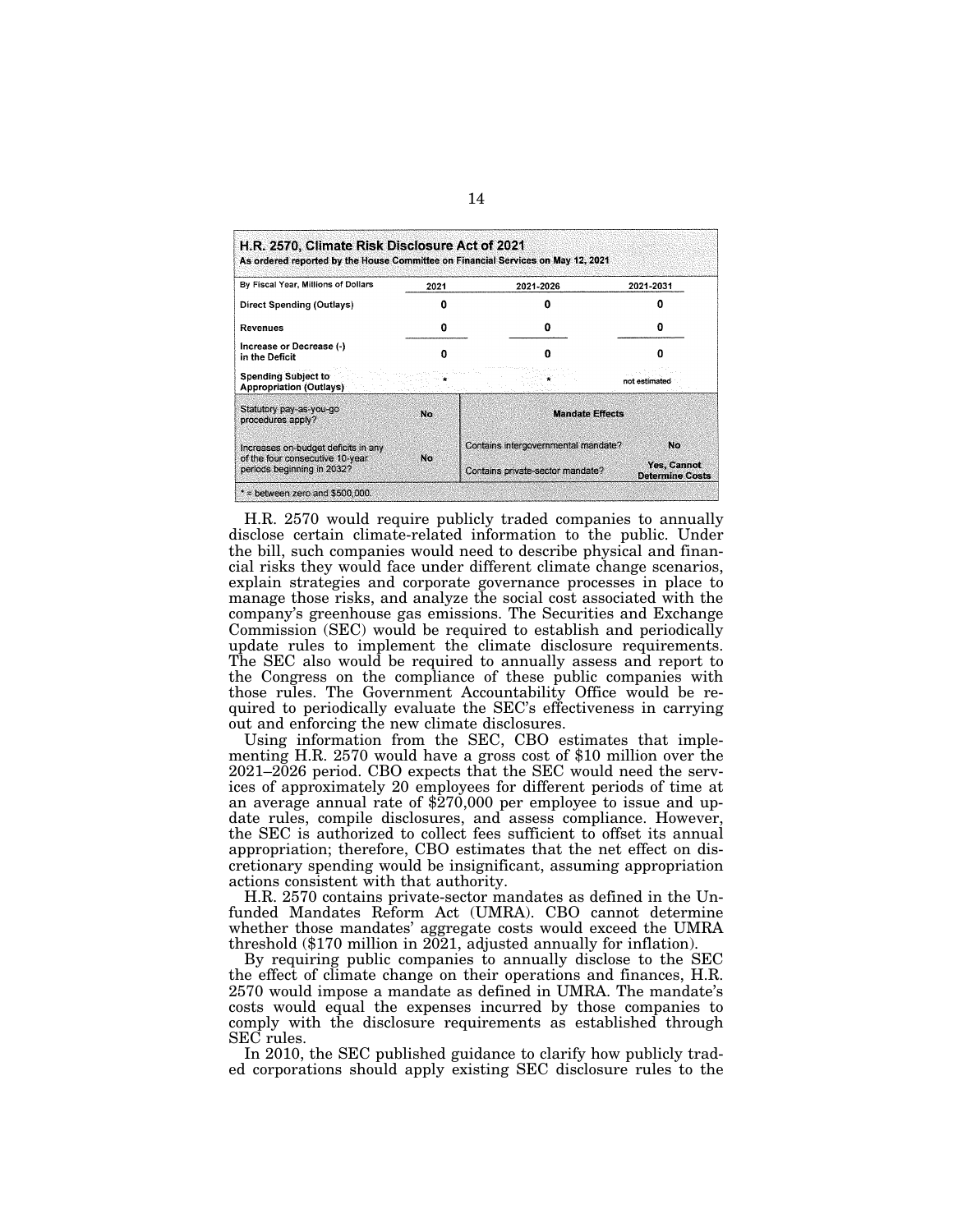risk that climate change developments may pose to their businesses. Such guidance did not establish reporting requirements as strict as those set out in H.R. 2570. Based on information from industry sources, CBO estimates that a small portion, about 15 percent, of public companies are currently reporting information related to climate change to investors.

Because the SEC has not issued the rules required by the bill, CBO cannot determine whether the mandates cost would exceed the private-sector threshold. However, given the current low disclosure rate, the aggregate costs for publicly traded companies to comply with the new rules may be substantial.

Furthermore, if the SEC increased fees to offset the costs associated with implementing the bill, H.R. 2570 would increase the cost of an existing mandate on private entities required to pay those assessments. CBO estimates that the incremental cost of the mandate would be roughly \$2 million per year, on average.

H.R. 2570 contains no intergovernmental mandates as defined in UMRA.

The CBO staff contact for this estimate is Sofia Guo (for federal costs) and Rachel Austin (for mandates). The estimate was reviewed by H. Samuel Papenfuss, Deputy Director of Budget Analysis.

#### COMMITTEE COST ESTIMATE

Clause  $3(d)(1)$  of rule XIII of the Rules of the House of Representatives requires an estimate and a comparison of the costs that would be incurred in carrying out H.R. 2570. However, clause  $3(d)(2)(B)$  of that rule provides that this requirement does not apply when the committee has included in its report a timely submitted cost estimate of the bill prepared by the Director of the Congressional Budget Office under section 402 of the *Congressional Budget Act*.

## UNFUNDED MANDATE STATEMENT

Pursuant to Section 423 of the *Congressional Budget and Impoundment Control Act* (as amended by Section 101(a)(2) of the *Unfunded Mandates Reform Act,* Pub. L. 104–4), the Committee adopts as its own the estimate of federal mandates regarding H.R. 2570, as amended, prepared by the Director of the Congressional Budget Office.

### ADVISORY COMMITTEE

No advisory committees within the meaning of section 5(b) of the Federal Advisory Committee Act were created by this legislation.

#### APPLICATION OF LAW TO THE LEGISLATIVE BRANCH

Pursuant to section 102(b)(3) of the *Congressional Accountability Act,* Pub. L. No. 104–1, H.R. 2570, as amended, does not apply to terms and conditions of employment or to access to public services or accommodations within the legislative branch.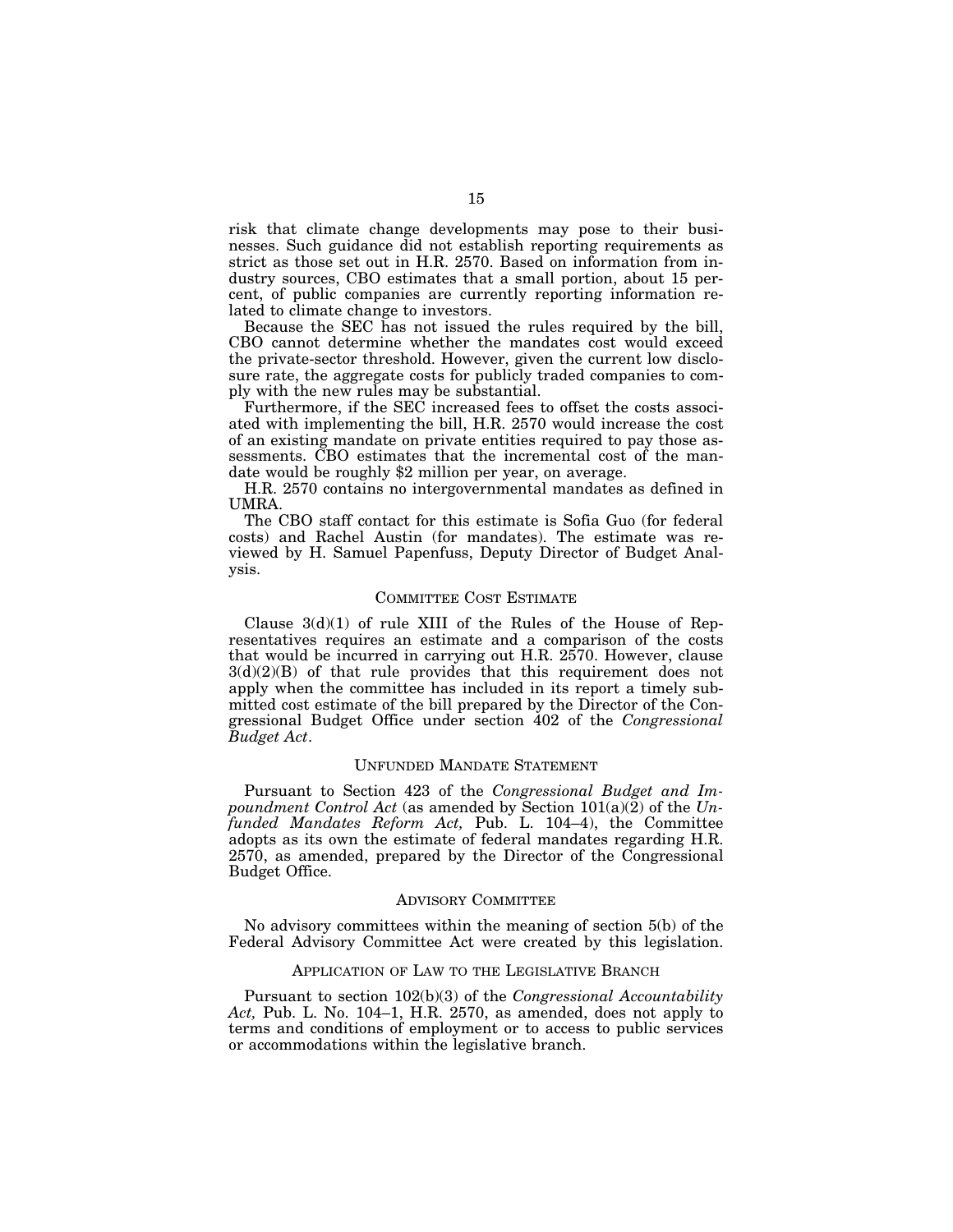#### EARMARK STATEMENT

In accordance with clause 9 of rule XXI of the Rules of the House of Representatives, H.R. 2570 does not contain any congressional earmarks, limited tax benefits, or limited tariff benefits as described in clauses  $9(e)$ ,  $9(f)$ , and  $9(g)$  of rule XXI.

### DUPLICATION OF FEDERAL PROGRAMS

Pursuant to clause  $3(c)(5)$  of rule XIII of the Rules of the House of Representatives, the Committee states that no provision of H.R. 2570 establishes or reauthorizes a program of the Federal Government known to be duplicative of another federal program, a program that was included in any report from the Government Accountability Office to Congress pursuant to section 21 of Public Law 111–139, or a program related to a program identified in the most recent Catalog of Federal Domestic Assistance.

### CHANGES TO EXISTING LAW

In compliance with clause 3(e) of rule XIII of the Rules of the House of Representatives, changes in existing law made by the bill, H.R. 2570, as reported, are shown as follows:

### CHANGES IN EXISTING LAW MADE BY THE BILL, AS REPORTED

In compliance with clause 3(e) of rule XIII of the Rules of the House of Representatives, changes in existing law made by the bill, as reported, are shown as follows (new matter is printed in italics and existing law in which no change is proposed is shown in roman):

### **SECURITIES EXCHANGE ACT OF 1934**

### TITLE I—REGULATION OF SECURITIES EXCHANGES

\* \* \* \* \* \* \*

### PERIODICAL AND OTHER REPORTS

SEC. 13. (a) Every issuer of a security registered pursuant to section 12 of this title shall file with the Commission, in accordance with such rules and regulations as the Commission may prescribe as necessary or appropriate for the proper protection of investors and to insure fair dealing in the security—

(1) such information and documents (and such copies thereof) as the Commission shall require to keep reasonably current the information and documents required to be included in or filed with an application or registration statement filed pursuant to section 12, except that the Commission may not require the filing of any material contract wholly executed before July 1, 1962.

(2) such annual reports (and such copies thereof), certified if required by the rules and regulations of the Commission by independent public accountants, and such quarterly reports (and such copies thereof), as the Commission may prescribe.

Every issuer of a security registered on a national securities exchange shall also file a duplicate original of such information, docu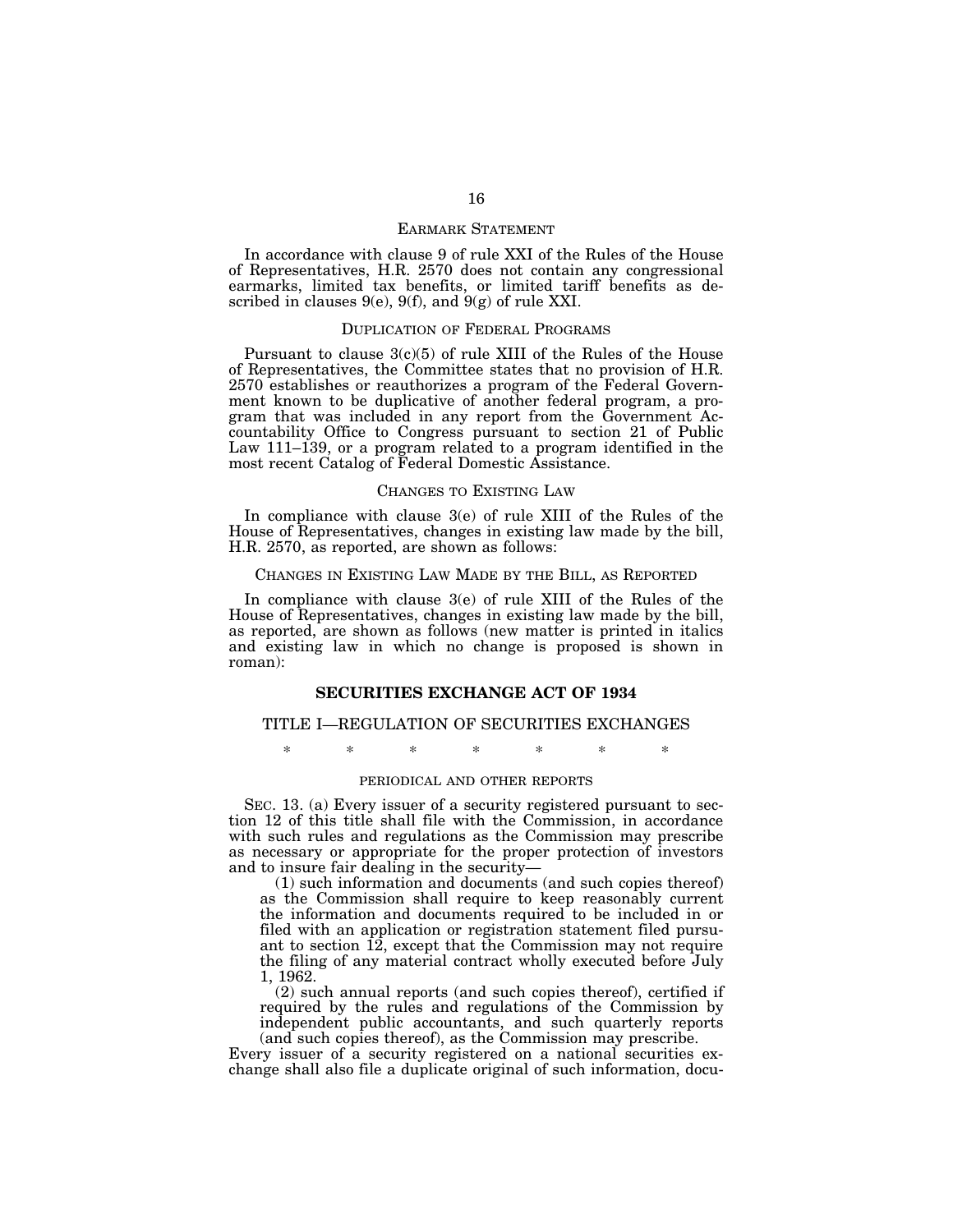ments, and reports with the exchange. In any registration statement, periodic report, or other reports to be filed with the Commission, an emerging growth company need not present selected financial data in accordance with section 229.301 of title 17, Code of Federal Regulations, for any period prior to the earliest audited period presented in connection with its first registration statement that became effective under this Act or the Securities Act of 1933 and, with respect to any such statement or reports, an emerging growth company may not be required to comply with any new or revised financial accounting standard until such date that a company that is not an issuer (as defined under section 2(a) of the Sarbanes-Oxley Act of  $2002$  (15 U.S.C.  $7201(a)$ )) is required to comply with such new or revised accounting standard, if such standard applies to companies that are not issuers.

(b)(1) The Commission may prescribe, in regard to reports made pursuant to this title, the form or forms in which the required information shall be set forth, the items or details to be shown in the balance sheet and the earnings statement, and the methods to be followed in the preparation of reports, in the appraisal or valuation of assets and liabilities, in the determination of depreciation and depletion, in the differentiation of recurring and nonrecurring income, in the differentiation of investment and operating income, and in the preparation, where the Commission deems it necessary or desirable, of separate and/or consolidated balance sheets or income accounts of any person directly or indirectly controlling or controlled by the issuer, or any person under direct or indirect common control with the issuer; but in the case of the reports of any person whose methods of accounting are prescribed under the provisions of any law of the United States, or any rule or regulation thereunder, the rules and regulations of the Commission with respect to reports shall not be inconsistent with the requirements imposed by such law or rule or regulation in respect of the same subject matter (except that such rules and regulations of the Commission may be inconsistent with such requirements to the extent that the Commission determines that the public interest or the protection of investors so requires).

(2) Every issuer which has a class of securities registered pursuant to section 12 of this title and every issuer which is required to file reports pursuant to section 15(d) of this title shall—

(A) make and keep books, records, and accounts, which, in reasonable detail, accurately and fairly reflect the transactions and dispositions of the assets of the issuer;

(B) devise and maintain a system of internal accounting controls sufficient to provide reasonable assurances that—

(i) transactions are executed in accordance with management's general or specific authorization;

(ii) transactions are recorded as necessary (I) to permit preparation of financial statements in conformity with generally accepted accounting principles or any other criteria applicable to such statements, and (II) to maintain accountability for assets;

(iii) access to assets is permitted only in accordance with management's general or specific authorization; and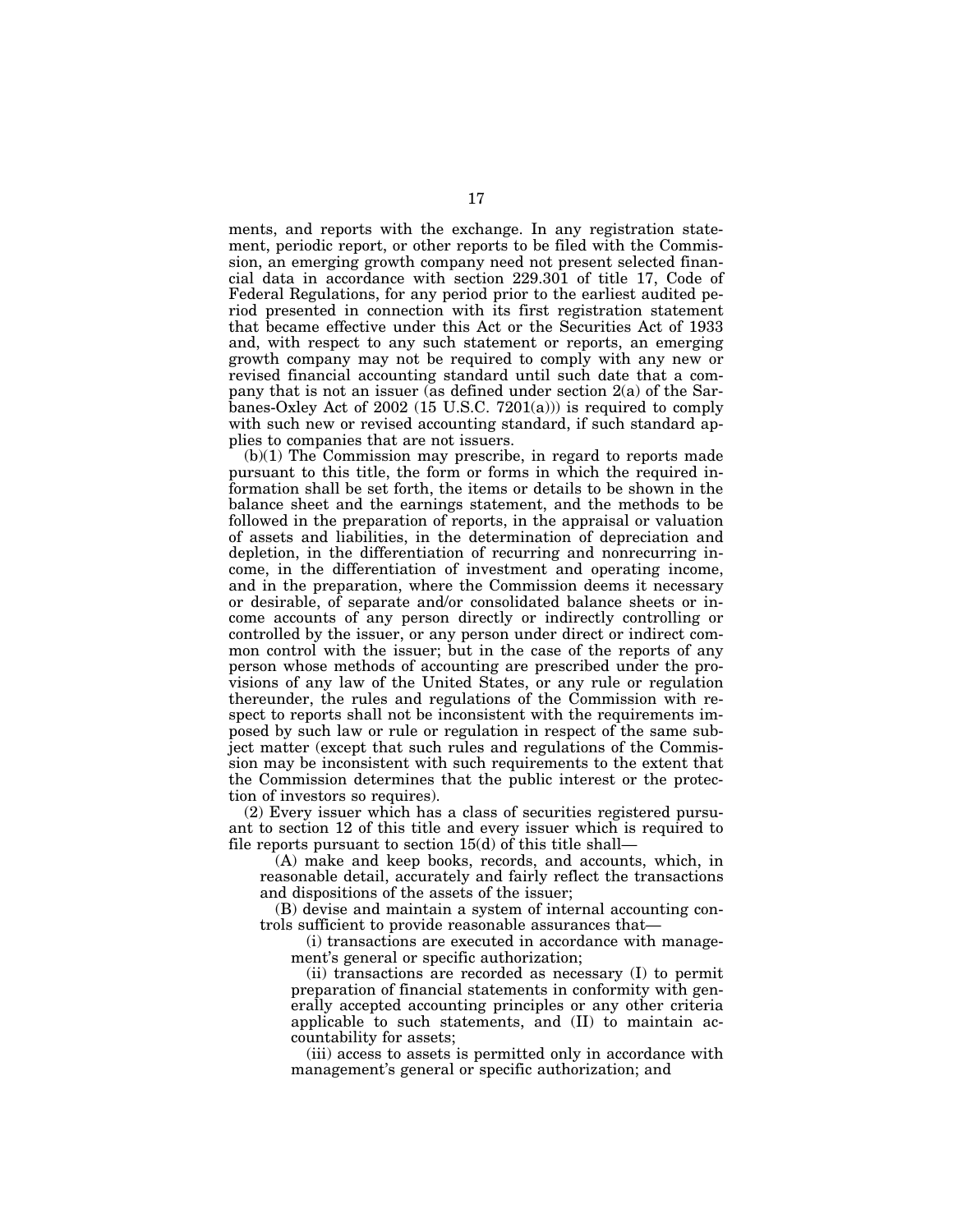(iv) the recorded accountability for assets is compared with the existing assets at reasonable intervals and appro-

priate action is taken with respect to any differences; and (C) notwithstanding any other provision of law, pay the allocable share of such issuer of a reasonable annual accounting support fee or fees, determined in accordance with section  $109$ of the Sarbanes-Oxley Act of 2002.

(3)(A) With respect to matters concerning the national security of the United States, no duty or liability under paragraph (2) of this subsection shall be imposed upon any person acting in cooperation with the head of any Federal department or agency responsible for such matters if such act in cooperation with such head of a department or agency was done upon the specific, written directive of the head of such department or agency pursuant to Presidential authority to issue such directives. Each directive issued under this paragraph shall set forth the specific facts and circumstances with respect to which the provisions of this paragraph are to be invoked. Each such directive shall, unless renewed in writing, expire one year after the date of issuance.

(B) Each head of a Federal department or agency of the United States who issues a directive pursuant to this paragraph shall maintain a complete file of all such directives and shall, on October 1 of each year, transmit a summary of matters covered by such directives in force at any time during the previous year to the Permanent Select Committee on Intelligence of the House of Representatives and the Select Committee on Intelligence of the Senate.

(4) No criminal liability shall be imposed for failing to comply with the requirements of paragraph (2) of this subsection except as provided in paragraph (5) of this subsection.

(5) No person shall knowingly circumvent or knowingly fail to implement a system of internal accounting controls or knowingly falsify any book, record, or account described in paragraph (2).

(6) Where an issuer which has a class of securities registered pursuant to section 12 of this title or an issuer which is required to file reports pursuant to section 15(d) of this title holds 50 per centum or less of the voting power with respect to a domestic or foreign firm, the provisions of paragraph (2) require only that the issuer proceed in good faith to use its influence, to the extent reasonable under the issuer's circumstances, to cause such domestic or foreign firm to devise and maintain a system of internal accounting controls consistent with paragraph (2). Such circumstances include the relative degree of the issuer's ownership of the domestic or foreign firm and the laws and practices governing the business operations of the country in which such firm is located. An issuer which demonstrates good faith efforts to use such influence shall be conclusively presumed to have complied with the requirements of paragraph (2).

(7) For the purpose of paragraph (2) of this subsection, the terms "reasonable assurances" and "reasonable detail" mean such level of detail and degree of assurance as would satisfy prudent officials in the conduct of their own affairs.

(c) If in the judgment of the Commission any report required under subsection (a) is inapplicable to any specified class or classes of issuers, the Commission shall require in lieu thereof the submis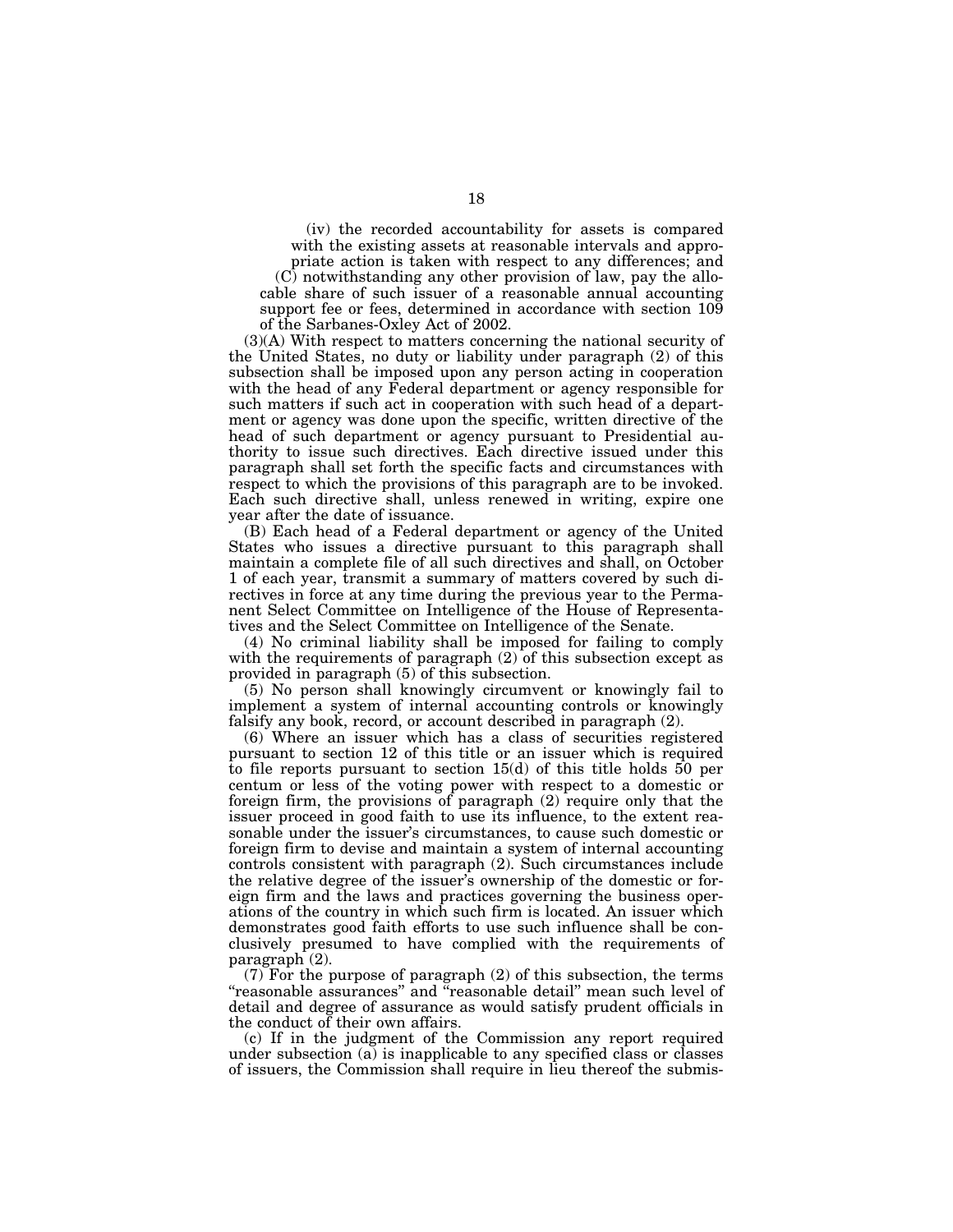sion of such reports of comparable character as it may deem applicable to such class or classes of issuers.

 $(d)(1)$  Any person who, after acquiring directly or indirectly the beneficial ownership of any equity security of a class which is registered pursuant to section 12 of this title, or any equity security of an insurance company which would have been required to be so registered except for the exemption contained in section  $12(g)(2)(G)$ of this title, or any equity security issued by a closed-end investment company registered under the Investment Company Act of 1940 or any equity security issued by a Native Corporation pursuant to section 37(d)(6) of the Alaska Native Claims Settlement Act, or otherwise becomes or is deemed to become a beneficial owner of any of the foregoing upon the purchase or sale of a security-based swap that the Commission may define by rule, and is directly or indirectly the beneficial owner of more than 5 per centum of such class shall, within ten days after such acquisition or within such shorter time as the Commission may establish by rule, file with the Commission, a statement containing such of the following information, and such additional information, as the Commission may by rules and regulations, prescribe as necessary or appropriate in the public interest or for the protection of investors—

(A) the background, and identity, residence, and citizenship of, and the nature of such beneficial ownership by, such person and all other persons by whom or on whose behalf the purchases have been or are to be effected;

(B) the source and amount of the funds or other consideration used or to be used in making the purchases, and if any part of the purchase price is represented or is to be represented by funds or other consideration borrowed or otherwise obtained for the purpose of acquiring, holding, or trading such security, a description of the transaction and the names of the parties thereto, except that where a source of funds is a loan made in the ordinary course of business by a bank, as defined in section  $3(a)(6)$  of this title, if the person filing such statement so requests, the name of the bank shall not be made available to the public;

(C) if the purpose of the purchases or prospective purchases is to acquire control of the business of the issuer of the securities any plans or proposals which such persons may have to liquidate such issuer, to sell its assets to or merge it with any other persons, or to make any other major change in its business or corporate structure;

(D) the number of shares of such security which are beneficially owned, and the number of shares concerning which there is a right to acquire, directly or indirectly, by (i) such person, and (ii) by each associate of such person, giving the background, identity, residence, and citizenship of each such associate; and

(E) information as to any contracts, arrangements, or understandings with any person with respect to any securities of the issuer, including but not limited to transfer of any of the securities, joint ventures, loan or option arrangements, puts or calls, guaranties of loans, guaranties against loss or guaranties of profits, division of losses or profits, or the giving or withholding of proxies, naming the persons with whom such con-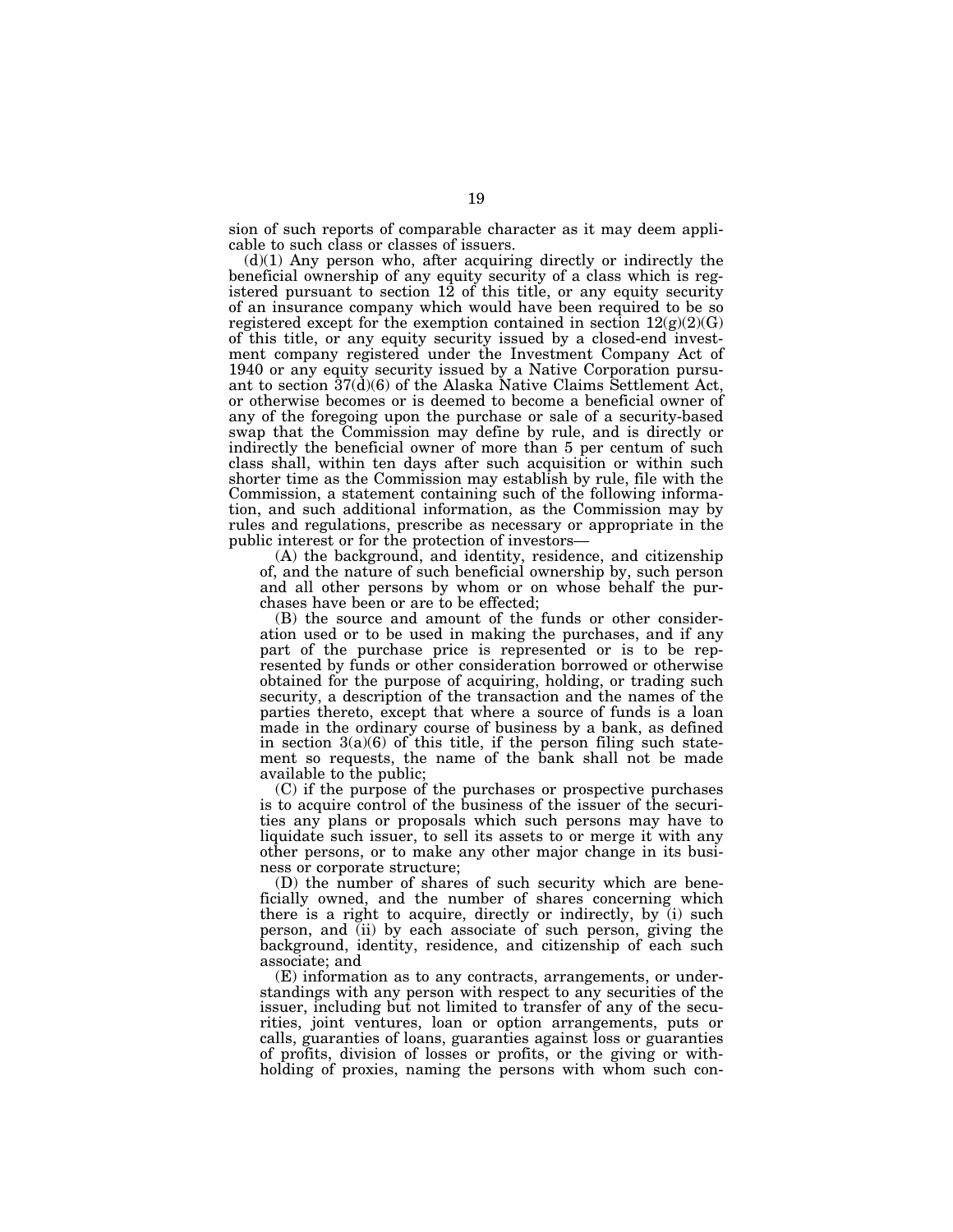tracts, arrangements, or understandings have been entered into, and giving the details thereof.

(2) If any material change occurs in the facts set forth in the statement filed with the Commission, an amendment shall be filed with the Commission, in accordance with such rules and regulations as the Commission may prescribe as necessary or appropriate in the public interest or for the protection of investors.

(3) When two or more persons act as a partnership, limited partnership, syndicate, or other group for the purpose of acquiring, holding, or disposing of securities of an issuer, such syndicate or group shall be deemed a ''person'' for the purposes of this subsection.

(4) In determining, for purposes of this subsection, any percentage of a class of any security, such class shall be deemed to consist of the amount of the outstanding securities of such class, exclusive of any securities of such class held by or for the account of the issuer or a subsidiary of the issuer.

(5) The Commission, by rule or regulation or by order, may permit any person to file in lieu of the statement required by paragraph (1) of this subsection or the rules and regulations thereunder, a notice stating the name of such person, the number of shares of any equity securities subject to paragraph (1) which are owned by him, the date of their acquisition and such other information as the Commission may specify, if it appears to the Commission that such securities were acquired by such person in the ordinary course of his business and were not acquired for the purpose of and do not have the effect of changing or influencing the control of the issuer nor in connection with or as a participant in any transaction having such purpose or effect.

(6) The provisions of this subsection shall not apply to—

(A) any acquisition or offer to acquire securities made or proposed to be made by means of a registration statement under the Securities Act of 1933;

(B) any acquisition of the beneficial ownership of a security which, together with all other acquisitions by the same person of securities of the same class during the preceding twelve months, does not exceed 2 per centum of that class;

(C) any acquisition of an equity security by the issuer of such security;

(D) any acquisition or proposed acquisition of a security which the Commission, by rules or regulations or by order, shall exempt from the provisions of this subsection as not entered into for the purpose of, and not having the effect of, changing or influencing the control of the issuer or otherwise as not comprehended within the purposes of this subsection.

 $(e)(1)$  It shall be unlawful for an issuer which has a class of equity securities registered pursuant to section 12 of this title, or which is a closed-end investment company registered under the Investment Company Act of 1940, to purchase any equity security issued by it if such purchase is in contravention of such rules and regulations as the Commission, in the public interest or for the protection of investors, may adopt (A) to define acts and practices which are fraudulent, deceptive, or manipulative, and (B) to prescribe means reasonably designed to prevent such acts and practices. Such rules and regulations may require such issuer to pro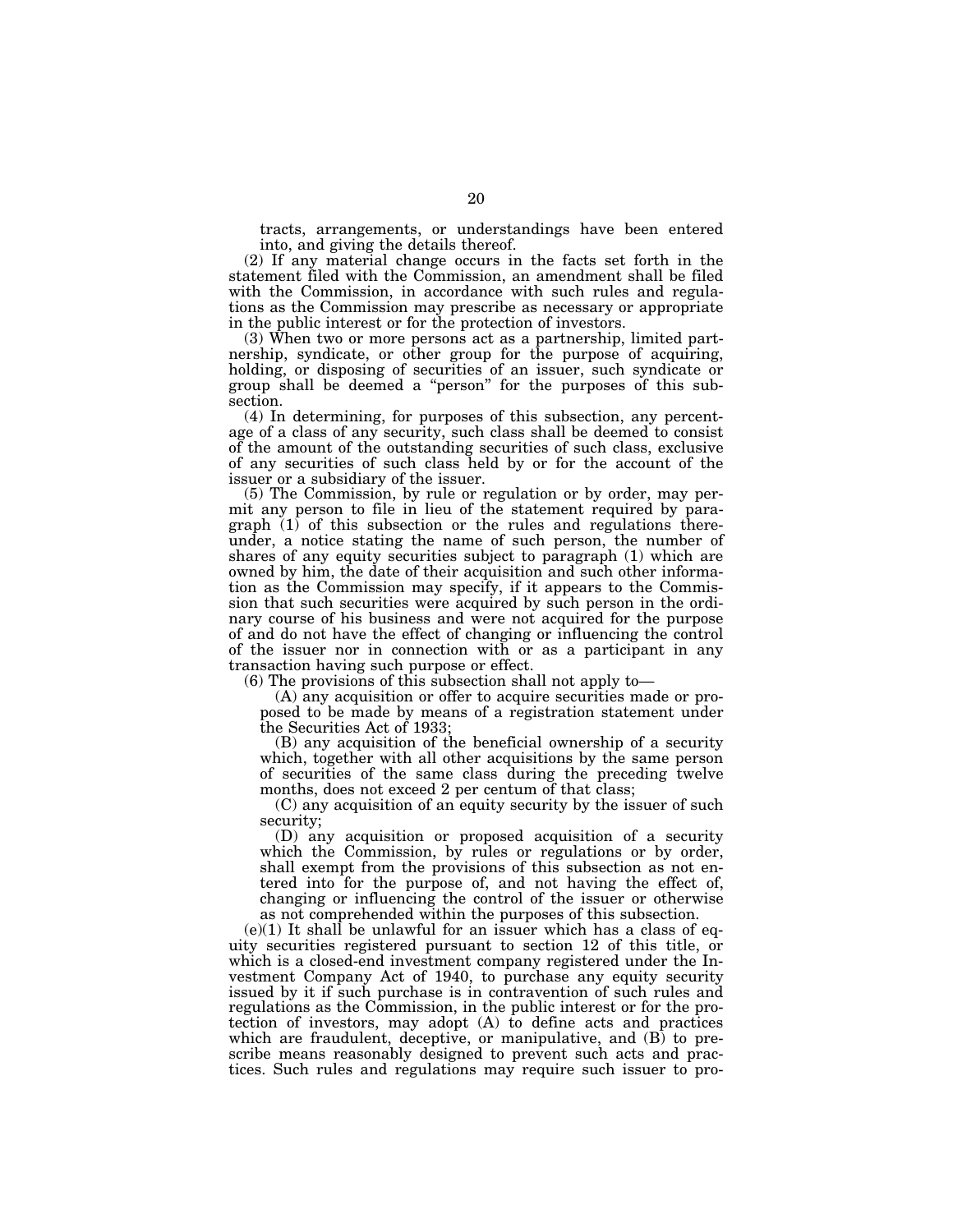vide holders of equity securities of such class with such information relating to the reasons for such purchase, the source of funds, the number of shares to be purchased, the price to be paid for such securities, the method of purchase, and such additional information, as the Commission deems necessary or appropriate in the public interest or for the protection of investors, or which the Commission deems to be material to a determination whether such security should be sold.

(2) For the purpose of this subsection, a purchase by or for the issuer or any person controlling, controlled by, or under common control with the issuer, or a purchase subject to control of the issuer or any such person, shall be deemed to be a purchase by the issuer. The Commission shall have power to make rules and regulations implementing this paragraph in the public interest and for the protection of investors, including exemptive rules and regulations covering situations in which the Commission deems it unnecessary or inappropriate that a purchase of the type described in this paragraph shall be deemed to be a purchase by the issuer for purposes of some or all of the provisions of paragraph (1) of this subsection.

(3) At the time of filing such statement as the Commission may require by rule pursuant to paragraph (1) of this subsection, the person making the filing shall pay to the Commission a fee at a rate that, subject to paragraph  $\overline{(4)}$ , is equal to \$92 per \$1,000,000 of the value of securities proposed to be purchased. The fee shall be reduced with respect to securities in an amount equal to any fee paid with respect to any securities issued in connection with the proposed transaction under section 6(b) of the Securities Act of 1933, or the fee paid under that section shall be reduced in an amount equal to the fee paid to the Commission in connection with such transaction under this paragraph.

(4) ANNUAL ADJUSTMENT.—For each fiscal year, the Commission shall by order adjust the rate required by paragraph (3) for such fiscal year to a rate that is equal to the rate (expressed in dollars per million) that is applicable under section 6(b) of the Securities Act of 1933 for such fiscal year.

(5) FEE COLLECTIONS.—Fees collected pursuant to this subsection for fiscal year 2012 and each fiscal year thereafter shall be deposited and credited as general revenue of the Treasury and shall not be available for obligation.

(6) EFFECTIVE DATE; PUBLICATION.—In exercising its authority under this subsection, the Commission shall not be required to comply with the provisions of section 553 of title 5, United States Code. An adjusted rate prescribed under paragraph (4) shall be published and take effect in accordance with section 6(b) of the Securities Act of 1933 (15 U.S.C. 77f(b)).

(7) PRO RATA APPLICATION.—The rates per \$1,000,000 required by this subsection shall be applied pro rata to amounts and balances of less than \$1,000,000.

(f)(1) Every institutional investment manager which uses the mails, or any means or instrumentality of interstate commerce in the course of its business as an institutional investment manager and which exercises investment discretion with respect to accounts holding equity securities of a class described in section  $13(d)(1)$  of this title having an aggregate fair market value on the last trading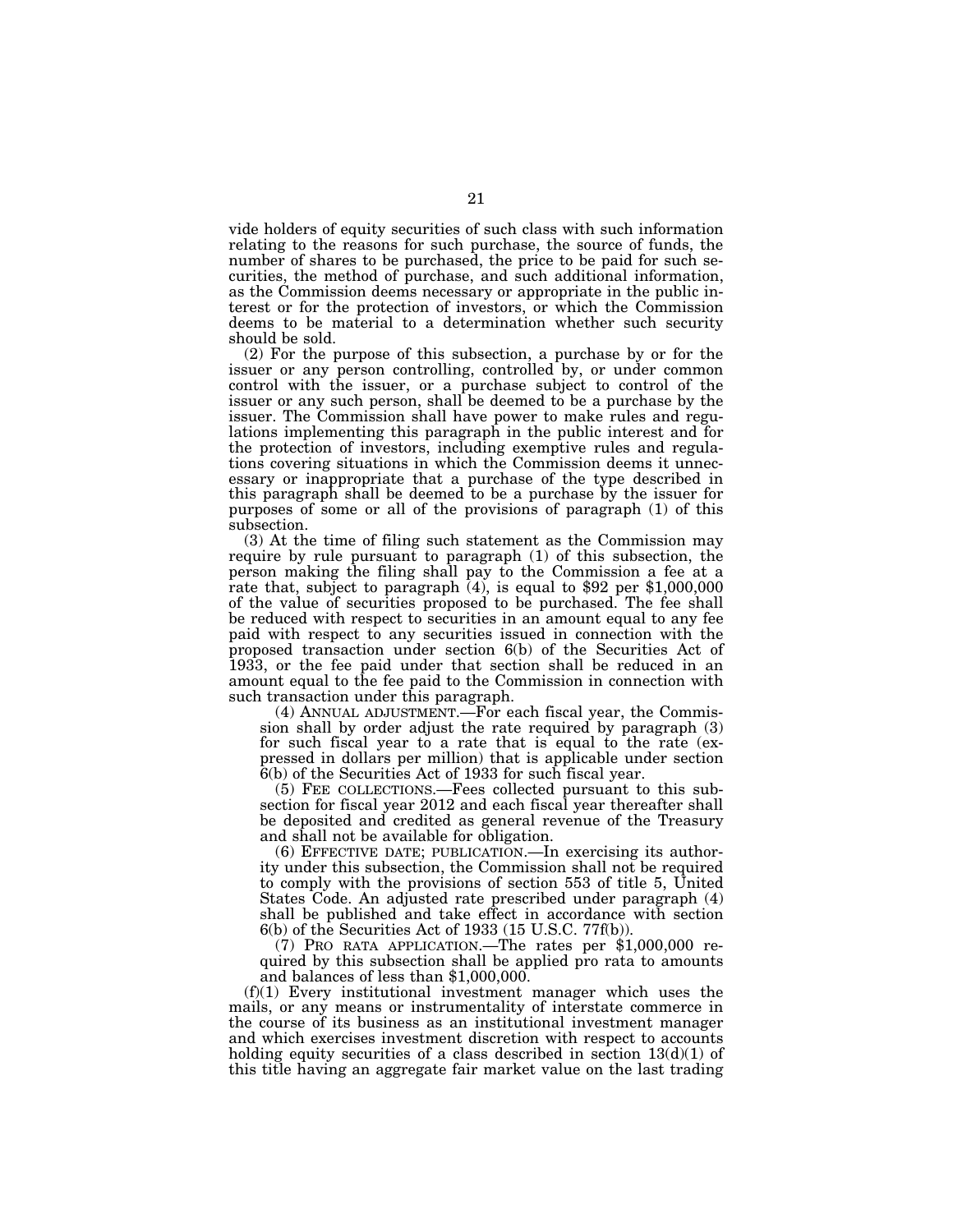day in any of the preceding twelve months of at least \$100,000,000 or such lesser amount (but in no case less than \$10,000,000) as the Commission, by rule, may determine, shall file reports with the Commission in such form, for such periods, and at such times after the end of such periods as the Commission, by rule, may prescribe, but in no event shall such reports be filed for periods longer than one year or shorter than one quarter. Such reports shall include for each such equity security held on the last day of the reporting period by accounts (in aggregate or by type as the Commission, by rule, may prescribe) with respect to which the institutional investment manager exercises investment discretion (other than securities held in amounts which the Commission, by rule, determines to be insignificant for purposes of this subsection), the name of the issuer and the title, class, CUSIP number, number of shares or principal amount, and aggregate fair market value of each such security. Such reports may also include for accounts (in aggregate or by type) with respect to which the institutional investment manager exercises investment discretion such of the following information as the Commission, by rule, prescribes—

(A) the name of the issuer and the title, class, CUSIP number, number of shares or principal amount, and aggregate fair market value or cost or amortized cost of each other security (other than an exempted security) held on the last day of the reporting period by such accounts;

(B) the aggregate fair market value or cost or amortized cost of exempted securities (in aggregate or by class) held on the last day of the reporting period by such accounts;

(C) the number of shares of each equity security of a class described in section 13(d)(1) of this title held on the last day of the reporting period by such accounts with respect to which the institutional investment manager possesses sole or shared authority to exercise the voting rights evidenced by such securities;

(D) the aggregate purchases and aggregate sales during the reporting period of each security (other than an exempted security) effected by or for such accounts; and

(E) with respect to any transaction or series of transactions having a market value of at least \$500,000 or such other amount as the Commission, by rule, may determine, effected during the reporting period by or for such accounts in any equity security of a class described in section  $13(d)(1)$  of this title—

(i) the name of the issuer and the title, class, and CUSIP number of the security;

(ii) the number of shares or principal amount of the security involved in the transaction;

(iii) whether the transaction was a purchase or sale;

(iv) the per share price or prices at which the transaction was effected;

(v) the date or dates of the transaction;

(vi) the date or dates of the settlement of the transaction;

(vii) the broker or dealer through whom the transaction was effected;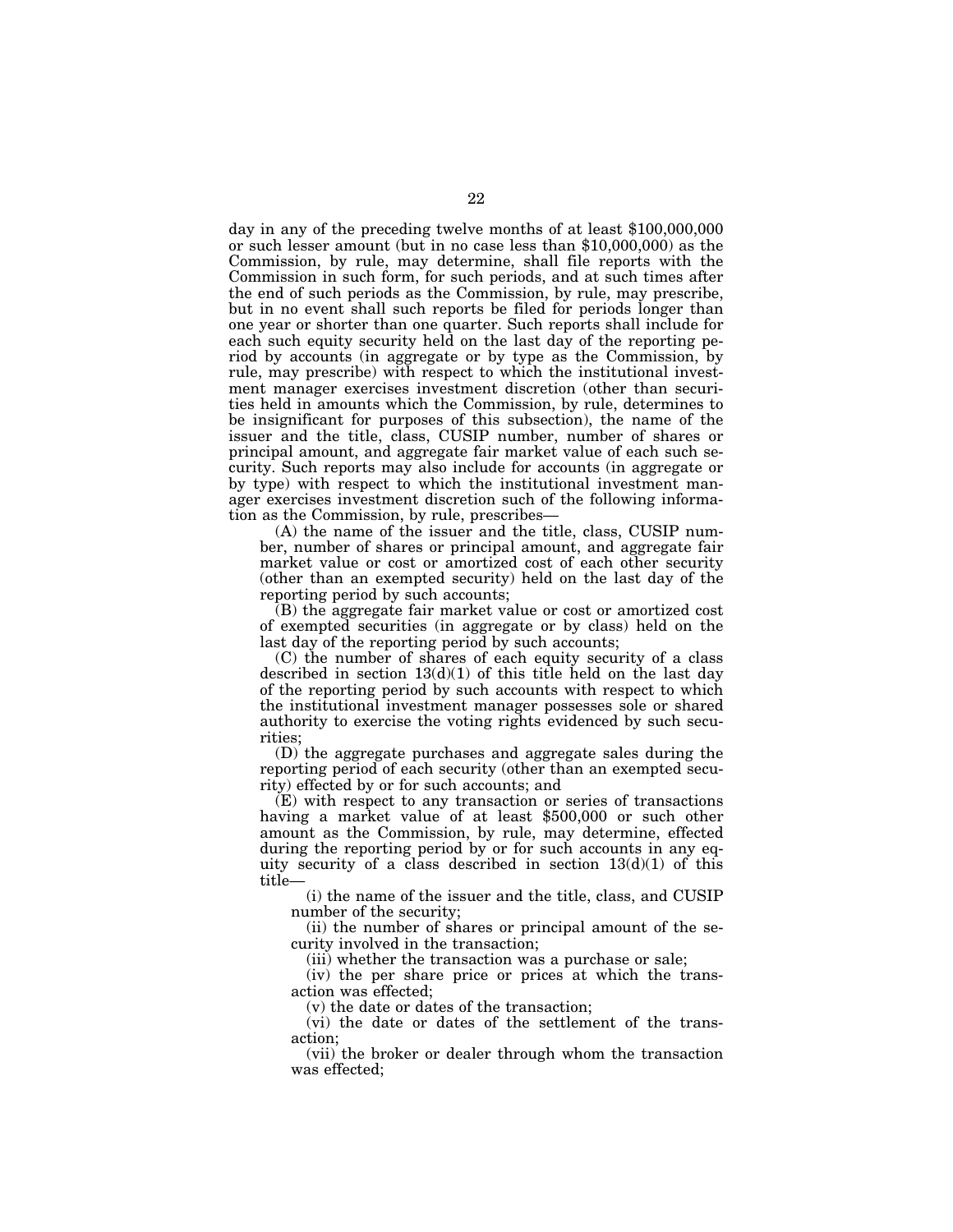(viii) the market or markets in which the transaction was effected; and

(ix) such other related information as the Commission, by rule, may prescribe.

(2) The Commission shall prescribe rules providing for the public disclosure of the name of the issuer and the title, class, CUSIP number, aggregate amount of the number of short sales of each security, and any additional information determined by the Commission following the end of the reporting period. At a minimum, such public disclosure shall occur every month.

(3) The Commission, by rule or order, may exempt, conditionally or unconditionally, any institutional investment manager or security or any class of institutional investment managers or securities from any or all of the provisions of this subsection or the rules thereunder.

(4) The Commission shall make available to the public for a reasonable fee a list of all equity securities of a class described in section 13(d)(1) of this title, updated no less frequently than reports are required to be filed pursuant to paragraph (1) of this subsection. The Commission shall tabulate the information contained in any report filed pursuant to this subsection in a manner which will, in the view of the Commission, maximize the usefulness of the information to other Federal and State authorities and the public. Promptly after the filing of any such report, the Commission shall make the information contained therein conveniently available to the public for a reasonable fee in such form as the Commission, by rule, may prescribe, except that the Commission, as it determines to be necessary or appropriate in the public interest or for the protection of investors, may delay or prevent public disclosure of any such information in accordance with section 552 of title 5, United States Code. Notwithstanding the preceding sentence, any such information identifying the securities held by the account of a natural person or an estate or trust (other than a business trust or investment company) shall not be disclosed to the public.

(5) In exercising its authority under this subsection, the Commission shall determine (and so state) that its action is necessary or appropriate in the public interest and for the protection of investors or to maintain fair and orderly markets or, in granting an exemption, that its action is consistent with the protection of investors and the purposes of this subsection. In exercising such authority the Commission shall take such steps as are within its power, including consulting with the Comptroller General of the United States, the Director of the Office of Management and Budget, the appropriate regulatory agencies, Federal and State authorities which, directly or indirectly, require reports from institutional investment managers of information substantially similar to that called for by this subsection, national securities exchanges, and registered securities associations, (A) to achieve uniform, centralized reporting of information concerning the securities holdings of and transactions by or for accounts with respect to which institutional investment managers exercise investment discretion, and (B) consistently with the objective set forth in the preceding subparagraph, to avoid unnecessarily duplicative reporting by, and minimize the compliance burden on, institutional investment managers. Federal authorities which, directly or indirectly, require reports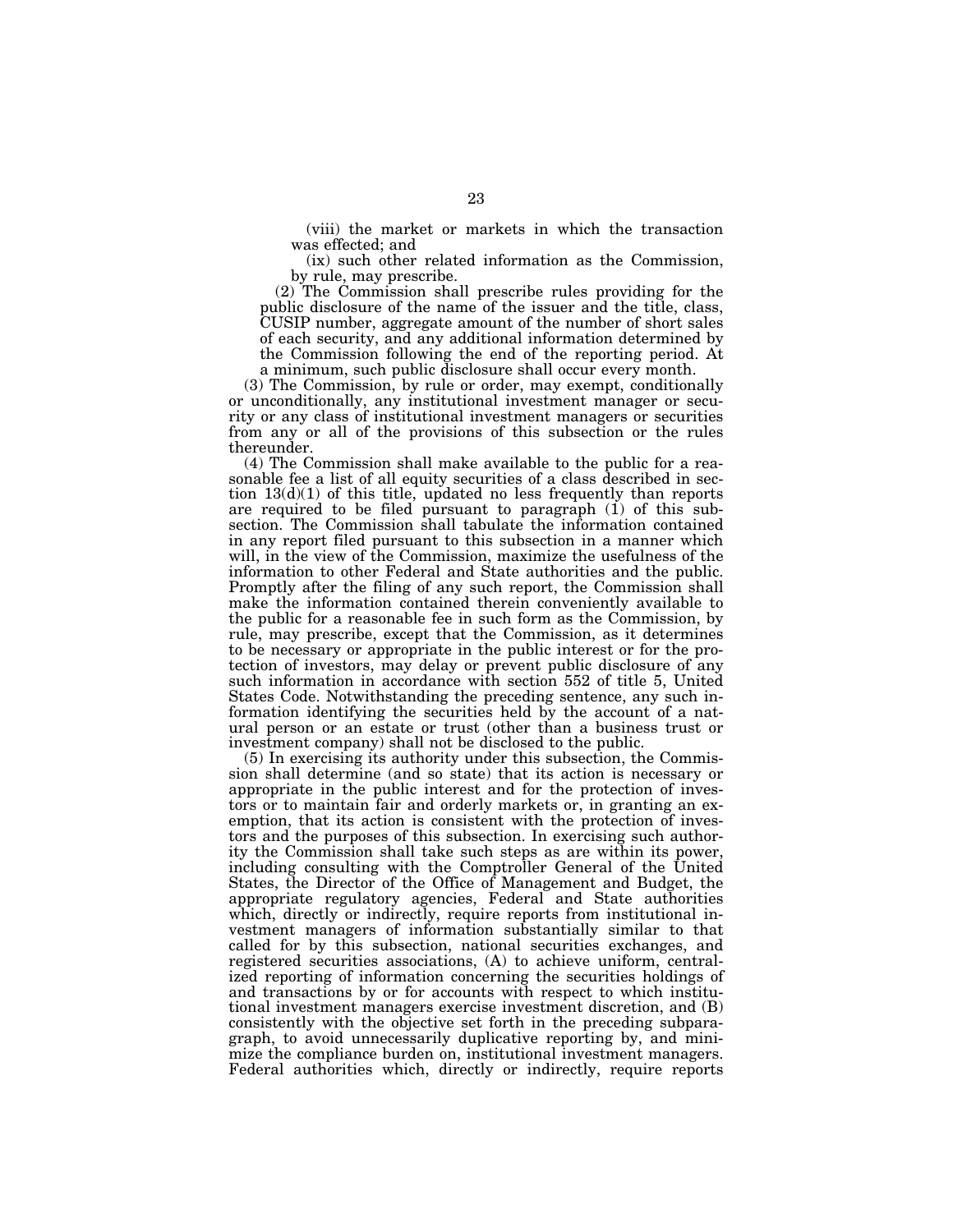from institutional investment managers of information substantially similar to that called for by this subsection shall cooperate with the Commission in the performance of its responsibilities under the preceding sentence. An institutional investment manager which is a bank, the deposits of which are insured in accordance with the Federal Deposit Insurance Act, shall file with the appropriate regulatory agency a copy of every report filed with the Commission pursuant to this subsection.

 $(6)(A)$  For purposes of this subsection the term "institutional investment manager'' includes any person, other than a natural person, investing in or buying and selling securities for its own account, and any person exercising investment discretion with respect to the account of any other person.

(B) The Commission shall adopt such rules as it deems necessary or appropriate to prevent duplicative reporting pursuant to this subsection by two or more institutional investment managers exercising investment discretion with respect to the same amount.

 $(g)(1)$  Any person who is directly or indirectly the beneficial owner of more than 5 per centum of any security of a class described in subsection  $(d)(1)$  of this section or otherwise becomes or is deemed to become a beneficial owner of any security of a class described in subsection (d)(1) upon the purchase or sale of a security-based swap that the Commission may define by ruleshall file with the Commission a statement setting forth, in such form and at such time as the Commission may, by rule, prescribe—

(A) such person's identity, residence, and citizenship; and

(B) the number and description of the shares in which such person has an interest and the nature of such interest.

 $(2)$  If any material change occurs in the facts set forth in the statement filed with the Commission, an amendment shall be filed with the Commission, in accordance with such rules and regulations as the Commission may prescribe as necessary or appropriate in the public interest or for the protection of investors.

(3) When two or more persons act as a partnership, limited partnership, syndicate, or other group for the purpose of acquiring, holding, or disposing of securities of an issuer, such syndicate or group shall be deemed a ''person'' for the purposes of this subsection.

(4) In determining, for purposes of this subsection, any percentage of a class of any security, such class shall be deemed to consist of the amount of the outstanding securities of such class, exclusive of any securities of such class held by or for the account of the issuer or a subsidiary of the issuer.

(5) In exercising its authority under this subsection, the Commission shall take such steps as it deems necessary or appropriate in the public interest or for the protection of investors (A) to achieve centralized reporting of information regarding ownership, (B) to avoid unnecessarily duplicative reporting by and minimize the compliance burden on persons required to report, and (C) to tabulate and promptly make available the information contained in any report filed pursuant to this subsection in a manner which will, in the view of the Commission, maximize the usefulness of the information to other Federal and State agencies and the public.

(6) The Commission may, by rule or order, exempt, in whole or in part, any person or class of persons from any or all of the report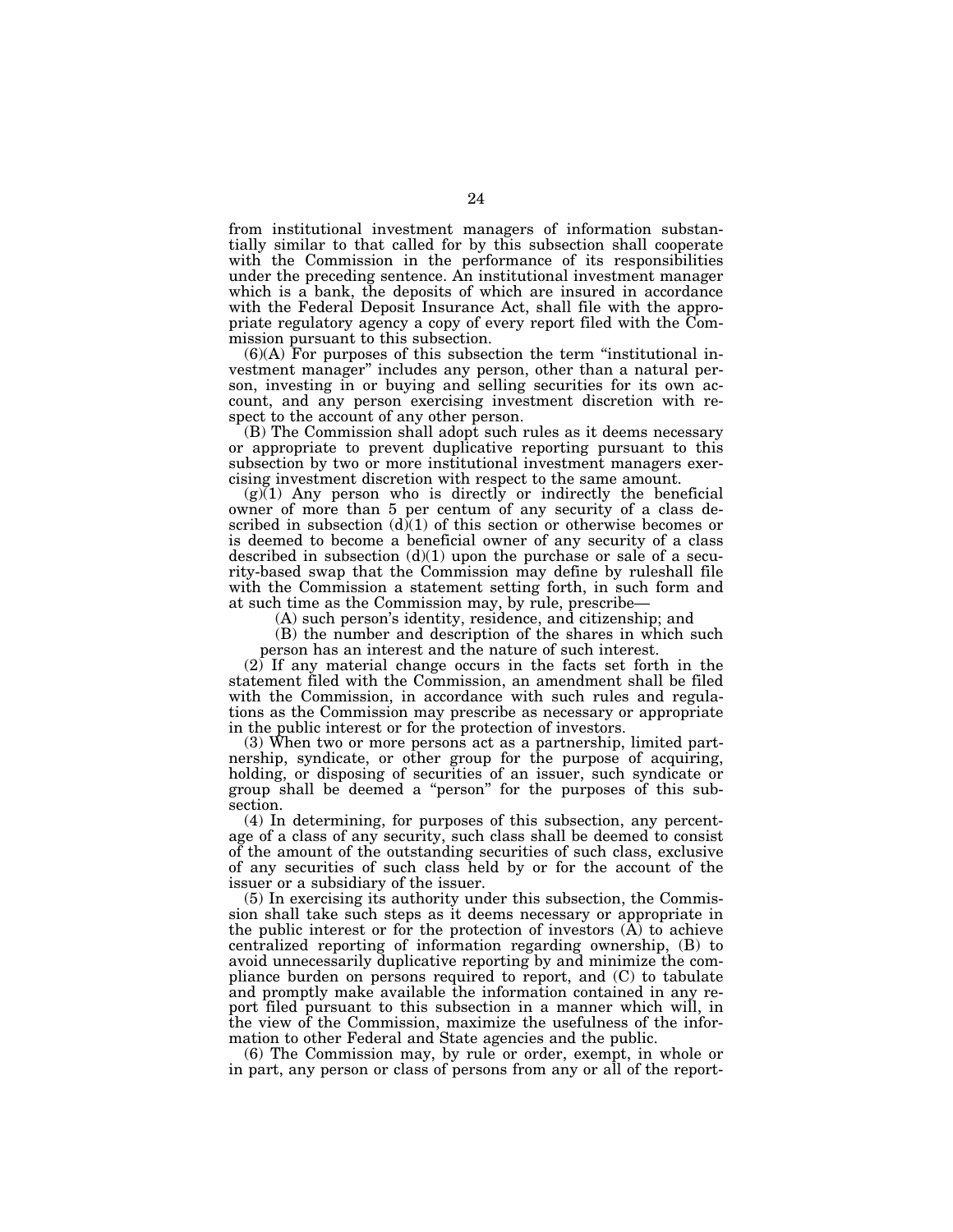ing requirements of this subsection as it deems necessary or appropriate in the public interest or for the protection of investors.

(h) LARGE TRADER REPORTING.— (1) IDENTIFICATION REQUIREMENTS FOR LARGE TRADERS.—For the purpose of monitoring the impact on the securities markets of securities transactions involving a substantial volume or a large fair market value or exercise value and for the purpose of otherwise assisting the Commission in the enforcement of this title, each large trader shall—

(A) provide such information to the Commission as the Commission may by rule or regulation prescribe as necessary or appropriate, identifying such large trader and all accounts in or through which such large trader effects such transactions; and

(B) identify, in accordance with such rules or regulations as the Commission may prescribe as necessary or appropriate, to any registered broker or dealer by or through whom such large trader directly or indirectly effects securities transactions, such large trader and all accounts directly or indirectly maintained with such broker or dealer by such large trader in or through which such transactions

are effected.<br>(2) RECORDKEEPING AND REPORTING REQUIREMENTS FOR BRO-KERS AND DEALERS.—Every registered broker or dealer shall make and keep for prescribed periods such records as the Commission by rule or regulation prescribes as necessary or appropriate in the public interest, for the protection of investors, or otherwise in furtherance of the purposes of this title, with respect to securities transactions that equal or exceed the reporting activity level effected directly or indirectly by or through such registered broker or dealer of or for any person that such broker or dealer knows is a large trader, or any person that such broker or dealer has reason to know is a large trader on the basis of transactions in securities effected by or through such broker or dealer. Such records shall be available for reporting to the Commission, or any self-regulatory organization that the Commission shall designate to receive such reports, on the morning of the day following the day the transactions were effected, and shall be reported to the Commission or a self-regulatory organization designated by the Commission immediately upon request by the Commission or such a self-regulatory organization. Such records and reports shall be in a format and transmitted in a manner prescribed by the Commission (including, but not limited to, machine readable form).

(3) AGGREGATION RULES.—The Commission may prescribe rules or regulations governing the manner in which transactions and accounts shall be aggregated for the purpose of this subsection, including aggregation on the basis of common ownership or control.

(4) EXAMINATION OF BROKER AND DEALER RECORDS.—All records required to be made and kept by registered brokers and dealers pursuant to this subsection with respect to transactions effected by large traders are subject at any time, or from time to time, to such reasonable periodic, special, or other examinations by representatives of the Commission as the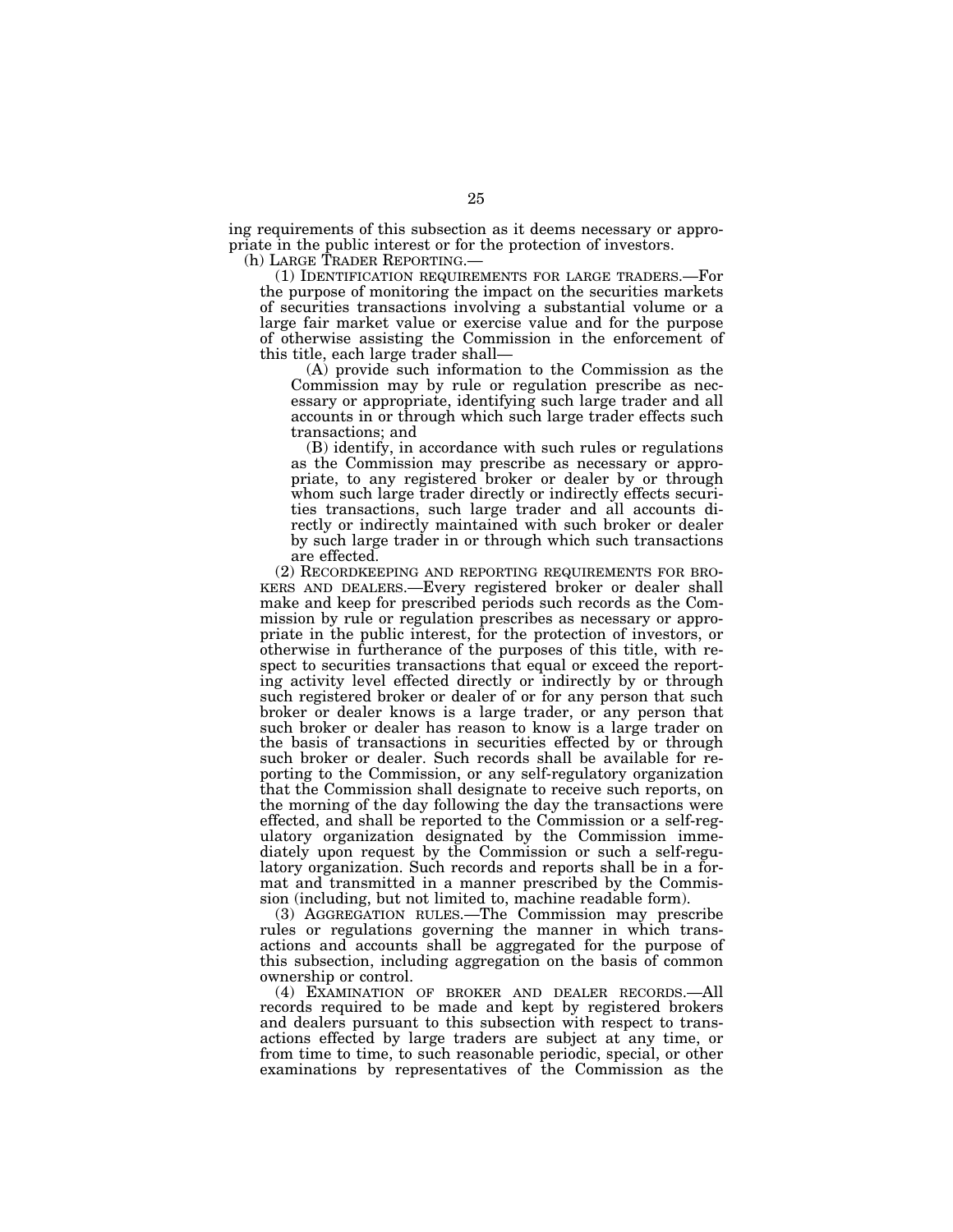Commission deems necessary or appropriate in the public interest, for the protection of investors, or otherwise in furtherance of the purposes of this title.

(5) FACTORS TO BE CONSIDERED IN COMMISSION ACTIONS.—In exercising its authority under this subsection, the Commission shall take into account—

(A) existing reporting systems;

(B) the costs associated with maintaining information with respect to transactions effected by large traders and reporting such information to the Commission or self-regulatory organizations; and

(C) the relationship between the United States and international securities markets.

(6) EXEMPTIONS.—The Commission, by rule, regulation, or order, consistent with the purposes of this title, may exempt any person or class of persons or any transaction or class of transactions, either conditionally or upon specified terms and conditions or for stated periods, from the operation of this subsection, and the rules and regulations thereunder.

(7) AUTHORITY OF COMMISSION TO LIMIT DISCLOSURE OF IN- FORMATION.—Notwithstanding any other provision of law, the Commission shall not be compelled to disclose any information required to be kept or reported under this subsection. Nothing in this subsection shall authorize the Commission to withhold information from Congress, or prevent the Commission from complying with a request for information from any other Federal department or agency requesting information for purposes within the scope of its jurisdiction, or complying with an order of a court of the United States in an action brought by the United States or the Commission. For purposes of section 552 of title 5, United States Code, this subsection shall be considered a statute described in subsection  $(b)(3)(B)$  of such section 552.

(8) DEFINITIONS.—For purposes of this subsection—

(A) the term "large trader" means every person who, for his own account or an account for which he exercises investment discretion, effects transactions for the purchase or sale of any publicly traded security or securities by use of any means or instrumentality of interstate commerce or of the mails, or of any facility of a national securities exchange, directly or indirectly by or through a registered broker or dealer in an aggregate amount equal to or in excess of the identifying activity level;

(B) the term ''publicly traded security'' means any equity security (including an option on individual equity securities, and an option on a group or index of such securities) listed, or admitted to unlisted trading privileges, on a national securities exchange, or quoted in an automated interdealer quotation system;

(C) the term ''identifying activity level'' means transactions in publicly traded securities at or above a level of volume, fair market value, or exercise value as shall be fixed from time to time by the Commission by rule or regulation, specifying the time interval during which such transactions shall be aggregated;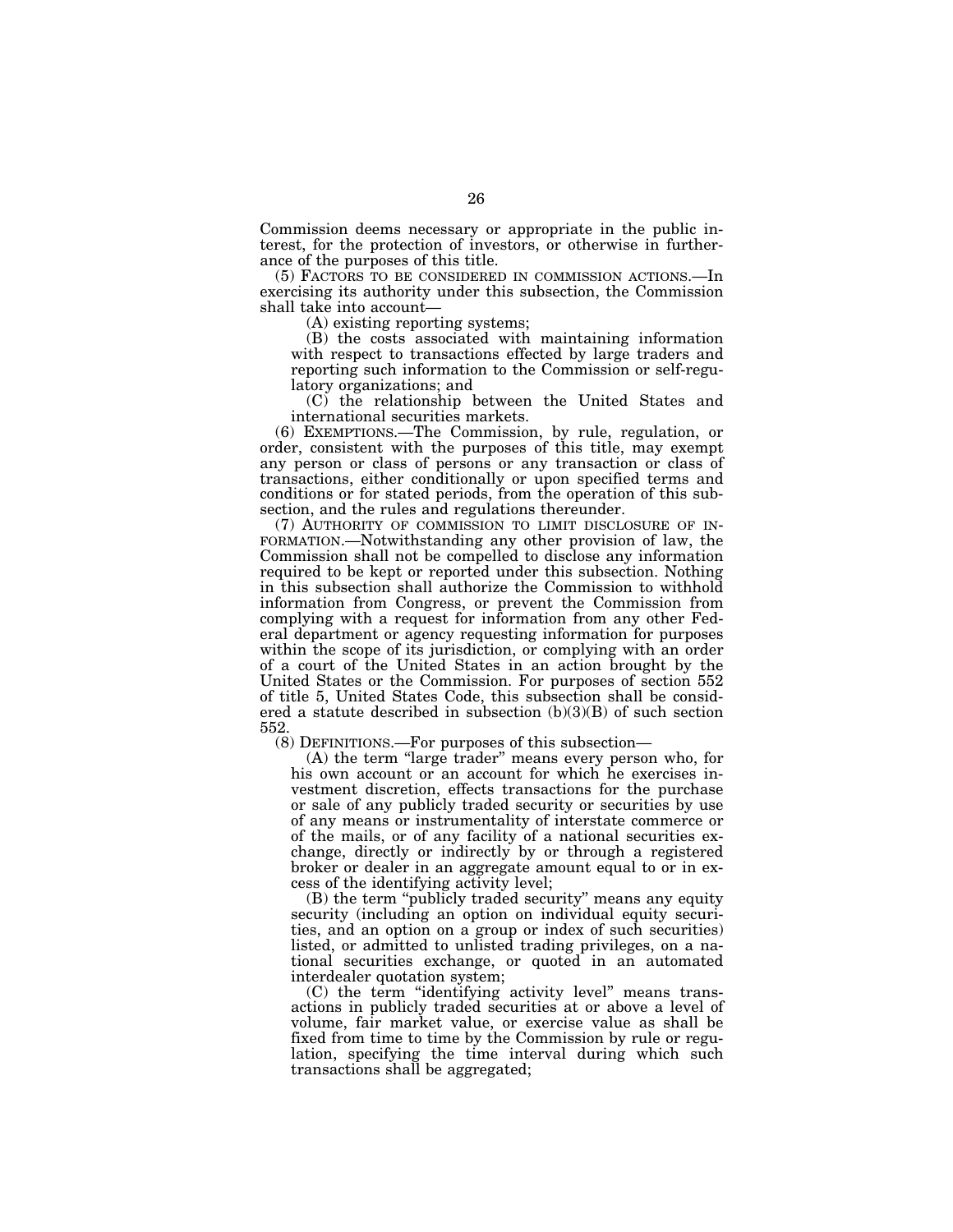(D) the term "reporting activity level" means transactions in publicly traded securities at or above a level of volume, fair market value, or exercise value as shall be fixed from time to time by the Commission by rule, regulation, or order, specifying the time interval during which such transactions shall be aggregated; and

(E) the term ''person'' has the meaning given in section 3(a)(9) of this title and also includes two or more persons acting as a partnership, limited partnership, syndicate, or other group, but does not include a foreign central bank.

(i) ACCURACY OF FINANCIAL REPORTS.—Each financial report that contains financial statements, and that is required to be prepared in accordance with (or reconciled to) generally accepted accounting principles under this title and filed with the Commission shall reflect all material correcting adjustments that have been identified by a registered public accounting firm in accordance with generally accepted accounting principles and the rules and regulations of the Commission.

(j) OFF-BALANCE SHEET TRANSACTIONS.—Not later than 180 days after the date of enactment of the Sarbanes-Oxley Act of 2002, the Commission shall issue final rules providing that each annual and quarterly financial report required to be filed with the Commission shall disclose all material off-balance sheet transactions, arrangements, obligations (including contingent obligations), and other relationships of the issuer with unconsolidated entities or other persons, that may have a material current or future effect on financial condition, changes in financial condition, results of operations, liquidity, capital expenditures, capital resources, or significant components of revenues or expenses.

(k) PROHIBITION ON PERSONAL LOANS TO EXECUTIVES.—

(1) IN GENERAL.—It shall be unlawful for any issuer (as defined in section 2 of the Sarbanes-Oxley Act of 2002), directly or indirectly, including through any subsidiary, to extend or maintain credit, to arrange for the extension of credit, or to renew an extension of credit, in the form of a personal loan to or for any director or executive officer (or equivalent thereof) of that issuer. An extension of credit maintained by the issuer on the date of enactment of this subsection shall not be subject to the provisions of this subsection, provided that there is no material modification to any term of any such extension of credit or any renewal of any such extension of credit on or after that date of enactment.

(2) LIMITATION.—Paragraph (1) does not preclude any home improvement and manufactured home loans (as that term is defined in section 5 of the Home Owners' Loan Act (12 U.S.C. 1464)), consumer credit (as defined in section 103 of the Truth in Lending Act (15 U.S.C. 1602)), or any extension of credit under an open end credit plan (as defined in section 103 of the Truth in Lending Act (15 U.S.C. 1602)), or a charge card (as defined in section  $127(c)(4)(e)$  of the Truth in Lending Act (15) U.S.C. 1637(c)(4)(e)), or any extension of credit by a broker or dealer registered under section 15 of this title to an employee of that broker or dealer to buy, trade, or carry securities, that is permitted under rules or regulations of the Board of Governors of the Federal Reserve System pursuant to section 7 of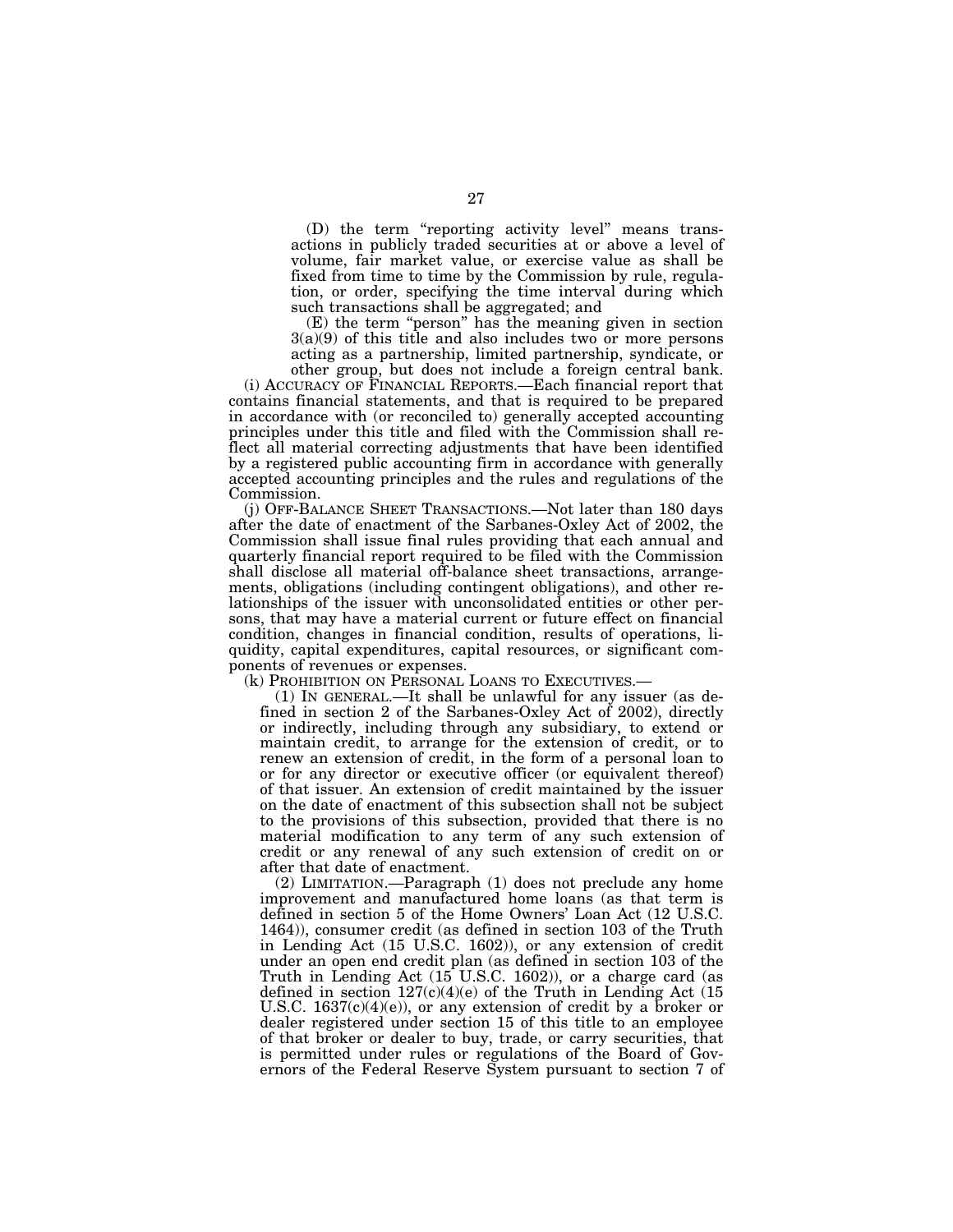this title (other than an extension of credit that would be used to purchase the stock of that issuer), that is—

(A) made or provided in the ordinary course of the consumer credit business of such issuer;

(B) of a type that is generally made available by such issuer to the public; and

(C) made by such issuer on market terms, or terms that are no more favorable than those offered by the issuer to the general public for such extensions of credit.

(3) RULE OF CONSTRUCTION FOR CERTAIN LOANS.—Paragraph (1) does not apply to any loan made or maintained by an insured depository institution (as defined in section 3 of the Federal Deposit Insurance Act (12 U.S.C. 1813)), if the loan is subject to the insider lending restrictions of section 22(h) of the Federal Reserve Act (12 U.S.C. 375b).

(l) REAL TIME ISSUER DISCLOSURES.—Each issuer reporting under section 13(a) or 15(d) shall disclose to the public on a rapid and current basis such additional information concerning material changes in the financial condition or operations of the issuer, in plain English, which may include trend and qualitative information and graphic presentations, as the Commission determines, by rule, is necessary or useful for the protection of investors and in the public interest.

(m) PUBLIC AVAILABILITY OF SECURITY-BASED SWAP TRANSACTION DATA.—

(1) IN GENERAL.— (A) DEFINITION OF REAL-TIME PUBLIC REPORTING.—In this paragraph, the term "real-time public reporting" means to report data relating to a security-based swap transaction, including price and volume, as soon as technologically practicable after the time at which the securitybased swap transaction has been executed.

(B) PURPOSE.—The purpose of this subsection is to authorize the Commission to make security-based swap transaction and pricing data available to the public in such form and at such times as the Commission determines appropriate to enhance price discovery.

(C) GENERAL RULE.—The Commission is authorized to provide by rule for the public availability of security-based swap transaction, volume, and pricing data as follows:

(i) With respect to those security-based swaps that are subject to the mandatory clearing requirement described in section  $3C(a)(1)$  (including those securitybased swaps that are excepted from the requirement pursuant to section  $3C(g)$ , the Commission shall require real-time public reporting for such transactions.

(ii) With respect to those security-based swaps that are not subject to the mandatory clearing requirement described in section  $3C(a)(1)$ , but are cleared at a registered clearing agency, the Commission shall require real-time public reporting for such transactions.

(iii) With respect to security-based swaps that are not cleared at a registered clearing agency and which are reported to a security-based swap data repository or the Commission under section  $3C(a)(6)$ , the Com-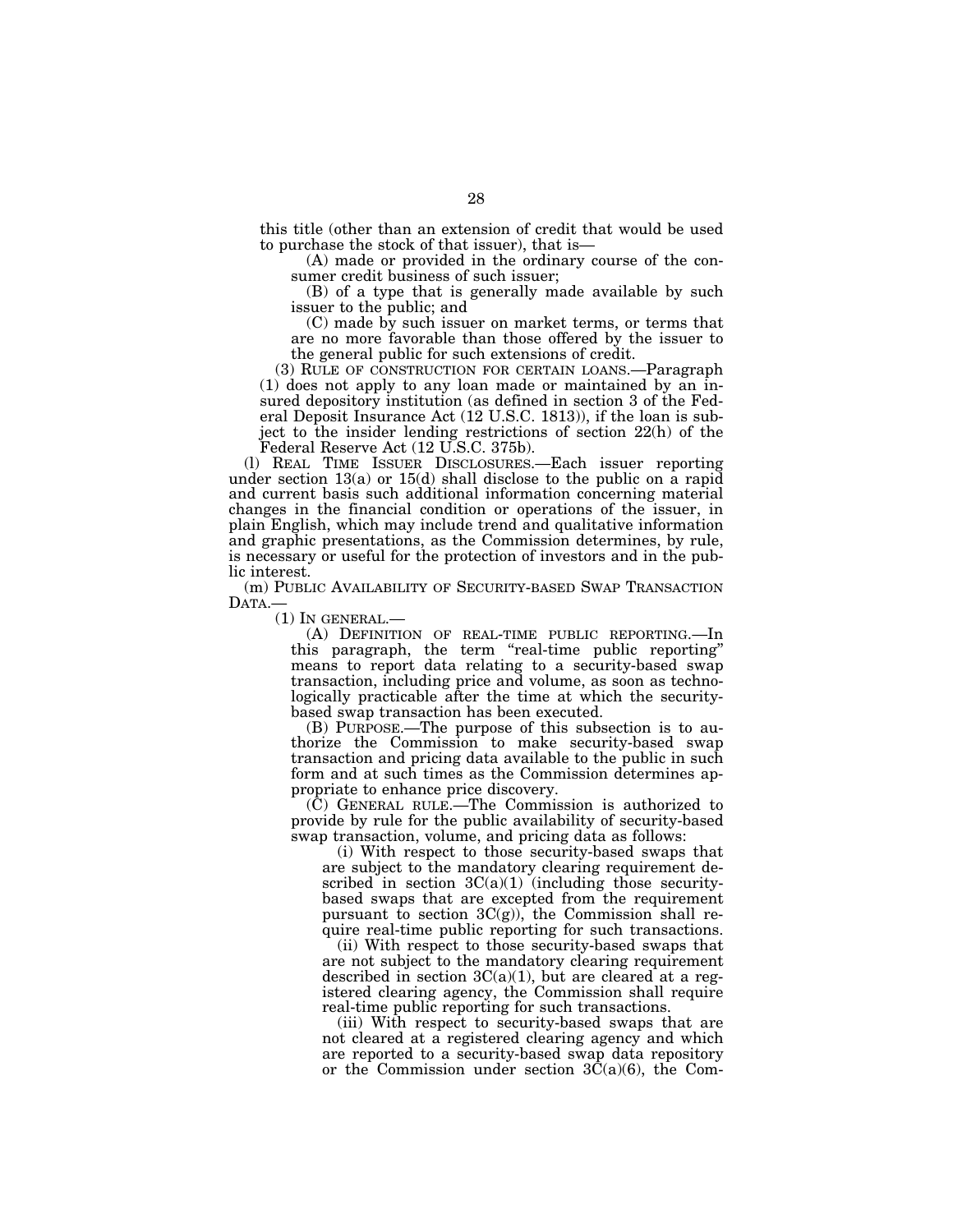mission shall require real-time public reporting for such transactions, in a manner that does not disclose the business transactions and market positions of any person.

(iv) With respect to security-based swaps that are determined to be required to be cleared under section 3C(b) but are not cleared, the Commission shall re-

quire real-time public reporting for such transactions. (D) REGISTERED ENTITIES AND PUBLIC REPORTING.—The Commission may require registered entities to publicly disseminate the security-based swap transaction and pricing data required to be reported under this paragraph.

(E) RULEMAKING REQUIRED.—With respect to the rule providing for the public availability of transaction and pricing data for security-based swaps described in clauses (i) and (ii) of subparagraph (C), the rule promulgated by the Commission shall contain provisions—

(i) to ensure such information does not identify the participants;

(ii) to specify the criteria for determining what constitutes a large notional security-based swap transaction (block trade) for particular markets and contracts;

(iii) to specify the appropriate time delay for reporting large notional security-based swap transactions (block trades) to the public; and

(iv) that take into account whether the public disclosure will materially reduce market liquidity.

(F) TIMELINESS OF REPORTING.—Parties to a securitybased swap (including agents of the parties to a securitybased swap) shall be responsible for reporting securitybased swap transaction information to the appropriate registered entity in a timely manner as may be prescribed by the Commission.<br>
(G) REPORTING OF SWAPS TO REGISTERED SECURITY-

BASED SWAP DATA REPOSITORIES.—Each security-based swap (whether cleared or uncleared) shall be reported to a registered security-based swap data repository.

(H) REGISTRATION OF CLEARING AGENCIES.—A clearing agency may register as a security-based swap data repository.

(2) SEMIANNUAL AND ANNUAL PUBLIC REPORTING OF AGGRE-GATE SECURITY-BASED SWAP DATA.—

(A) IN GENERAL.—In accordance with subparagraph (B), the Commission shall issue a written report on a semiannual and annual basis to make available to the public information relating to—

(i) the trading and clearing in the major securitybased swap categories; and

(ii) the market participants and developments in new products.

(B) USE; CONSULTATION.—In preparing a report under subparagraph (A), the Commission shall—

(i) use information from security-based swap data repositories and clearing agencies; and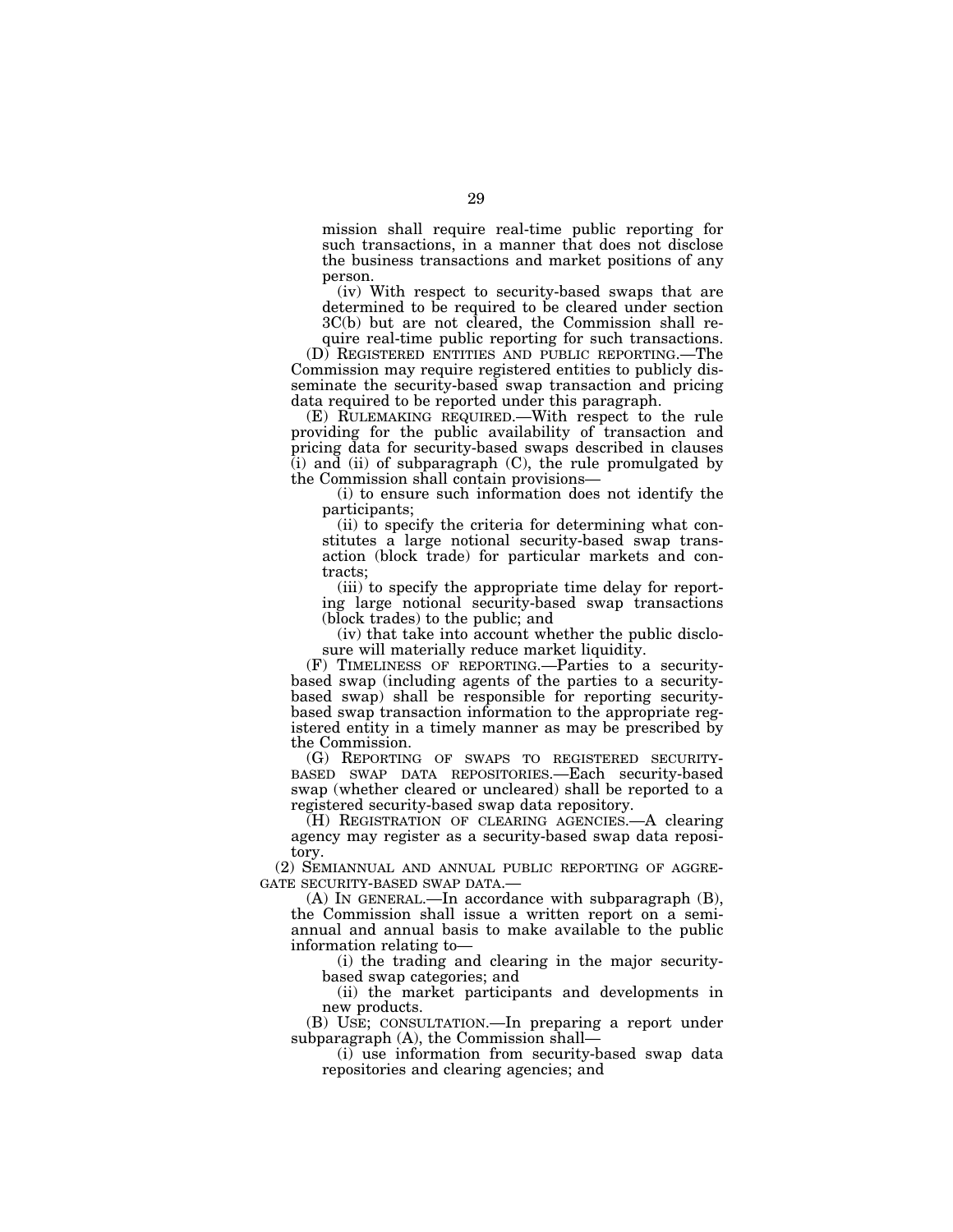(ii) consult with the Office of the Comptroller of the Currency, the Bank for International Settlements, and such other regulatory bodies as may be necessary.

(C) AUTHORITY OF COMMISSION.—The Commission may, by rule, regulation, or order, delegate the public reporting responsibilities of the Commission under this paragraph in accordance with such terms and conditions as the Commission determines to be appropriate and in the public inter-

est.<br>(n) Security-based Swap Data Repositories.-

(1) REGISTRATION REQUIREMENT.—It shall be unlawful for any person, unless registered with the Commission, directly or indirectly, to make use of the mails or any means or instrumentality of interstate commerce to perform the functions of a security-based swap data repository.

(2) INSPECTION AND EXAMINATION.—Each registered securitybased swap data repository shall be subject to inspection and examination by any representative of the Commission.

(3) COMPLIANCE WITH CORE PRINCIPLES.—

(A) IN GENERAL.—To be registered, and maintain registration, as a security-based swap data repository, the security-based swap data repository shall comply with—

(i) the requirements and core principles described in this subsection; and

(ii) any requirement that the Commission may impose by rule or regulation.

(B) REASONABLE DISCRETION OF SECURITY-BASED SWAP DATA REPOSITORY.—Unless otherwise determined by the Commission, by rule or regulation, a security-based swap data repository described in subparagraph (A) shall have reasonable discretion in establishing the manner in which the security-based swap data repository complies with the core principles described in this subsection.

(4) STANDARD SETTING.—<br>(A) DATA IDENTIFICATION.—

 $(i)$  In GENERAL.—In accordance with clause  $(ii)$ , the Commission shall prescribe standards that specify the data elements for each security-based swap that shall be collected and maintained by each registered security-based swap data repository.

(ii) REQUIREMENT.—In carrying out clause (i), the Commission shall prescribe consistent data element standards applicable to registered entities and reporting counterparties.

(B) DATA COLLECTION AND MAINTENANCE.—The Commission shall prescribe data collection and data maintenance standards for security-based swap data repositories.

(C) COMPARABILITY.—The standards prescribed by the Commission under this subsection shall be comparable to the data standards imposed by the Commission on clearing agencies in connection with their clearing of security-based swaps.

(5) DUTIES.—A security-based swap data repository shall—

(A) accept data prescribed by the Commission for each security-based swap under subsection (b);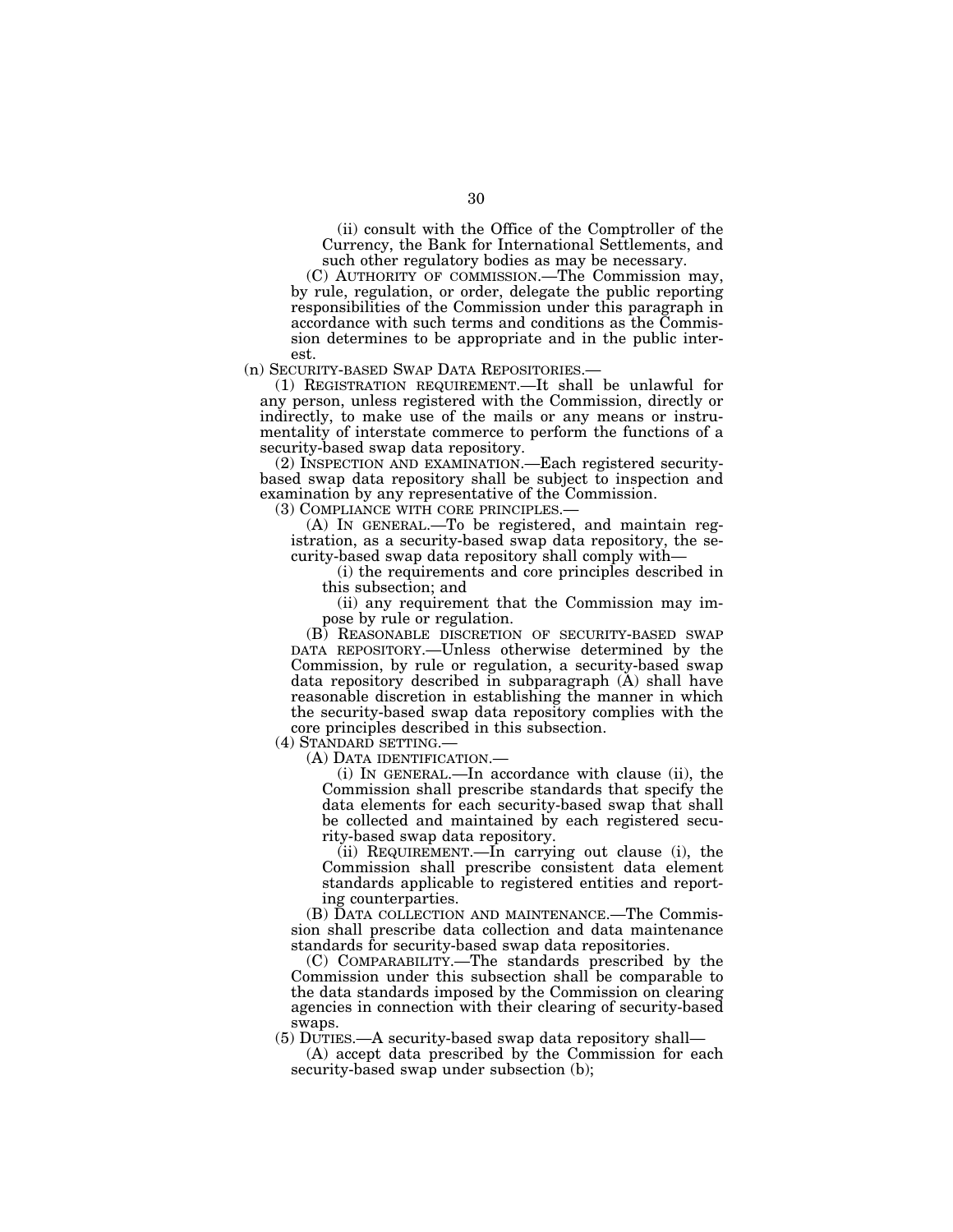(B) confirm with both counterparties to the securitybased swap the accuracy of the data that was submitted;

(C) maintain the data described in subparagraph (A) in such form, in such manner, and for such period as may be required by the Commission;

(D)(i) provide direct electronic access to the Commission (or any designee of the Commission, including another registered entity); and

(ii) provide the information described in subparagraph (A) in such form and at such frequency as the Commission may require to comply with the public reporting requirements set forth in subsection (m);

(E) at the direction of the Commission, establish automated systems for monitoring, screening, and analyzing security-based swap data;

(F) maintain the privacy of any and all security-based swap transaction information that the security-based swap data repository receives from a security-based swap dealer, counterparty, or any other registered entity; and

(G) on a confidential basis pursuant to section 24, upon request, and after notifying the Commission of the request, make available security-based swap data obtained by the security-based swap data repository, including individual counterparty trade and position data, to—

(i) each appropriate prudential regulator;

(ii) the Financial Stability Oversight Council;

(iii) the Commodity Futures Trading Commission;

(iv) the Department of Justice; and

(v) any other person that the Commission determines to be appropriate, including—

(I) foreign financial supervisors (including foreign futures authorities);

(II) foreign central banks;

(III) foreign ministries; and

(IV) other foreign authorities.

(H) CONFIDENTIALITY AGREEMENT.—Before the securitybased swap data repository may share information with any entity described in subparagraph (G), the securitybased swap data repository shall receive a written agreement from each entity stating that the entity shall abide by the confidentiality requirements described in section 24 relating to the information on security-based swap transactions that is provided.

(6) DESIGNATION OF CHIEF COMPLIANCE OFFICER.—

(A) IN GENERAL.—Each security-based swap data repository shall designate an individual to serve as a chief compliance officer.

(B) DUTIES.—The chief compliance officer shall—

(i) report directly to the board or to the senior officer of the security-based swap data repository;

(ii) review the compliance of the security-based swap data repository with respect to the requirements and core principles described in this subsection;

(iii) in consultation with the board of the securitybased swap data repository, a body performing a func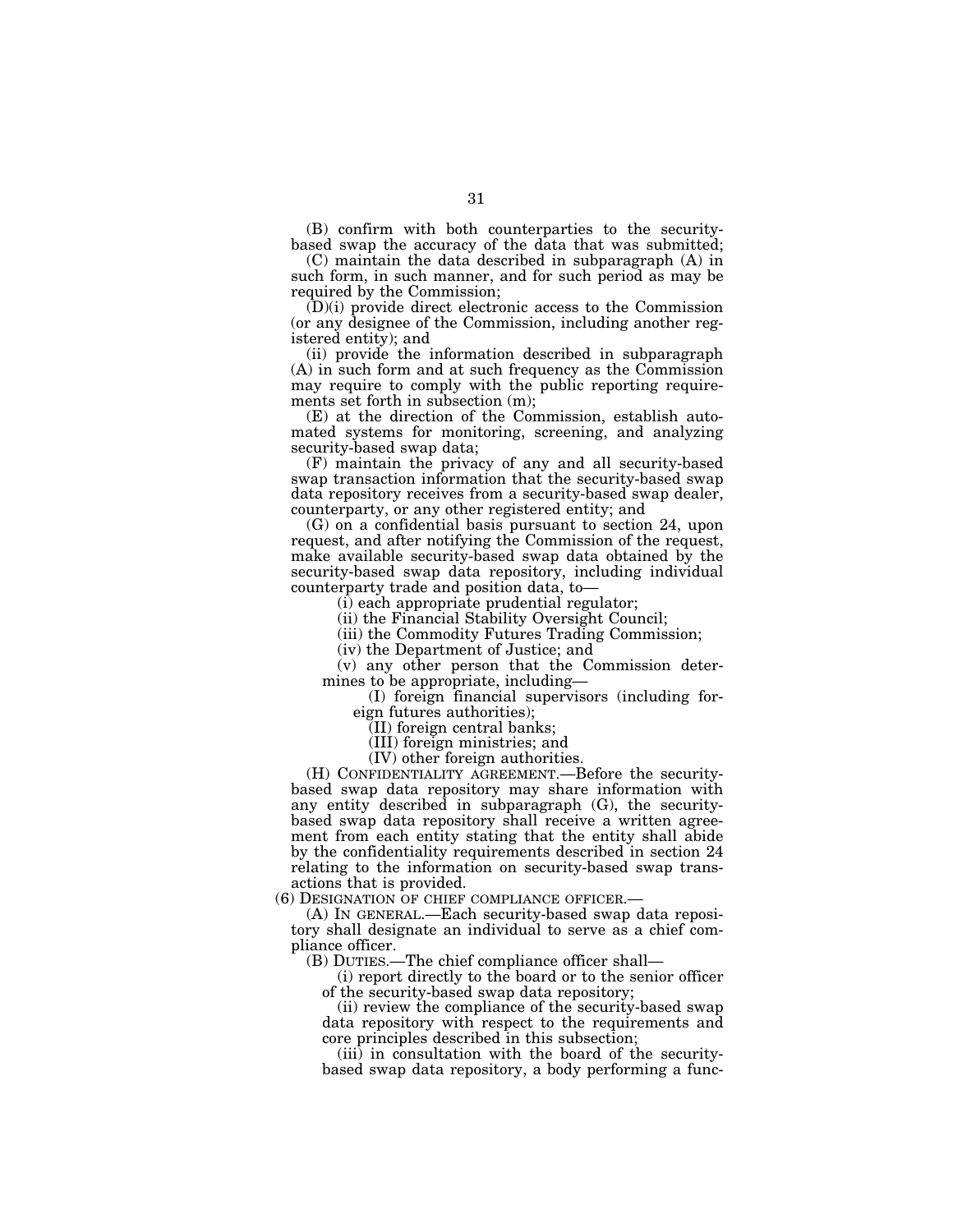tion similar to the board of the security-based swap data repository, or the senior officer of the securitybased swap data repository, resolve any conflicts of interest that may arise;

(iv) be responsible for administering each policy and procedure that is required to be established pursuant to this section;

(v) ensure compliance with this title (including regulations) relating to agreements, contracts, or transactions, including each rule prescribed by the Commission under this section;

(vi) establish procedures for the remediation of noncompliance issues identified by the chief compliance officer through any—

(I) compliance office review;

(II) look-back;

(III) internal or external audit finding;

(IV) self-reported error; or

(V) validated complaint; and

(vii) establish and follow appropriate procedures for the handling, management response, remediation, retesting, and closing of noncompliance issues.

(C) ANNUAL REPORTS.—

(i) IN GENERAL.—In accordance with rules prescribed by the Commission, the chief compliance officer shall annually prepare and sign a report that contains a description of—

(I) the compliance of the security-based swap data repository of the chief compliance officer with respect to this title (including regulations); and

(II) each policy and procedure of the securitybased swap data repository of the chief compliance officer (including the code of ethics and conflict of interest policies of the security-based swap data repository).

(ii) REQUIREMENTS.—A compliance report under clause (i) shall—

(I) accompany each appropriate financial report of the security-based swap data repository that is required to be furnished to the Commission pursuant to this section; and

(II) include a certification that, under penalty of law, the compliance report is accurate and complete.

(7) CORE PRINCIPLES APPLICABLE TO SECURITY-BASED SWAP DATA REPOSITORIES.—

(A) ANTITRUST CONSIDERATIONS.—Unless necessary or appropriate to achieve the purposes of this title, the swap data repository shall not—

(i) adopt any rule or take any action that results in any unreasonable restraint of trade; or

(ii) impose any material anticompetitive burden on the trading, clearing, or reporting of transactions.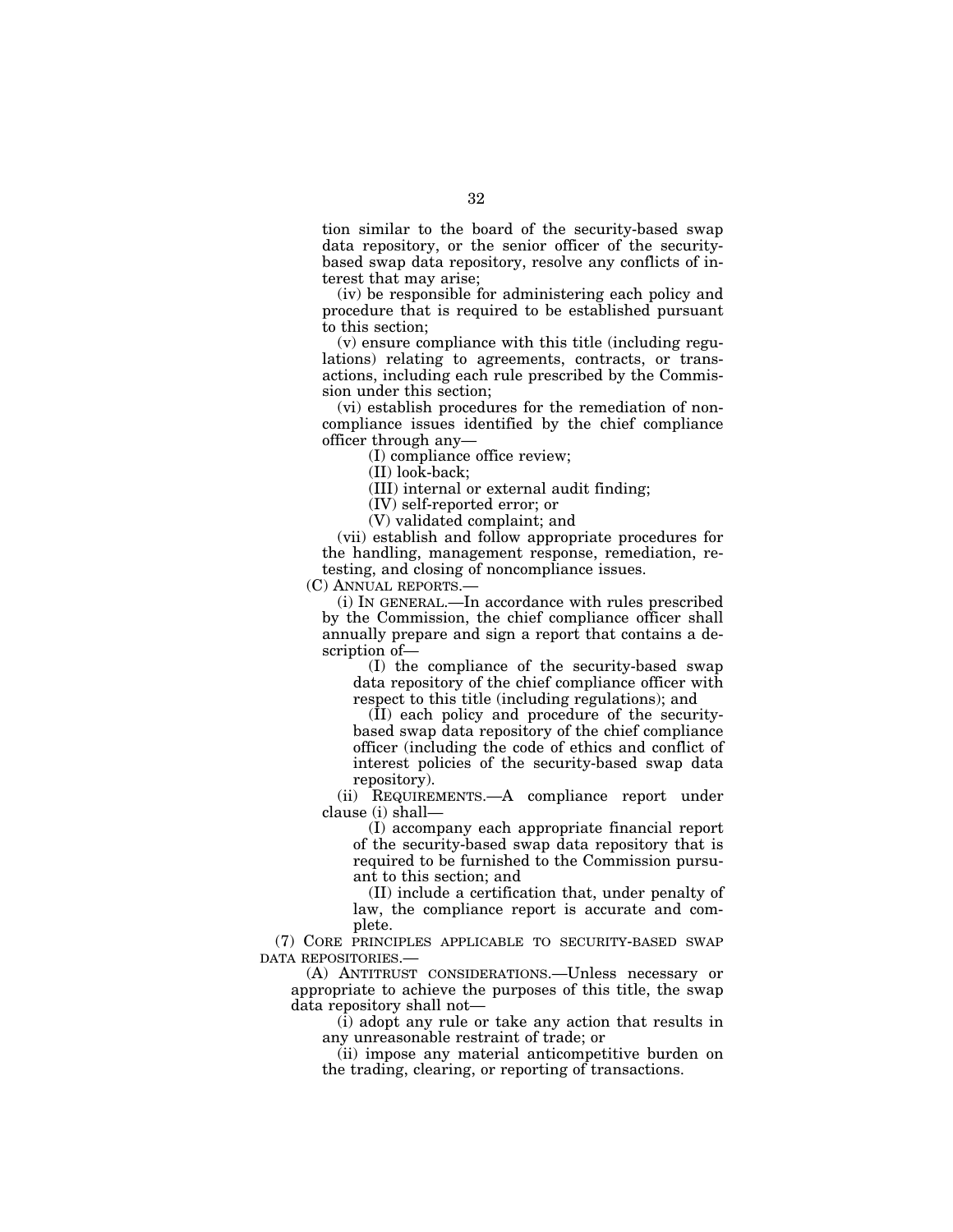(B) GOVERNANCE ARRANGEMENTS.—Each security-based swap data repository shall establish governance arrangements that are transparent—

(i) to fulfill public interest requirements; and

(ii) to support the objectives of the Federal Government, owners, and participants.

(C) CONFLICTS OF INTEREST.—Each security-based swap data repository shall—

(i) establish and enforce rules to minimize conflicts of interest in the decision-making process of the security-based swap data repository; and

(ii) establish a process for resolving any conflicts of interest described in clause (i).

(D) ADDITIONAL DUTIES DEVELOPED BY COMMISSION.—

(i) IN GENERAL.—The Commission may develop 1 or more additional duties applicable to security-based swap data repositories.

(ii) CONSIDERATION OF EVOLVING STANDARDS.—In developing additional duties under subparagraph (A), the Commission may take into consideration any evolving standard of the United States or the international community.<br>
(iii) ADDITIONAL DUTIES FOR COMMISSION DES-

IGNEES.—The Commission shall establish additional duties for any registrant described in section  $13(m)(2)(C)$  in order to minimize conflicts of interest, protect data, ensure compliance, and guarantee the safety and security of the security-based swap data repository.

(8) REQUIRED REGISTRATION FOR SECURITY-BASED SWAP DATA REPOSITORIES.—Any person that is required to be registered as a security-based swap data repository under this subsection shall register with the Commission, regardless of whether that person is also licensed under the Commodity Exchange Act as a swap data repository.

(9) RULES.—The Commission shall adopt rules governing persons that are registered under this subsection.

(o) BENEFICIAL OWNERSHIP.—For purposes ofthis section and section 16, a person shall be deemed to acquire beneficialownership of an equity security based on the purchase or sale of asecurity-based swap, only to the extent that the Commission, by rule,determines after consultation with the prudential regulators and the Secretaryof the Treasury, that the purchase or sale of the securitybased swap, or classof security-based swap, provides incidents of ownership comparable to directownership of the equity security, and that it is necessary to achieve thepurposes of this section that the purchase or sale of the security-based swaps,or class of security-based swap, be deemed the acquisition of beneficialownership of the equitysecurity.

(p) DISCLOSURES RELATING TO CONFLICT MINERALS ORIGINATING IN THE DEMOCRATIC REPUBLIC OF THE CONGO.—

(1) REGULATIONS.—<br>(A) IN GENERAL.—Not later than 270 days after the date of the enactment of this subsection, the Commission shall promulgate regulations requiring any person described in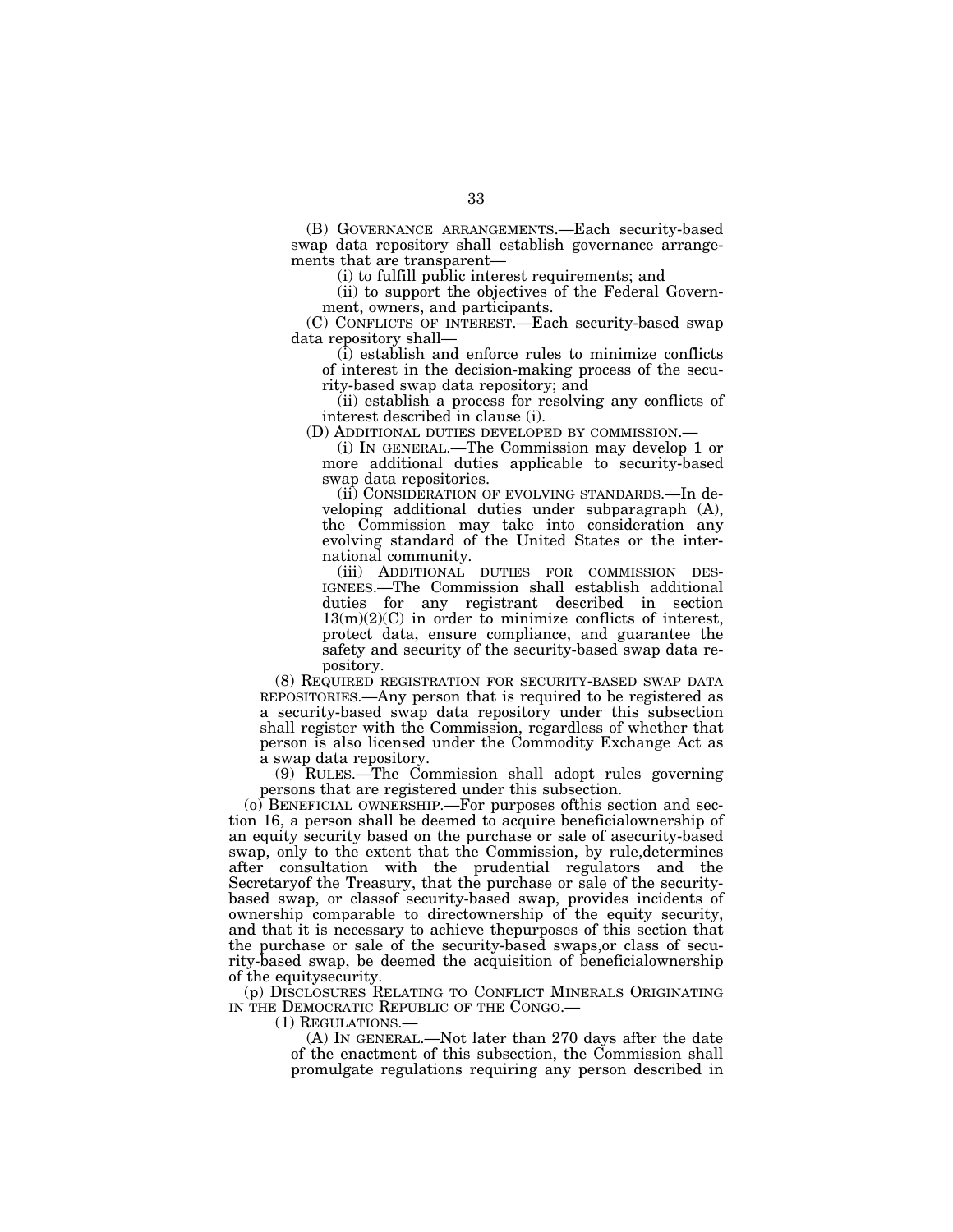paragraph (2) to disclose annually, beginning with the person's first full fiscal year that begins after the date of promulgation of such regulations, whether conflict minerals that are necessary as described in paragraph  $(2)(B)$ , in the year for which such reporting is required, did originate in the Democratic Republic of the Congo or an adjoining country and, in cases in which such conflict minerals did originate in any such country, submit to the Commission a report that includes, with respect to the period covered by the report—

(i) a description of the measures taken by the person to exercise due diligence on the source and chain of custody of such minerals, which measures shall include an independent private sector audit of such report submitted through the Commission that is conducted in accordance with standards established by the Comptroller General of the United States, in accordance with rules promulgated by the Commission, in consultation with the Secretary of State; and

(ii) a description of the products manufactured or contracted to be manufactured that are not DRC conflict free (''DRC conflict free'' is defined to mean the products that do not contain minerals that directly or indirectly finance or benefit armed groups in the Democratic Republic of the Congo or an adjoining country), the entity that conducted the independent private sector audit in accordance with clause (i), the facilities used to process the conflict minerals, the country of origin of the conflict minerals, and the efforts to determine the mine or location of origin with the greatest possible specificity.

(B) CERTIFICATION.—The person submitting a report under subparagraph (A) shall certify the audit described in clause (i) of such subparagraph that is included in such report. Such a certified audit shall constitute a critical component of due diligence in establishing the source and chain of custody of such minerals.

(C) UNRELIABLE DETERMINATION.—If a report required to be submitted by a person under subparagraph (A) relies on a determination of an independent private sector audit, as described under subparagraph (A)(i), or other due diligence processes previously determined by the Commission to be unreliable, the report shall not satisfy the requirements of the regulations promulgated under subparagraph  $(A)(i)$ .

(D) DRC CONFLICT FREE.—For purposes of this paragraph, a product may be labeled as ''DRC conflict free'' if the product does not contain conflict minerals that directly or indirectly finance or benefit armed groups in the Democratic Republic of the Congo or an adjoining country.

(E) INFORMATION AVAILABLE TO THE PUBLIC.—Each person described under paragraph (2) shall make available to the public on the Internet website of such person the infor-

mation disclosed by such person under subparagraph (A). (2) PERSON DESCRIBED.—A person is described in this paragraph if—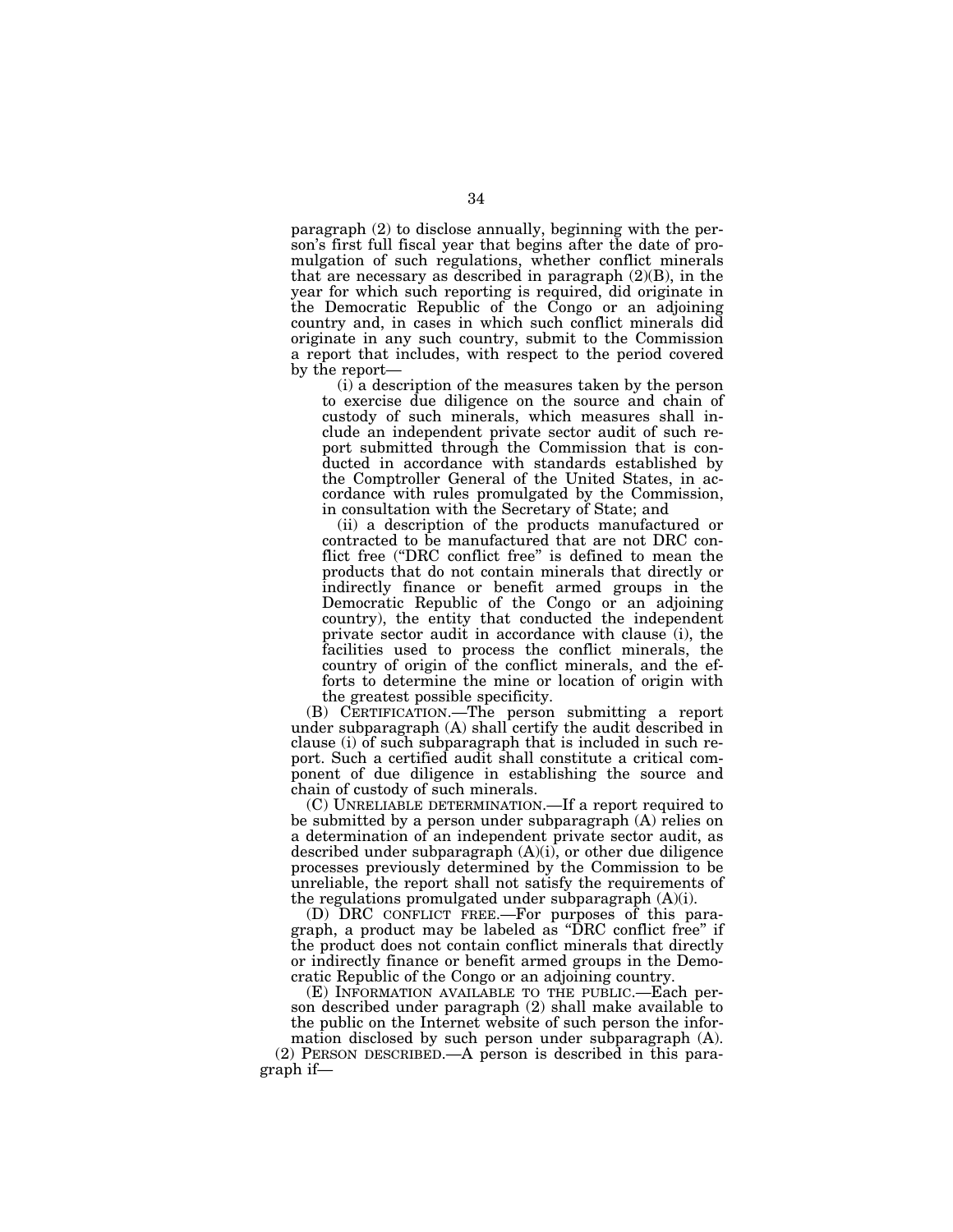(A) the person is required to file reports with the Commission pursuant to paragraph  $(1)(A)$ ; and

(B) conflict minerals are necessary to the functionality or production of a product manufactured by such person.

(3) REVISIONS AND WAIVERS.—The Commission shall revise or temporarily waive the requirements described in paragraph (1) if the President transmits to the Commission a determination that—

(A) such revision or waiver is in the national security interest of the United States and the President includes the reasons therefor; and

(B) establishes a date, not later than 2 years after the initial publication of such exemption, on which such exemption shall expire.

(4) TERMINATION OF DISCLOSURE REQUIREMENTS.—The requirements of paragraph (1) shall terminate on the date on which the President determines and certifies to the appropriate congressional committees, but in no case earlier than the date that is one day after the end of the 5-year period beginning on the date of the enactment of this subsection, that no armed groups continue to be directly involved and benefitting from commercial activity involving conflict minerals.

(5) DEFINITIONS.—For purposes of this subsection, the terms "adjoining country", "appropriate congressional committees", "armed group", and "conflict mineral" have the meaning given those terms under section 1502 of the Dodd-Frank Wall Street Reform and Consumer Protection Act.

(q) DISCLOSURE OF PAYMENTS BY RESOURCE EXTRACTION ISSUERS.—

(1) DEFINITIONS.—In this subsection—

(A) the term ''commercial development of oil, natural gas, or minerals'' includes exploration, extraction, processing, export, and other significant actions relating to oil, natural gas, or minerals, or the acquisition of a license for any such activity, as determined by the Commission;

(B) the term ''foreign government'' means a foreign government, a department, agency, or instrumentality of a foreign government, or a company owned by a foreign government, as determined by the Commission;

 $(C)$  the term "payment"-

(i) means a payment that is—

(I) made to further the commercial development

of oil, natural gas, or minerals; and

(II) not de minimis; and

(ii) includes taxes, royalties, fees (including license fees), production entitlements, bonuses, and other material benefits, that the Commission, consistent with the guidelines of the Extractive Industries Transparency Initiative (to the extent practicable), determines are part of the commonly recognized revenue stream for the commercial development of oil, natural gas, or minerals;

 $(D)$  the term "resource extraction issuer" means an issuer that—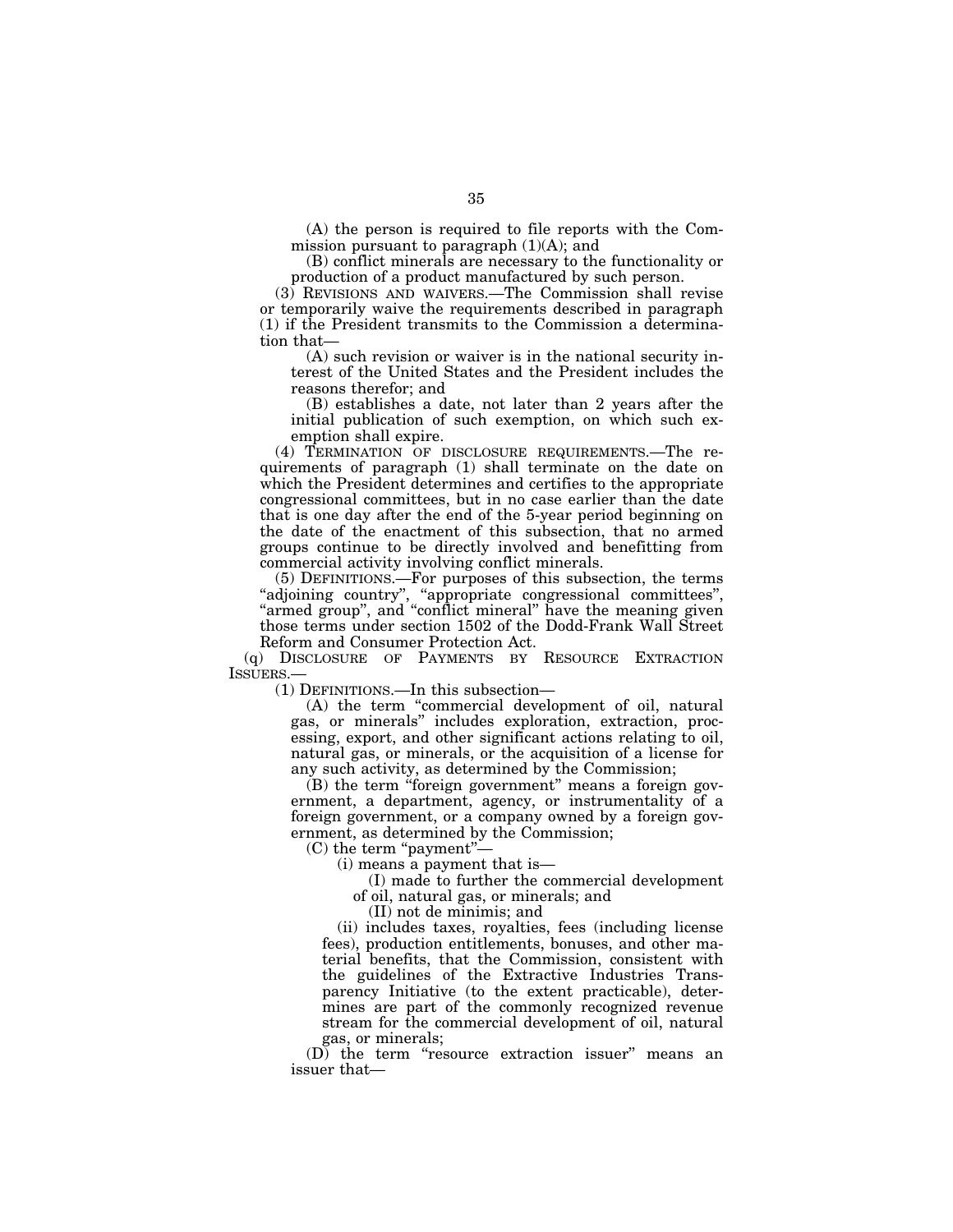(i) is required to file an annual report with the Commission; and

(ii) engages in the commercial development of oil, natural gas, or minerals;

(E) the term ''interactive data format'' means an electronic data format in which pieces of information are identified using an interactive data standard; and

(F) the term ''interactive data standard'' means standardized list of electronic tags that mark information included in the annual report of a resource extraction issuer.

(2) DISCLOSURE.— (A) INFORMATION REQUIRED.—Not later than 270 days after the date of enactment of the Dodd-Frank Wall Street Reform and Consumer Protection Act, the Commission shall issue final rules that require each resource extraction issuer to include in an annual report of the resource extraction issuer information relating to any payment made by the resource extraction issuer, a subsidiary of the resource extraction issuer, or an entity under the control of the resource extraction issuer to a foreign government or the Federal Government for the purpose of the commercial development of oil, natural gas, or minerals, including—

(i) the type and total amount of such payments made for each project of the resource extraction issuer relating to the commercial development of oil, natural gas, or minerals; and

(ii) the type and total amount of such payments made to each government.

(B) CONSULTATION IN RULEMAKING.—In issuing rules under subparagraph (A), the Commission may consult with any agency or entity that the Commission determines is relevant.

(C) INTERACTIVE DATA FORMAT.—The rules issued under subparagraph (A) shall require that the information included in the annual report of a resource extraction issuer be submitted in an interactive data format.

(D) INTERACTIVE DATA STANDARD.— (i) IN GENERAL.—The rules issued under subparagraph (A) shall establish an interactive data standard for the information included in the annual report of a resource extraction issuer.

(ii) ELECTRONIC TAGS.—The interactive data standard shall include electronic tags that identify, for any payments made by a resource extraction issuer to a foreign government or the Federal Government—

(I) the total amounts of the payments, by category;

(II) the currency used to make the payments;

(III) the financial period in which the payments were made;

(IV) the business segment of the resource extraction issuer that made the payments;

(V) the government that received the payments, and the country in which the government is located;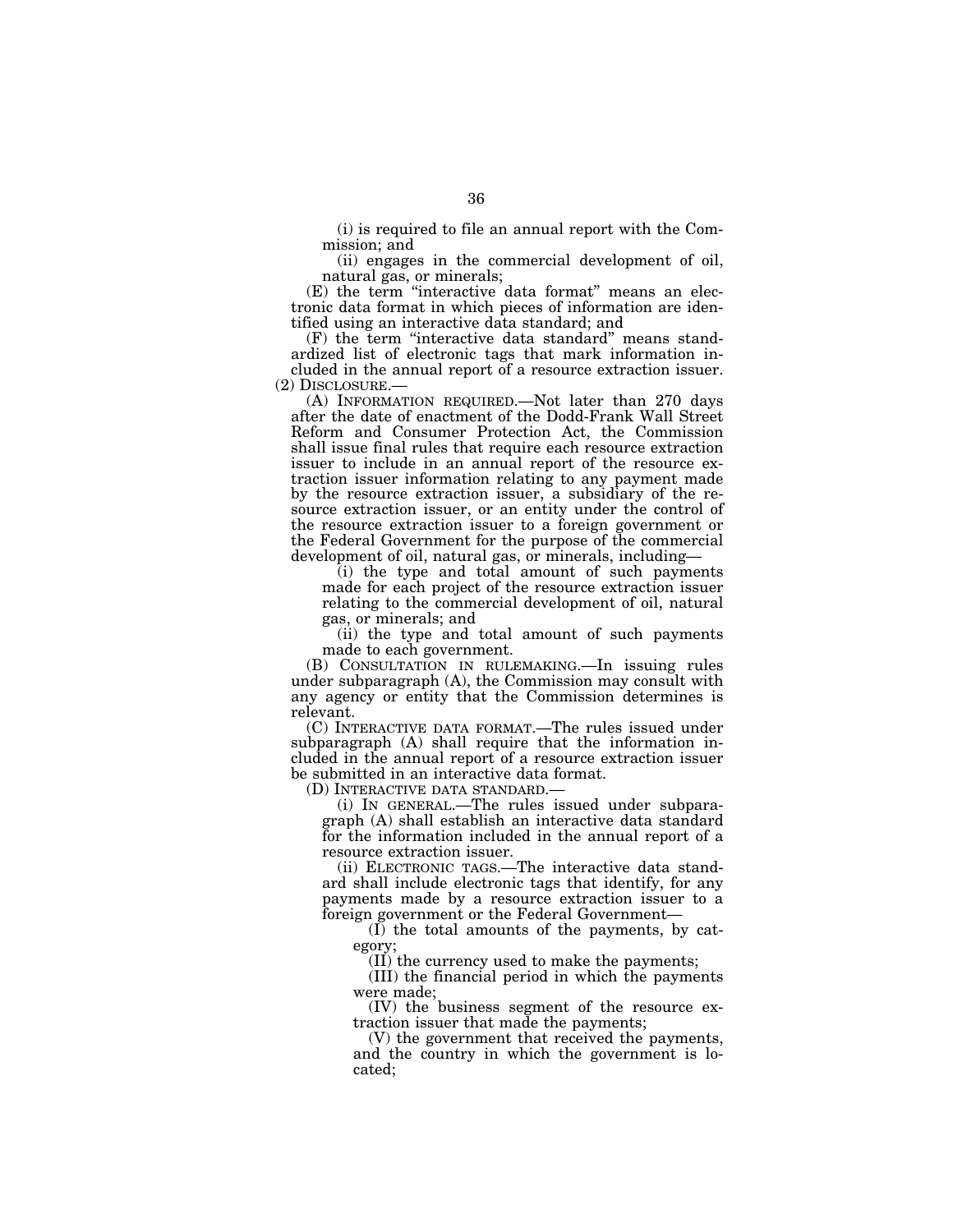(VI) the project of the resource extraction issuer to which the payments relate; and

(VII) such other information as the Commission may determine is necessary or appropriate in the public interest or for the protection of investors.

(E) INTERNATIONAL TRANSPARENCY EFFORTS.—To the extent practicable, the rules issued under subparagraph (A) shall support the commitment of the Federal Government to international transparency promotion efforts relating to the commercial development of oil, natural gas, or minerals.

(F) EFFECTIVE DATE.—With respect to each resource extraction issuer, the final rules issued under subparagraph (A) shall take effect on the date on which the resource extraction issuer is required to submit an annual report relating to the fiscal year of the resource extraction issuer that ends not earlier than 1 year after the date on which the Commission issues final rules under subparagraph (A). (3) PUBLIC AVAILABILITY OF INFORMATION.—

(A) IN GENERAL.—To the extent practicable, the Commission shall make available online, to the public, a compilation of the information required to be submitted under the rules issued under paragraph (2)(A).

(B) OTHER INFORMATION.—Nothing in this paragraph shall require the Commission to make available online information other than the information required to be submitted under the rules issued under paragraph (2)(A).

(4) AUTHORIZATION OF APPROPRIATIONS.—There are authorized to be appropriated to the Commission such sums as may be necessary to carry out this subsection.

(r) DISCLOSURE OF CERTAIN ACTIVITIES RELATING TO IRAN.— (1) IN GENERAL.—Each issuer required to file an annual or quarterly report under subsection (a) shall disclose in that report the information required by paragraph (2) if, during the period covered by the report, the issuer or any affiliate of the issuer—

(A) knowingly engaged in an activity described in subsection (a) or (b) of section 5 of the Iran Sanctions Act of 1996 (Public Law 104–172; 50 U.S.C. 1701 note);

(B) knowingly engaged in an activity described in subsection  $(c)(2)$  of section 104 of the Comprehensive Iran Sanctions, Accountability, and Divestment Act of 2010 (22 U.S.C. 8513) or a transaction described in subsection  $(d)(1)$ of that section;

(C) knowingly engaged in an activity described in section 105A(b)(2) of that Act; or

(D) knowingly conducted any transaction or dealing with—

(i) any person the property and interests in property of which are blocked pursuant to Executive Order No. 13224 (66 Fed. Reg. 49079; relating to blocking property and prohibiting transactions with persons who commit, threaten to commit, or support terrorism);

(ii) any person the property and interests in property of which are blocked pursuant to Executive Order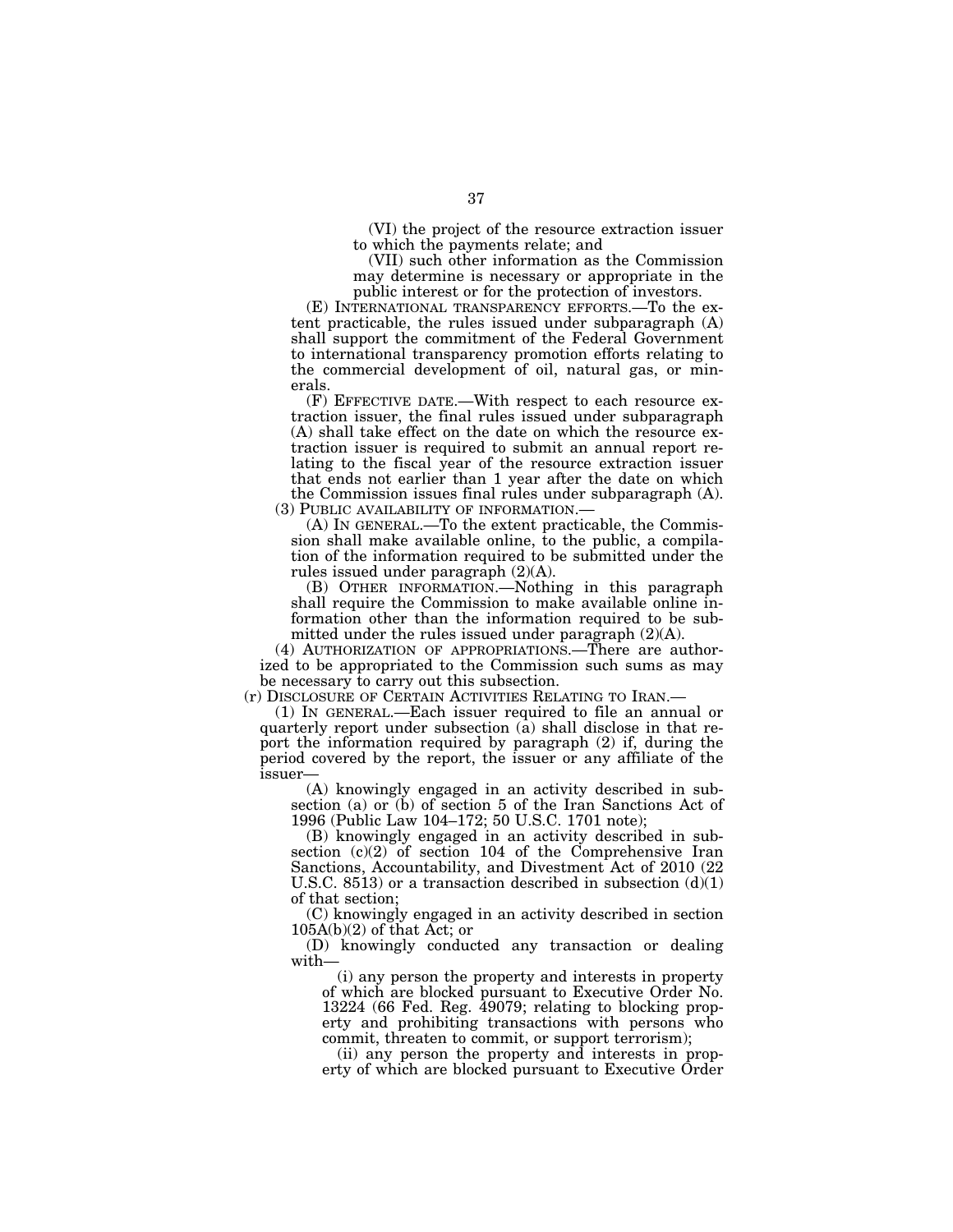No. 13382 (70 Fed. Reg. 38567; relating to blocking of property of weapons of mass destruction proliferators and their supporters); or

(iii) any person or entity identified under section 560.304 of title 31, Code of Federal Regulations (relating to the definition of the Government of Iran) without the specific authorization of a Federal department or agency.

(2) INFORMATION REQUIRED.—If an issuer or an affiliate of the issuer has engaged in any activity described in paragraph (1), the issuer shall disclose a detailed description of each such activity, including—

(A) the nature and extent of the activity;

(B) the gross revenues and net profits, if any, attributable to the activity; and

(C) whether the issuer or the affiliate of the issuer (as the case may be) intends to continue the activity.

(3) NOTICE OF DISCLOSURES.—If an issuer reports under paragraph (1) that the issuer or an affiliate of the issuer has knowingly engaged in any activity described in that paragraph, the issuer shall separately file with the Commission, concurrently with the annual or quarterly report under subsection (a), a notice that the disclosure of that activity has been included in that annual or quarterly report that identifies the issuer and contains the information required by paragraph (2).

(4) PUBLIC DISCLOSURE OF INFORMATION.—Upon receiving a notice under paragraph (3) that an annual or quarterly report includes a disclosure of an activity described in paragraph (1), the Commission shall promptly—

(A) transmit the report to—

(i) the President;

(ii) the Committee on Foreign Affairs and the Committee on Financial Services of the House of Representatives; and

(iii) the Committee on Foreign Relations and the Committee on Banking, Housing, and Urban Affairs of the Senate; and

(B) make the information provided in the disclosure and the notice available to the public by posting the information on the Internet website of the Commission.

(5) INVESTIGATIONS.—Upon receiving a report under paragraph (4) that includes a disclosure of an activity described in paragraph (1) (other than an activity described in subpara $graph$  ( $\bar{D}$ )(iii) of that paragraph), the President shall-

(A) initiate an investigation into the possible imposition of sanctions under the Iran Sanctions Act of 1996 (Public Law 104–172; 50 U.S.C. 1701 note), section 104 or 105A of the Comprehensive Iran Sanctions, Accountability, and Divestment Act of 2010, an Executive order specified in clause (i) or (ii) of paragraph  $(1)(D)$ , or any other provision of law relating to the imposition of sanctions with respect to Iran, as applicable; and

(B) not later than 180 days after initiating such an investigation, make a determination with respect to whether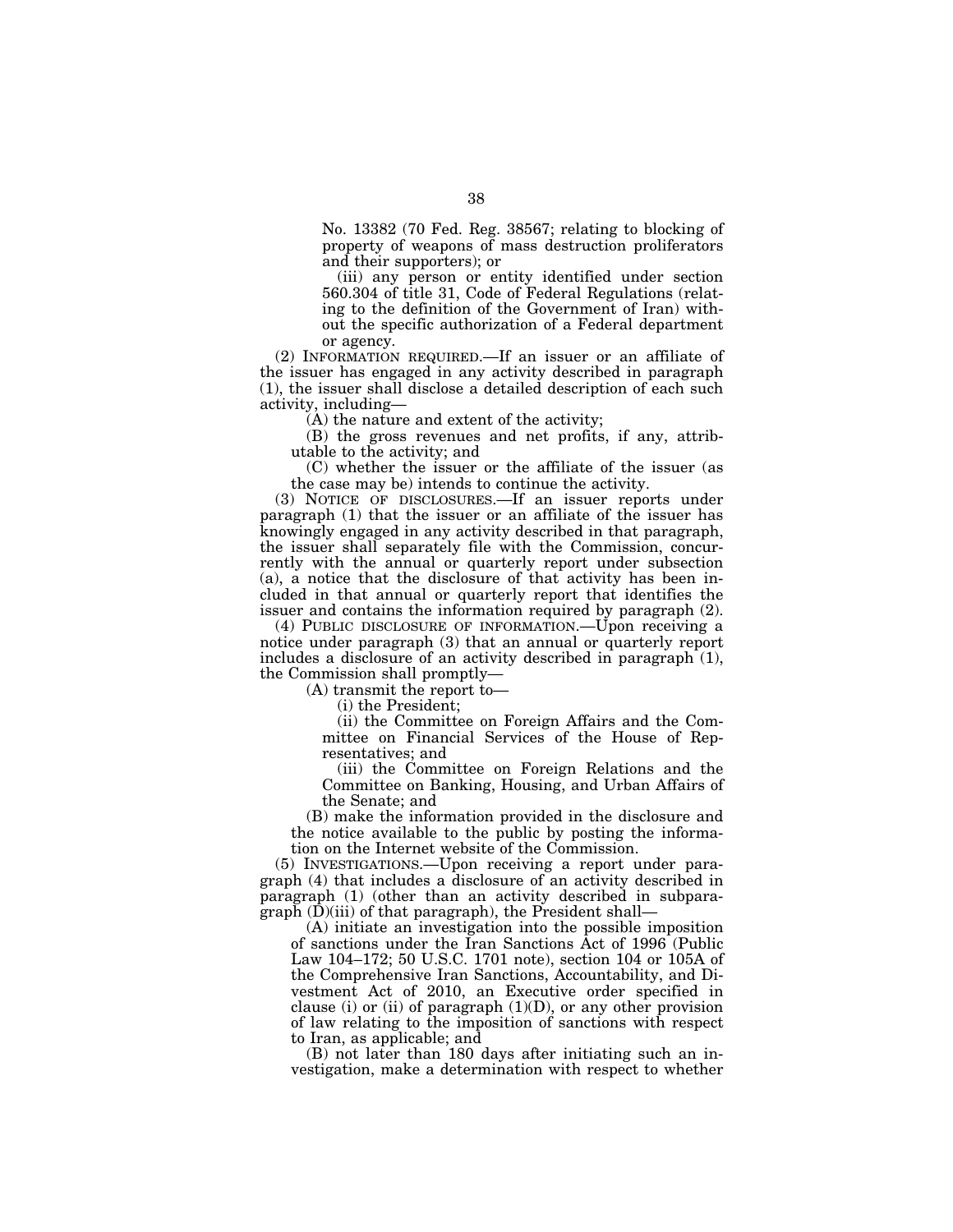sanctions should be imposed with respect to the issuer or the affiliate of the issuer (as the case may be).

(6) SUNSET.—The provisions of this subsection shall terminate on the date that is 30 days after the date on which the President makes the certification described in section 401(a) of the Comprehensive Iran Sanctions, Accountability, and Divestment Act of 2010 (22 U.S.C. 8551(a)).

*(s) DISCLOSURES RELATING TO CLIMATE CHANGE.—* 

*(1) DEFINITIONS.—In this subsection:* 

*(A) 1.5 DEGREE SCENARIO.—The term ''1.5 degree scenario'' means a scenario that aligns with greenhouse gas emissions pathways that aim to limit global warming to 1.5 degrees Celsius above pre-industrial levels.* 

*(B) APPROPRIATE CLIMATE PRINCIPALS.—The term ''appropriate climate principals'' means—* 

*(i) the Administrator of the Environmental Protection Agency;* 

*(ii) the Administrator of the National Oceanic and Atmospheric Administration;* 

*(iii) the Director of the Office of Management and Budget;* 

*(iv) the Secretary of the Interior;* 

*(v) the Secretary of Energy; and* 

*(vi) the head of any other Federal agency, as determined appropriate by the Commission.* 

*(C) BASELINE SCENARIO.—The term ''baseline scenario'' means a widely-recognized analysis scenario in which levels of greenhouse gas emissions, as of the date on which the analysis is performed, continue to grow, resulting in an increase in the global average temperature of 1.5 degrees Celsius or more above pre-industrial levels.* 

*(D) CARBON DIOXIDE EQUIVALENT.—The term ''carbon dioxide equivalent'' means the number of metric tons of carbon dioxide emissions with the same global warming potential as one metric ton of another greenhouse gas, as determined under table A–1 of subpart A of part 98 of title 40, Code of Federal Regulations, as in effect on the date of enactment of this subsection.* 

*(E) CLIMATE CHANGE.—The term ''climate change'' means a change of climate that is—* 

*(i) attributed directly or indirectly to human activity that alters the composition of the global atmosphere; and* 

*(ii) in addition to natural climate variability observed over comparable time periods.* 

*(F) COMMERCIAL DEVELOPMENT OF FOSSIL FUELS.—The term ''commercial development of fossil fuels'' includes—* 

*(i) exploration, extraction, processing, exporting, transporting, refining, and any other significant action with respect to oil, natural gas, coal, or any byproduct thereof or any other solid or liquid hydrocarbons that are commercially produced; and* 

*(ii) acquiring a license for any activity described in clause (i).*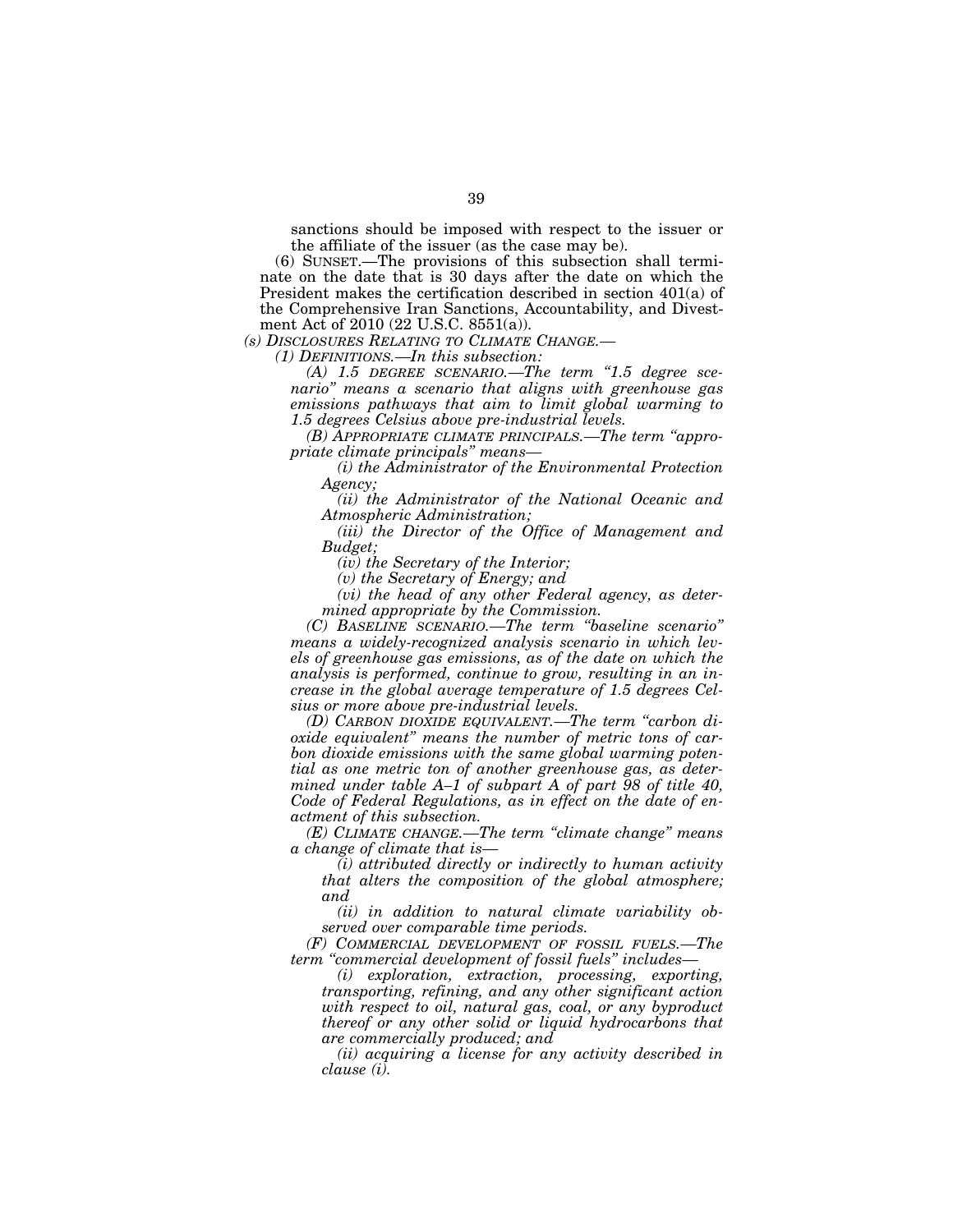*(G) COVERED ISSUER.—The term ''covered issuer'' means an issuer that is required to file an annual report under subsection (a) or section 15(d).* 

*(H) DIRECT AND INDIRECT GREENHOUSE GAS EMIS- SIONS.—The term ''direct and indirect greenhouse gas emissions'' includes, with respect to a covered issuer—* 

*(i) all direct greenhouse gas emissions released by the covered issuer;* 

*(ii) all indirect greenhouse gas emissions with respect to electricity, heat, or steam purchased by the covered issuer;* 

*(iii) significant indirect emissions, other than the emissions described in clause (ii), emitted in the value chain of the covered issuer; and* 

*(iv) all indirect greenhouse gas emissions that are attributable to assets owned or managed, including assets that are partially owned or managed, by the covered issuer.* 

*(I) FOSSIL FUEL RESERVES.—The term ''fossil fuel reserves'' has the meaning given the term ''reserves'' under the final rule of the Commission titled ''Modernization of Oil and Gas Reporting'' (74 Fed. Reg. 2158; published January 14, 2009).* 

*(J) GREENHOUSE GAS.—The term ''greenhouse gas''—* 

*(i) means carbon dioxide, hydrofluorocarbons, methane, nitrous oxide, perfluorocarbons, sulfur hexafluoride, nitrogen triflouride, and chlorofluorocarbons;* 

*(ii) includes any other anthropogenically-emitted gas that the Administrator of the Environmental Protection Agency determines, after notice and comment, to contribute to climate change; and* 

*(iii) includes any other anthropogenically-emitted gas that the Intergovernmental Panel on Climate Change determines to contribute to climate change.* 

*(K) GREENHOUSE GAS EMISSIONS.—The term ''greenhouse gas emissions'' means the emissions of greenhouse gas, expressed in terms of metric tons of carbon dioxide equivalent.* 

*(L) PHYSICAL RISKS.—The term ''physical risks'' means financial risks to long-lived fixed assets, locations, operations, or value chains that result from exposure to physical climate-related effects, including—* 

*(i) increased average global temperatures and increased frequency of temperature extremes;* 

*(ii) increased severity and frequency of extreme weather events;* 

*(iii) increased flooding;* 

*(iv) sea level rise;* 

*(v) ocean acidification;* 

*(vi) increased frequency of wildfires;* 

*(vii) decreased arability of farmland;* 

*(viii) decreased availability of fresh water; and* 

*(ix) any other financial risks to long-lived fixed assets, locations, operations, or value chains determined*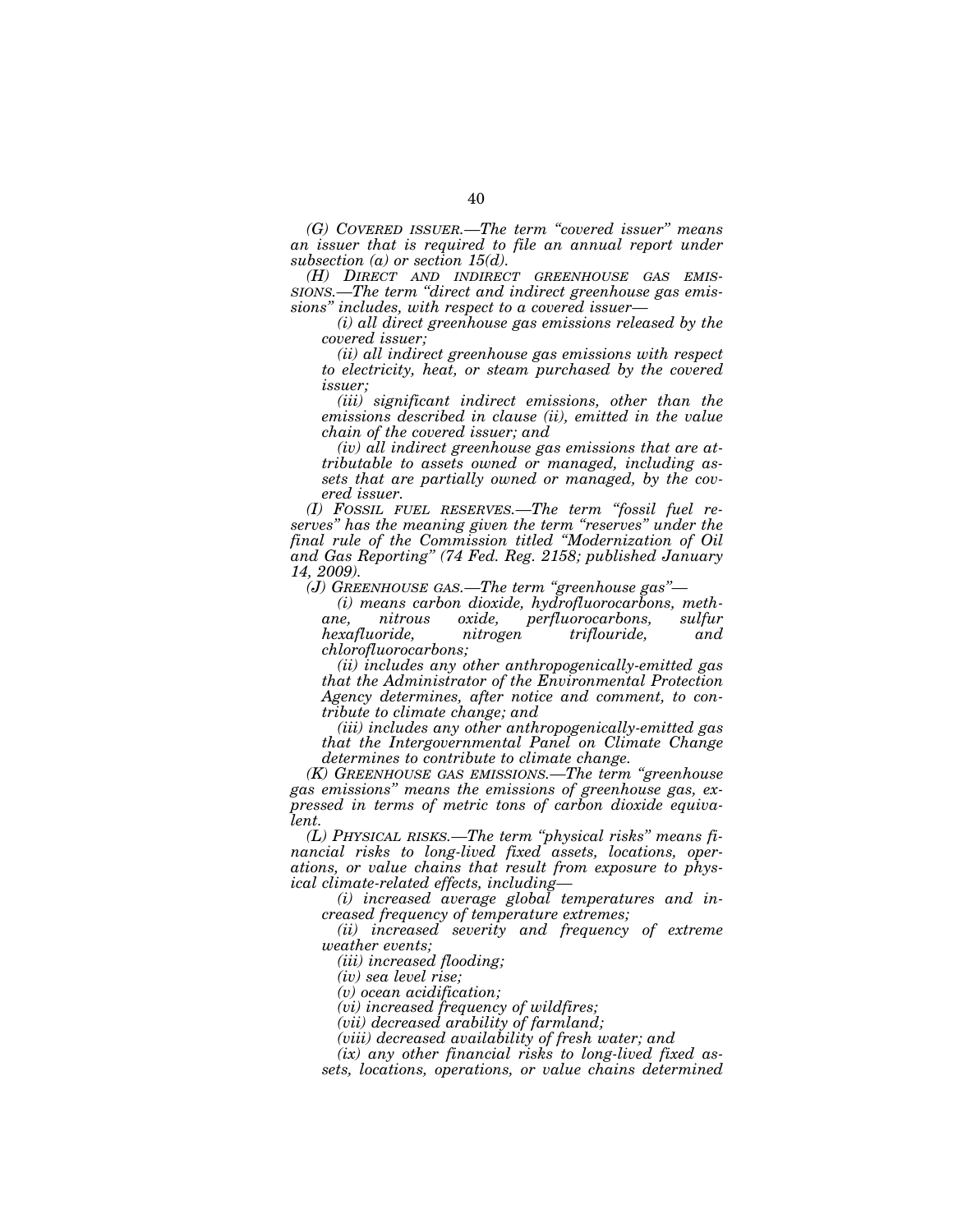*appropriate by the Commission, in consultation with appropriate climate principals.* 

*(M) SOCIAL COST OF CARBON.—The term ''social cost of carbon'' means the social cost of carbon, as described in the technical support document entitled ''Technical Support Document: Technical Update of the Social Cost of Carbon for Regulatory Impact Analysis Under Executive Order 12866'', published by the Interagency Working Group on Social Cost of Greenhouse Gases, United States Government, in August 2016 or any successor or substantially related estimate of the monetized damages associated with an incremental increase in carbon dioxide emissions in a given year.* 

*(N) TRANSITION RISKS.—The term ''transition risks'' means financial risks that are attributable to climate change mitigation and adaptation, including efforts to reduce greenhouse gas emissions and strengthen resilience to the impacts of climate change, including—* 

*(i) costs relating to—* 

*(I) international treaties and agreements;* 

*(II) Federal, State, and local policy;* 

*(III) new technologies;* 

*(IV) changing markets;* 

*(V) reputational impacts relevant to changing consumer behavior; and* 

*(VI) litigation; and* 

*(ii) assets that may lose value or become stranded due to any of the costs described in subclauses (I) through (VI) of clause (i).* 

*(O) VALUE CHAIN.—The term ''value chain''—* 

*(i) means the total lifecycle of a product or service, both before and after production of the product or service, as applicable; and* 

*(ii) may include the sourcing of materials, production, transportation, and disposal with respect to the product or service described in clause (i).* 

*(2) FINDINGS.—Congress finds that—* 

*(A) short-, medium-, and long-term financial and economic risks and opportunities relating to climate change, and the national and global reduction of greenhouse gas emissions, constitute information that issuers—* 

*(i) may reasonably expect to affect shareholder decision making; and* 

*(ii) should regularly identify, evaluate, and disclose; and* 

*(B) the disclosure of information described in subparagraph (A) should—* 

*(i) identify, and evaluate—* 

*(I) material physical and transition risks posed by climate change; and* 

*(II) the potential financial impact of such risks; (ii) detail any implications such risks have on corporate strategy;* 

*(iii) detail any board-level oversight of material climate related risks and opportunities;*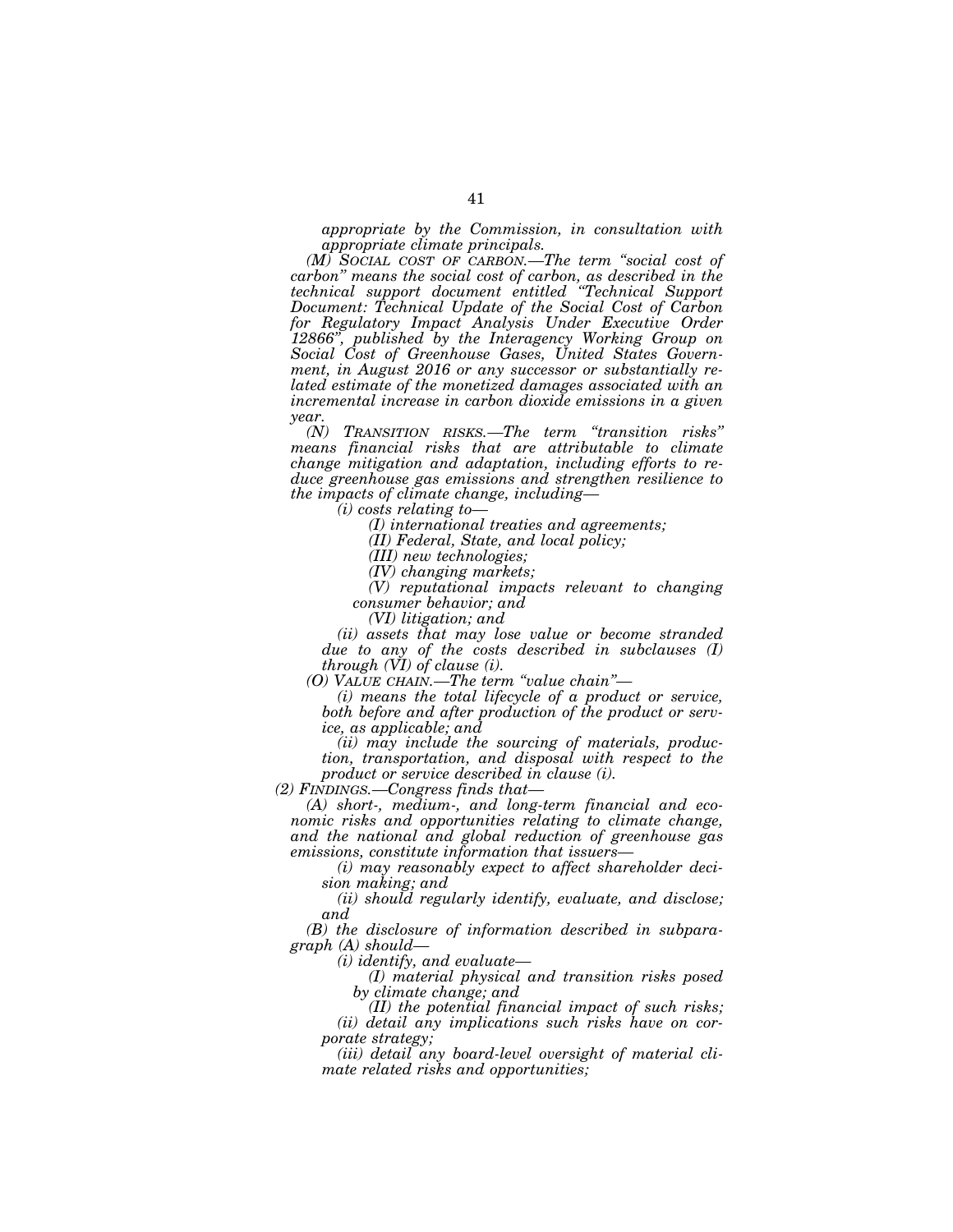*(iv) allow for intra- and cross-industry comparison, to the extent practicable, of climate-related risk exposure through the inclusion of standardized industryspecific and sector-specific disclosure metrics, as identified by the Commission, in consultation with the appropriate climate principals;* 

*(v) allow for tracking of performance over time with respect to mitigating climate risk exposure; and* 

*(vi) incorporate a price on greenhouse gas emissions in financial analyses that reflects, at minimum, the social cost of carbon that is attributable to issuers.* 

*(3) DISCLOSURE.—Each covered issuer, in any annual report filed by the covered issuer under subsection (a) or section 15(d), shall, in accordance with any rules issued by the Commission pursuant to this subsection, include in each such report information regarding—* 

*(A) the identification of, the evaluation of potential financial impacts of, and any risk-management strategies relating to—* 

*(i) physical risks posed to the covered issuer by climate change; and* 

*(ii) transition risks posed to the covered issuer by climate change;* 

*(B) a description of any established corporate governance processes and structures to identify, assess, and manage climate-related risks;* 

*(C) a description of specific actions that the covered issuer is taking to mitigate identified risks;* 

*(D) a description of the resilience of any strategy the covered issuer has for addressing climate risks when differing climate scenarios are taken into consideration; and* 

*(E) a description of how climate risk is incorporated into the overall risk management strategy of the covered issuer.* 

*(4) RULE OF CONSTRUCTION.—Nothing in paragraph (3) may be construed as precluding a covered issuer from including, in an annual report submitted under subsection (a) or section 15(d), any information not explicitly referenced in such paragraph.* 

*(5) RULEMAKING.—The Commission, in consultation with the appropriate climate principals, shall, not later than 2 years after the date of the enactment of this subsection, issue rules with respect to the information that a covered issuer is required to disclose pursuant to this subsection and such rules shall—* 

*(A) establish climate-related risk disclosure rules, which shall—* 

*(i) be, to the extent practicable, specialized for industries within specific sectors of the economy, which shall include—* 

*(I) the sectors of finance, insurance, transportation, electric power, mining, and non-renewable energy; and* 

*(II) any other sector determined appropriate by the Commission, in consultation with the appropriate climate principals;*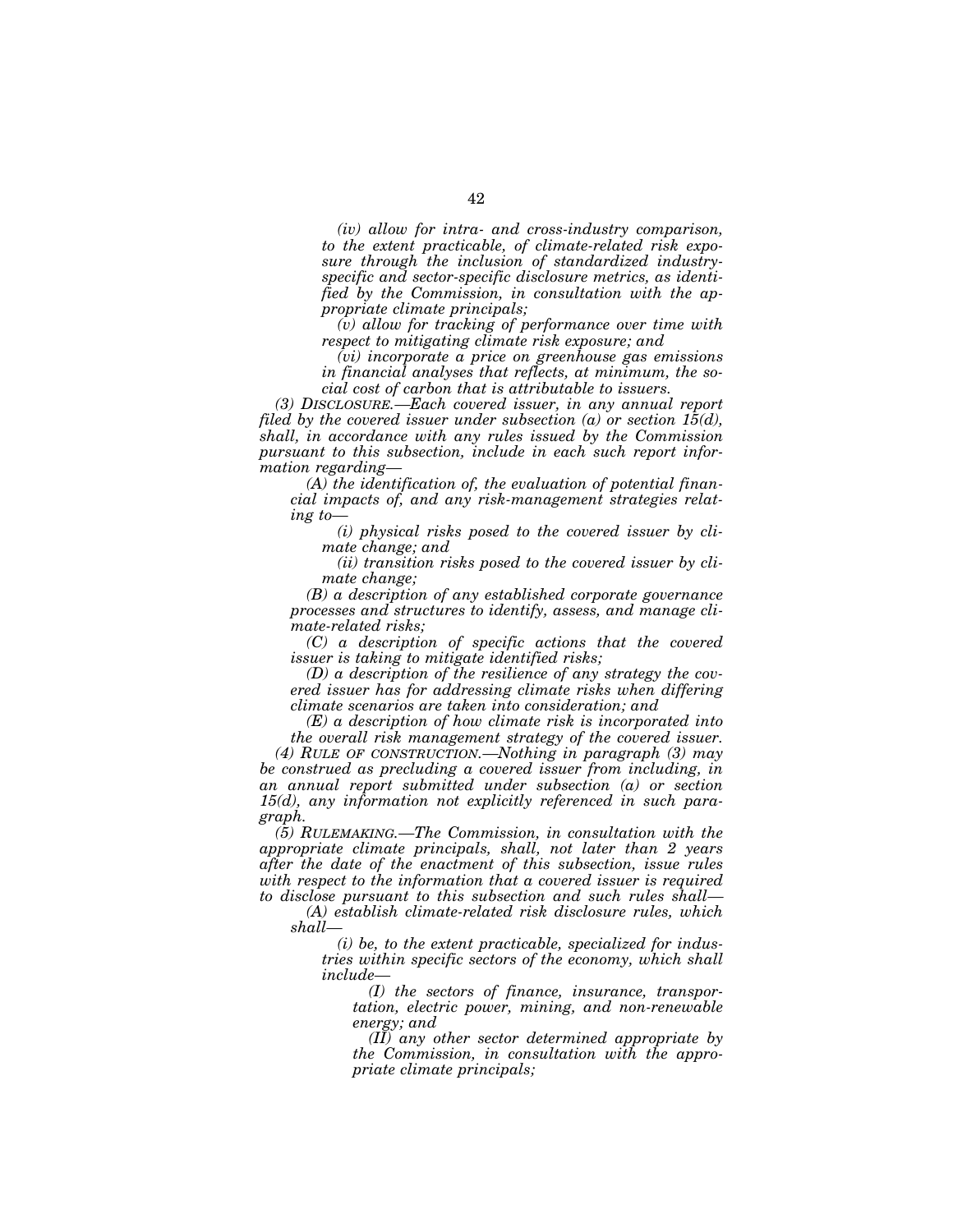*(ii) include reporting standards for estimating and disclosing direct and indirect greenhouse gas emissions by a covered issuer, and any affiliates of the covered issuer, which shall—* 

*(I) disaggregate, to the extent practicable, total emissions of each specified greenhouse gas by the covered issuer; and* 

*(II) include greenhouse gas emissions by the covered issuer during the period covered by the disclosure;* 

*(iii) include reporting standards for disclosing, with respect to a covered issuer—* 

*(I) the total amount of fossil fuel-related assets owned or managed by the covered issuer; and* 

*(II) the percentage of fossil fuel-related assets as a percentage of total assets owned or managed by the covered issuer;* 

*(iv) specify requirements for, and the disclosure of, input parameters, assumptions, and analytical choices to be used in climate scenario analyses required under subparagraph (B)(i), including—* 

*(I) present value discount rates; and* 

*(II) time frames to consider, including 5, 10, and 20 year time frames; and* 

*(v) include reporting standards and guidance with respect to the information required under subparagraph (B)(iii);* 

*(B) require that a covered issuer, with respect to a disclosure required under this subsection—* 

*(i) incorporate into such disclosure—* 

*(I) quantitative analysis to support any qualitative statement made by the covered issuer;* 

*(II) the rules established under subparagraph (A);* 

*(III) industry-specific metrics that comply with the requirements under subparagraph (A)(i);* 

*(IV) specific risk management actions that the covered issuer is taking to address identified risks;* 

*(V) a discussion of the short-, medium-, and long-term resilience of any risk management strategy, and the evolution of applicable risk metrics, of the covered issuer under each scenario described in clause (ii); and* 

*(VI) the total cost attributable to the direct and indirect greenhouse gas emissions of the covered issuer, using, at minimum, the social cost of carbon;* 

*(ii) consider, when preparing any qualitative or quantitative risk analysis statement contained in the disclosure—* 

*(I) a baseline scenario that includes physical impacts of climate change;* 

*(II) a 1.5 degrees scenario; and*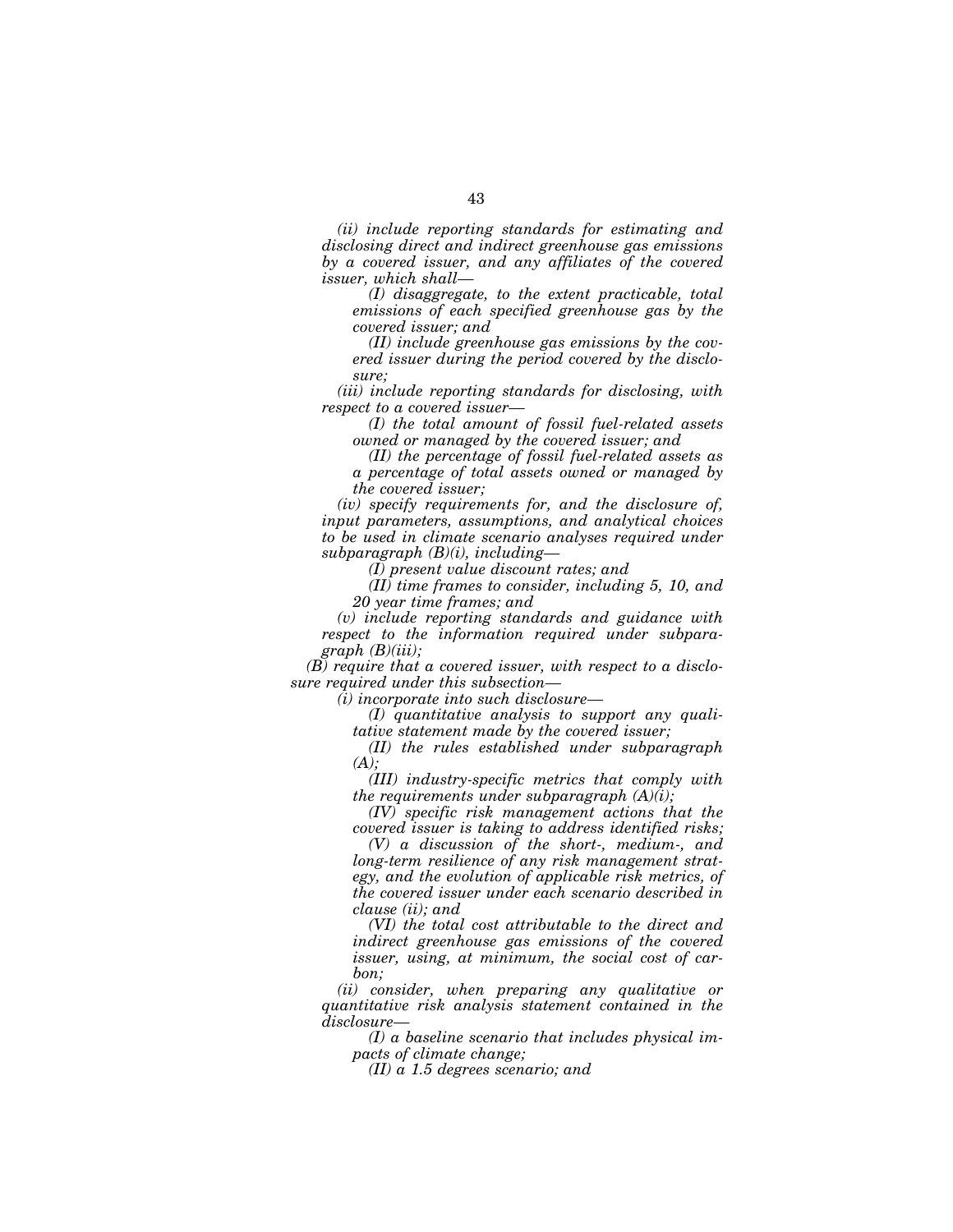*(III) any additional climate analysis scenario considered appropriate by the Commission, in consultation with the appropriate climate principals;* 

*(iii) if the covered issuer engages in the commercial development of fossil fuels, include in the disclosure—* 

*(I) an estimate of the total and a disaggregated amount of direct and indirect greenhouse gas emissions of the covered issuer that are attributable to—* 

*(aa) combustion;* 

*(bb) flared hydrocarbons;* 

*(cc) process emissions;* 

*(dd) directly vented emissions;* 

*(ee) fugitive emissions or leaks; and* 

*(ff) land use changes;* 

*(II) a description of—* 

*(aa) the sensitivity of fossil fuel reserve levels to future price projection scenarios that incorporate the social cost of carbon;* 

*(bb) the percentage of the reserves of the covered issuer that will be developed under the scenarios established in clause (ii), as well as a forecast for the development prospects of each reserve under the scenarios established in clause (ii);* 

*(cc) the potential amount of direct and indirect greenhouse gas emissions that are embedded in proved and probable reserves, with each such calculation presented as a total and in subdivided categories by the type of reserve;* 

*(dd) the methodology of the covered issuer for detecting and mitigating fugitive methane emissions, which shall include the frequency with which applicable assets of the covered issuer are observed for methane leaks, the processes and technology that the covered issuer uses to detect methane leaks, the percentage of assets of the covered issuer that the covered issuer inspects under that methodology, and quantitative and time-bound reduction goals of the issuer with respect to methane leaks;* 

*(ee) the amount of water that the covered issuer withdraws from freshwater sources for use and consumption in operations of the covered issuer; and* 

*(ff) the percentage of the water described in item (ee) that comes from regions of water stress or that face wastewater management challenges; and* 

*(III) any other information that the Commission determines is—* 

*(aa) necessary;* 

*(bb) appropriate to safeguard the public interest; or*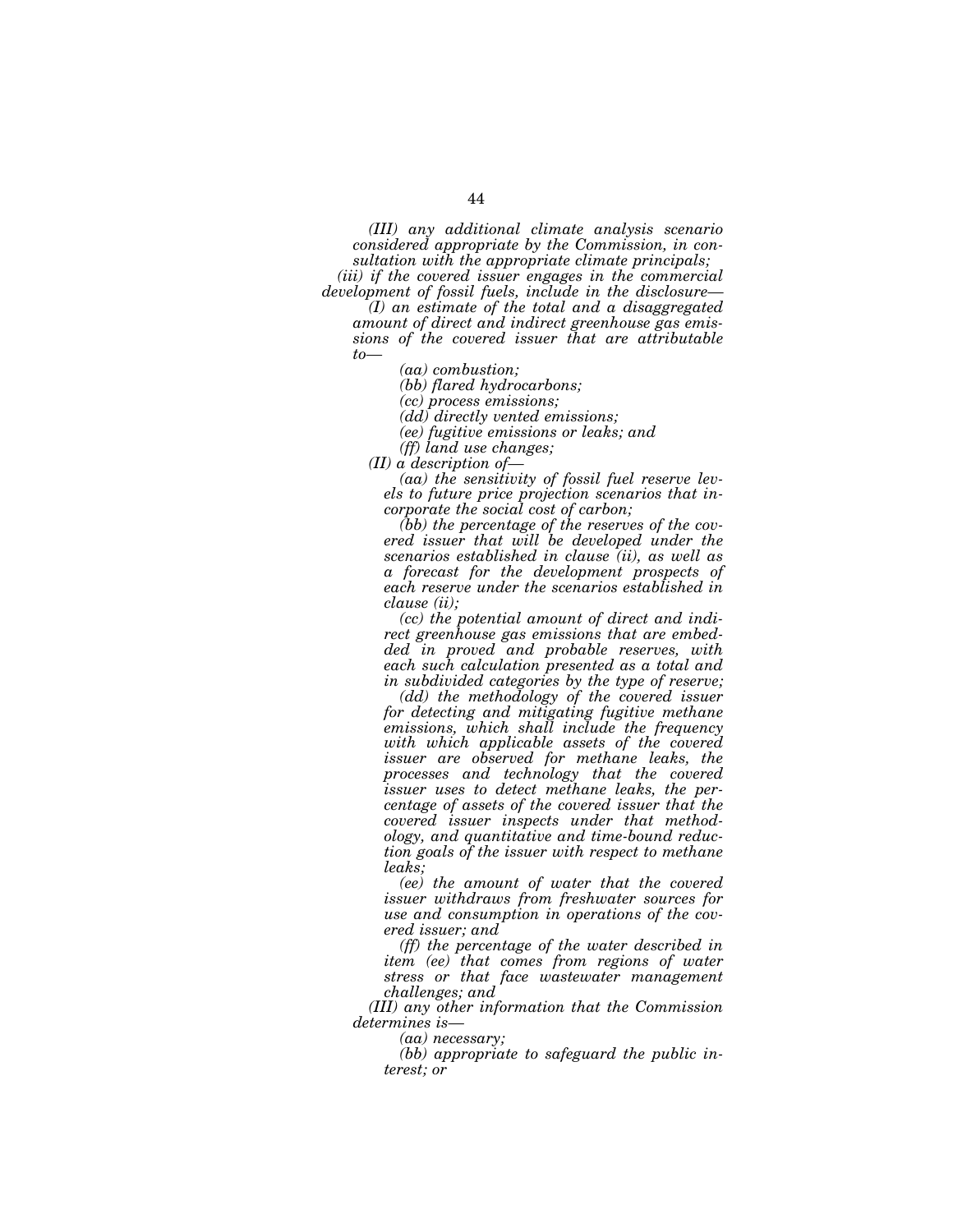*(cc) directed at ensuring that investors are informed in accordance with the findings described in paragraph (2);* 

*(C) with respect to a disclosure required under section 13(s) of the Securities Exchange Act of 1934, require that a covered issuer include in such disclosure any other information, or use any climate-related or greenhouse gas emissions metric, that the Commission, in consultation with the appropriate climate principals, determines is—* 

*(i) necessary;* 

*(ii) appropriate to safeguard the public interest; or* 

*(iii) directed at ensuring that investors are informed in accordance with the findings described in paragraph (2); and* 

*(D) with respect to a disclosure required under section 13(s) of the Securities Exchange Act of 1934, establish how and where the required disclosures shall be addressed in the covered issuer's annual financial filing.* 

*(6) FORMATTING.—The Commission shall require issuers to disclose information in an interactive data format and shall develop standards for such format, which shall include electronic tags for information that the Commission determines is—* 

*(A) necessary;* 

*(B) appropriate to safeguard the public interest; or* 

*(C) directed at ensuring that investors are informed in accordance with the findings described in paragraph (2).* 

*(7) PERIODIC UPDATE OF RULES.—The Commission shall periodically update the rules issued under this subsection.* 

*(8) COMPILATION OF INFORMATION DISCLOSED.—The Commission shall, to the maximum extent practicable make a compilation of the information disclosed by issuers under this subsection publicly available on the website of the Commission and update such compilation at least once each year.* 

*(9) REPORTS.—* 

*(A) REPORT TO CONGRESS.—The Commission shall—* 

*(i) conduct an annual assessment regarding the compliance of covered issuers with the requirements of this subsection;* 

*(ii) submit to the appropriate congressional committees a report that contains the results of each assessment conducted under clause (i); and* 

*(iii) make each report submitted under clause (ii) accessible to the public.* 

*(B) GAO REPORT.—The Comptroller General of the United States shall periodically evaluate, and report to the appropriate congressional committees on, the effectiveness of the Commission in carrying out and enforcing this subsection.* 

\* \* \* \* \* \* \*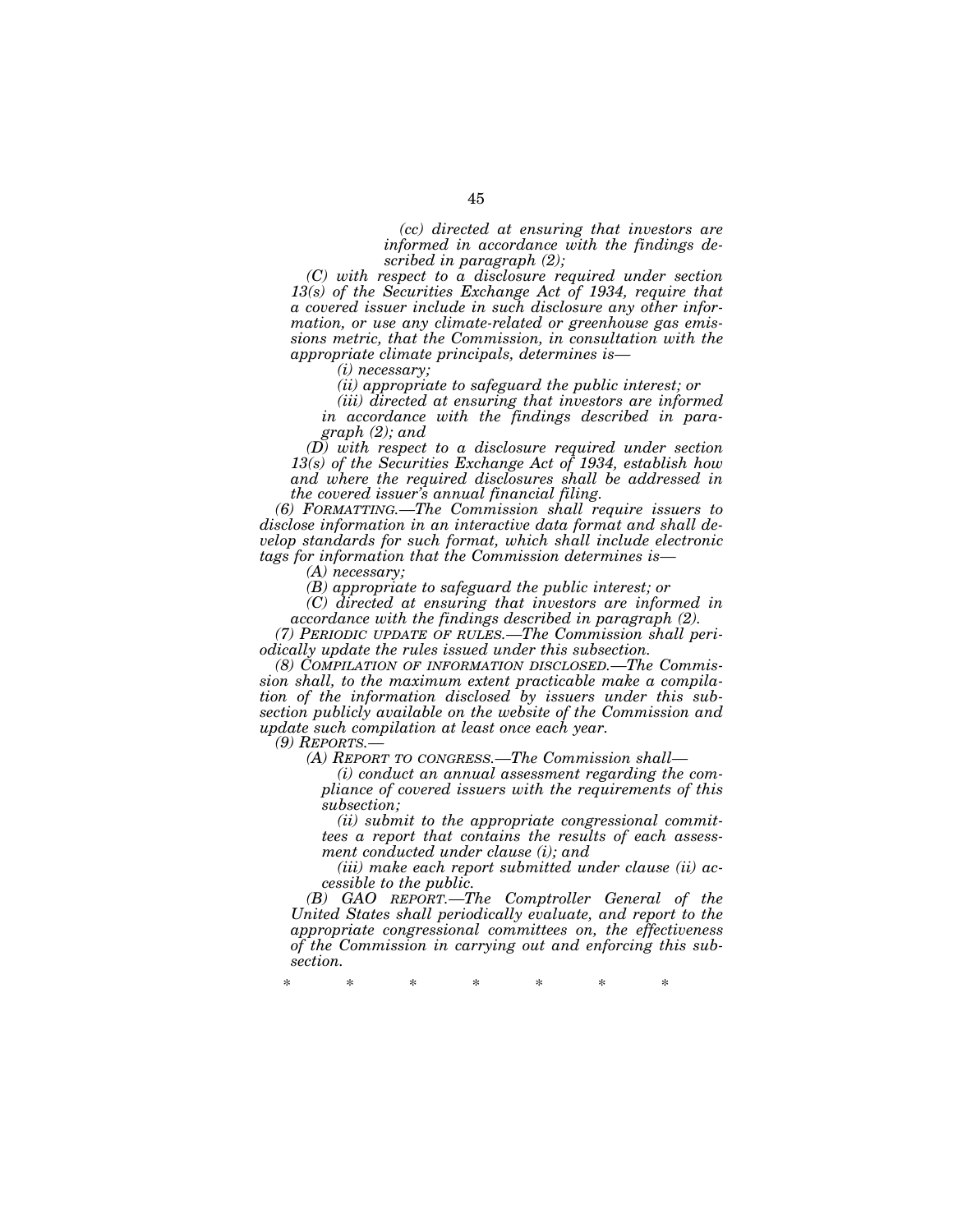## MINORITY VIEWS

Committee Republicans believe H.R. 2570 is another Democratdriven, unnecessary, mandatory disclosure requirement on public companies. This bill will increase the cost of compliance for public companies, discourage private companies from going public, and encourage public companies to go private. This will result in fewer investment opportunities for everyday Americans participating in our capital markets to save for retirement, a college education or to build a better life.

This bill represents yet another attempt to hijack our securities laws and backdoor a partisan social agenda that progressives have long sought but cannot achieve in other sectors. In fact, Senator Elizabeth Warren's (D–MA) press release announcing the introduction of her Senate companion to this bill proudly acknowledges that intent.

By stating this bill will ''accelerate the market transition from fossil fuels to cleaner and more sustainable energy sources that mitigate climate change,'' Senator Warren emphasizes that the purpose of this bill is to reduce greenhouse gas emissions, not enhance shareholder value.<sup>1</sup> As expected, like so many of the Democrat-sponsored mandatory disclosure bills, the bill is intended to appease social activists and ''woke'' corporations not help everyday investors.

The Securities Exchange Act of 1934 currently requires public companies to file annual reports with the Securities and Exchange Commission (SEC) to publicly disclose information that investors would find important to making investment decisions. If information related to climate change and climate risk is *material* to the investors of a public company—that is, provides investment decision-useful information—those companies are already required to make those disclosures under current law and are already disclosing it.

H.R. 2570's approach is misguided because:

• The materiality standard has served as the basis for America's public company disclosure regime for eight decades. This standard has helped the U.S. public markets become the best in the world.

• It is irresponsible for Congress to mandate a disclosure with a laundry list of technical data points without first examining all of the various climate change disclosure frameworks voluntarily used by many companies.

 $^{1}$  See Senator Elizabeth Warren, "Warren, Casten, Colleagues Reintroduce Bill Requiring Public Companies to Disclose Climate-Related Risks" (April 15, 2021), *available at* https://www.warren.senate.gov/newsroom/press-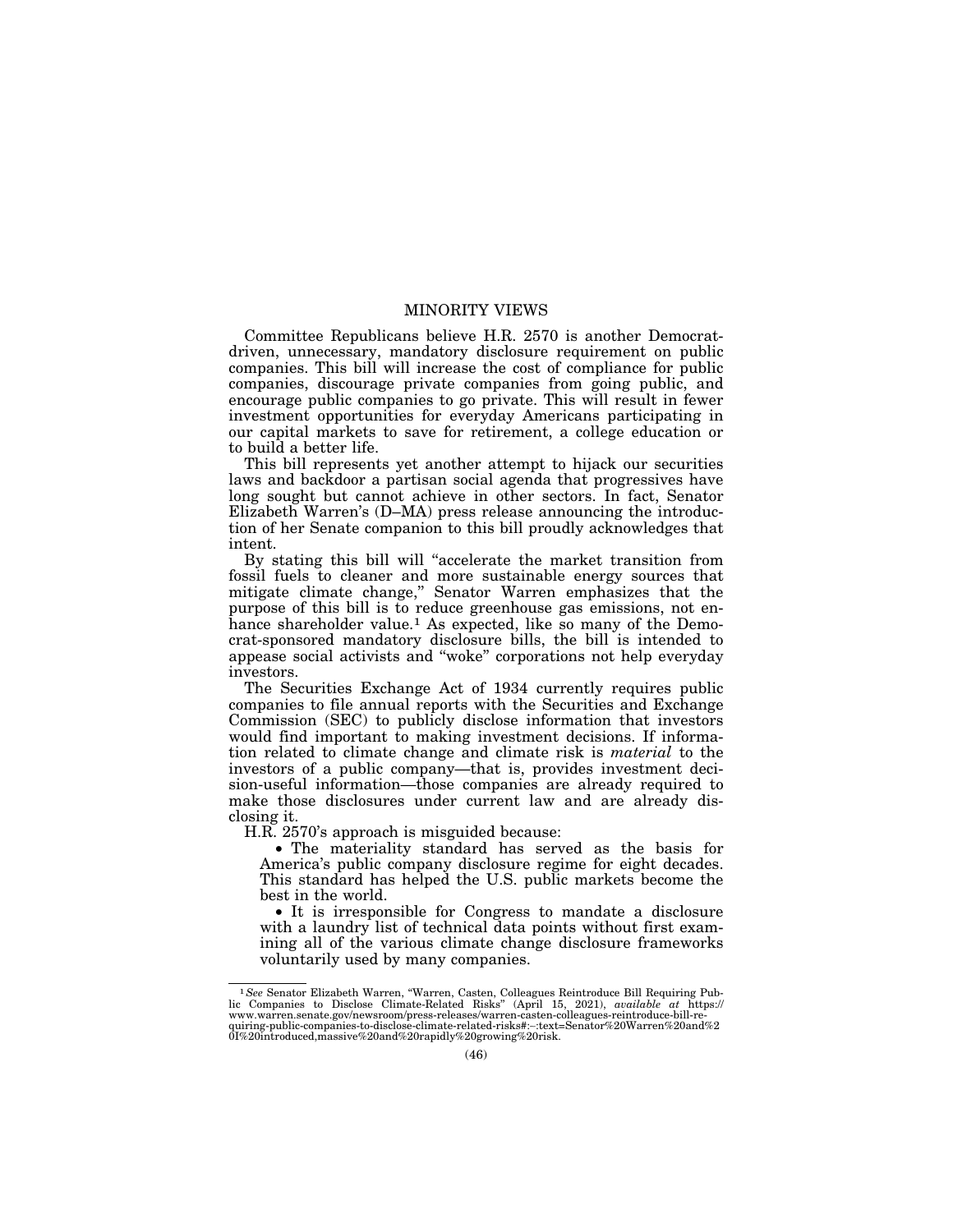• H.R. 2570's disclosures are intended to name and shame carbon-heavy industries.

 $\circ$  This is evident from the required disclosure of "total cost of carbon attributable to the direct and indirect greenhouse gas emissions.''

• It is unclear how companies are able to reasonably and accurately identify ''*indirect*'' greenhouse gas emissions or make accurate forecasts for a 20-year time frame, yet any misstatement or falsity would trigger liability for securities fraud under the bill.

• H.R. 2570 will discourage companies from pursuing economically productive opportunities like acquiring other companies or going public just to avoid having to report seemingly undesirable surface-level information.

 $\circ$  This is evident by the broad definition of "indirect" greenhouse gas emissions.

• The SEC does not have expertise in environmental, climate change, or energy issues. The SEC is not the appropriate entity for determining reporting metrics, industry standards, and formatting. Efforts aimed at encouraging environmental or climate-related disclosures for public companies are best left to experts within those industries and individual company shareholders.

Committee Republicans asked a series of questions to which the bill sponsor could not answer, including:

• How many shareholder resolutions requiring the information mandated by H.R. 2570 have won a shareholder vote? For example, have any shareholder resolutions requiring annual disclosure of a company's ''social cost of carbon'' won a shareholder vote? If so, how many resolutions have won, and what percentage of such resolutions does that number represent?

• In order to properly write regulations per H.R. 2570, the SEC staff will need a high fluency in climate and environmental science. As such, how many climate and environmental scientists are currently employed by the SEC?

• Under H.R. 2570, the SEC is to consult with federal agencies that possess climate and environmental expertise, but these agencies do not specialize in financial or investment disclosures. How frequently does the SEC write financial disclosure regulations in consultation with federal agencies that have no expertise in financial disclosures?

In addition, Committee Republicans offered two amendments. The first would ensure the materiality standard remains in place by only requiring companies to make H.R. 2570's disclosures if there is a substantial likelihood that a reasonable shareholder would consider such information important to making an investment decision. The second amendment would require SEC staff to analyze and report to this Committee on the various voluntary climate change disclosure frameworks, including the differences and conflicting factors between the reporting frameworks. Both amendments were rejected by Democrats on a party line vote.

In conclusion, this misguided bill simply piles on unnecessary, costly, and potentially confusing disclosures on companies that do not need to make them. H.R. 2570 will make being a public com